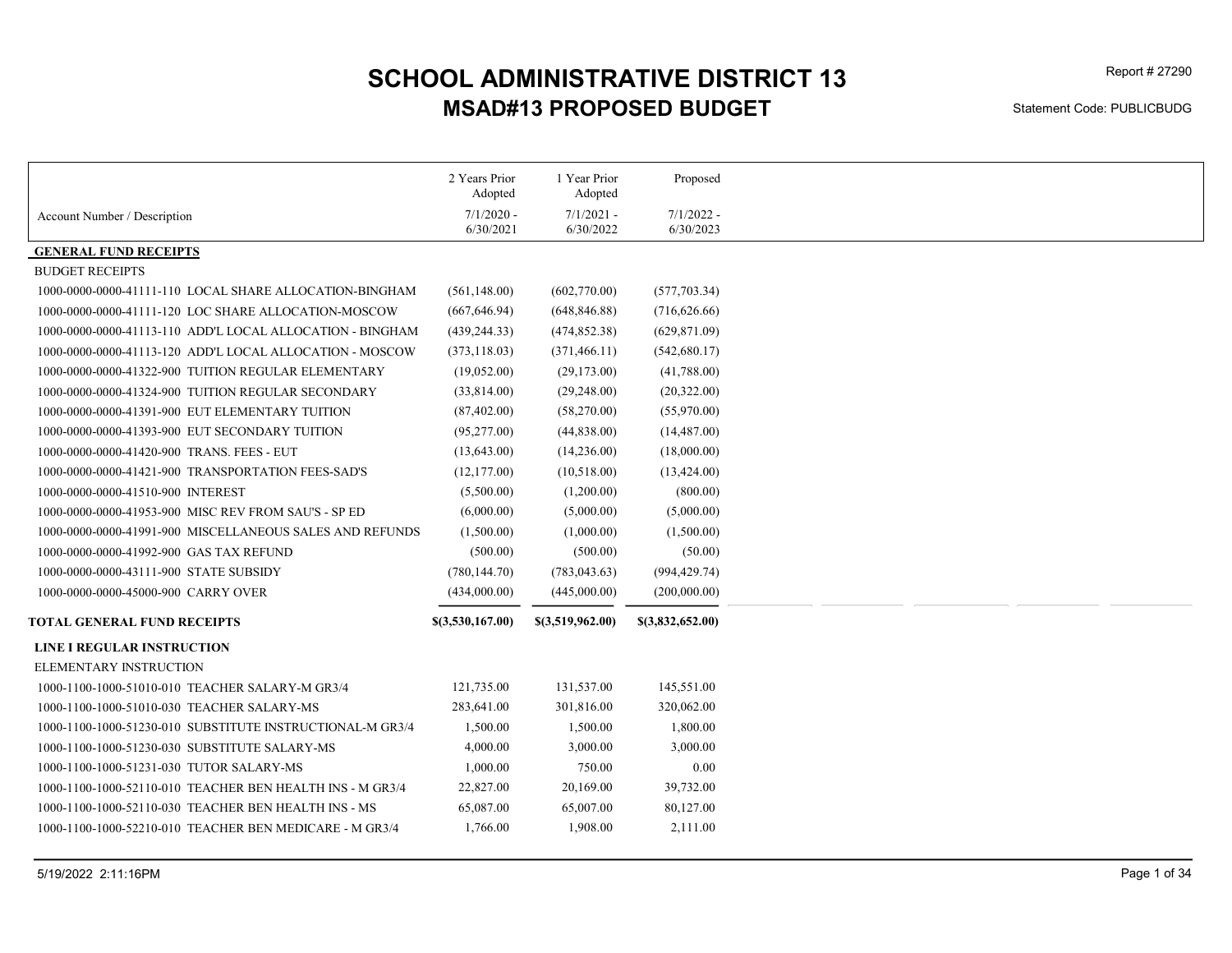|                                                            | 2 Years Prior<br>Adopted | 1 Year Prior<br>Adopted | Proposed     |
|------------------------------------------------------------|--------------------------|-------------------------|--------------|
|                                                            | $7/1/2020$ -             | $7/1/2021 -$            | $7/1/2022 -$ |
| Account Number / Description                               | 6/30/2021                | 6/30/2022               | 6/30/2023    |
| 1000-1100-1000-52210-030 TEACHER BEN MEDICARE - MS         | 4,113.00                 | 4,377.00                | 4,641.00     |
| 1000-1100-1000-52230-010 SUBSTITUTE BEN MEDICARE - M GR3/4 | 22.00                    | 22.00                   | 26.00        |
| 1000-1100-1000-52230-030 SUBSTITUTE BEN MEDICARE - MS      | 58.00                    | 44.00                   | 44.00        |
| 1000-1100-1000-52231-030 TUTOR BEN MEDICARE - MS           | 15.00                    | 11.00                   | 0.00         |
| 1000-1100-1000-52310-010 TEACHER RETIREMENT-M GR3/4        | 5,065.00                 | 5,052.00                | 5,590.00     |
| 1000-1100-1000-52310-030 TEACHER RETIREMENT - MS           | 11,800.00                | 11,590.00               | 12,291.00    |
| 1000-1100-1000-52330-010 SUB RETIREMENT-M GR3/4            | 63.00                    | 58.00                   | 70.00        |
| 1000-1100-1000-52330-030 SUB RETIREMENT - MS               | 167.00                   | 116.00                  | 116.00       |
| 1000-1100-1000-52331-030 TUTOR RETIREMENT-MS               | 42.00                    | 29.00                   | 0.00         |
| 1000-1100-1000-52510-010 TEACHER TUITION-M GR3/4           | 7,200.00                 | 7,200.00                | 6,700.00     |
| 1000-1100-1000-52510-030 TEACHER TUITION-MS                | 12,000.00                | 12,000.00               | 12,900.00    |
| 1000-1100-1000-52610-010 TEACHER BEN UNEMP-M-GR3/4         | 639.00                   | 437.00                  | 437.00       |
| 1000-1100-1000-52610-030 TEACHER BEN UNEMP - MS            | 849.00                   | 849.00                  | 849.00       |
| 1000-1100-1000-52630-010 SUBSTITUTE BEN UNEMP-M GR3/4      | 21.00                    | 21.00                   | 25.00        |
| 1000-1100-1000-52630-030 SUBSTITUTE BEN UNEMP-MS           | 56.00                    | 42.00                   | 45.00        |
| 1000-1100-1000-52631-030 TUTOR UNEMPLOYMENT MS             | 14.00                    | 11.00                   | 0.00         |
| 1000-1100-1000-52710-010 TEACHER WORKERS COMP - M GR3/4    | 1,218.00                 | 921.00                  | 510.00       |
| 1000-1100-1000-52710-030 TEACHER WORKERS COMP - MS         | 2,837.00                 | 2,113.00                | 1,121.00     |
| 1000-1100-1000-52730-010 SUBS WORKERS COMP-M GR3/4         | 15.00                    | 11.00                   | 6.00         |
| 1000-1100-1000-52730-030 SUBS WORKERS COMP-MS              | 40.00                    | 22.00                   | 10.00        |
| 1000-1100-1000-52731-030 TUTOR-WORKERS COMP-MS             | 10.00                    | 6.00                    | 0.00         |
| 1000-1100-1000-52910-010 IN LIEU OF INSURANCE-M GR3/4      | 3,000.00                 | 3,000.00                | 0.00         |
| 1000-1100-1000-52910-030 IN LIEU OF INSURANCE-MS           | 3,375.00                 | 3,375.00                | 0.00         |
| 1000-1100-1000-54300-010 COPIER SERVICE MOSCOW             | 400.00                   | 500.00                  | 600.00       |
| 1000-1100-1000-54300-030 COPIER SERVICE MS                 | 400.00                   | 500.00                  | 600.00       |
| 1000-1100-1000-54310-010 EQUIPMENT REPAIR/MAINT-M GR3/4    | 400.00                   | 200.00                  | 200.00       |
| 1000-1100-1000-54310-030 EQUIPMENT REPAIR/MAINT-MS         | 600.00                   | 300.00                  | 300.00       |
| 1000-1100-1000-55000-010 OTHER PURCHASED SERVICES-M GR3/4  | 1,600.00                 | 1,500.00                | 150.00       |
| 1000-1100-1000-55000-030 OTHER PURCHASED SERVICES-MS       | 4,100.00                 | 5,200.00                | 3,650.00     |
| 1000-1100-1000-55340-010 ONLINE INSTRUCTIONAL SUBSCRIPTION | 0.00                     | 0.00                    | 3,325.00     |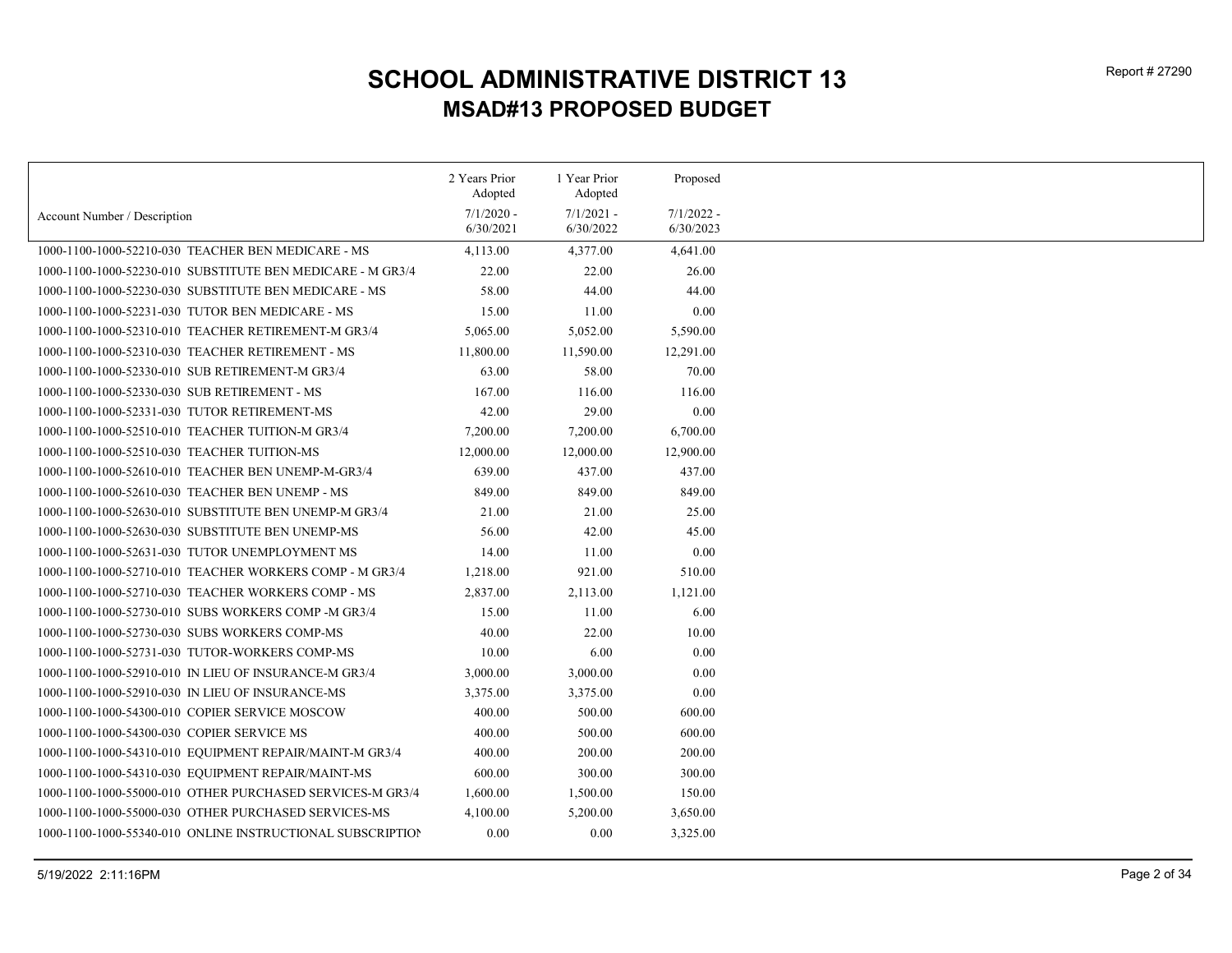|                                                              | 2 Years Prior             | 1 Year Prior              | Proposed                  |
|--------------------------------------------------------------|---------------------------|---------------------------|---------------------------|
|                                                              | Adopted                   | Adopted                   |                           |
| Account Number / Description                                 | $7/1/2020$ -<br>6/30/2021 | $7/1/2021$ -<br>6/30/2022 | $7/1/2022 -$<br>6/30/2023 |
| 1000-1100-1000-55340-030 ONLINE INSTRUCTIONAL SUBSCRIPTION   | 0.00                      | 0.00                      | 1,975.00                  |
| 1000-1100-1000-55800-010 TRAVEL/MILEAGE-M GR 3/4             | 530.00                    | 500.00                    | 500.00                    |
| 1000-1100-1000-56100-010 INSTRUCTIONAL SUPPLIES- M GR3/4     | 3,775.00                  | 3,400.00                  | 2,199.00                  |
| 1000-1100-1000-56100-030 INSTRUCTIONAL SUPPLIES-MS           | 9,585.00                  | 6,475.00                  | 5,527.00                  |
| 1000-1100-1000-56110-010 FURNITURE-INSTRUC. RELATED M GR3/   | 420.00                    | 300.00                    | 0.00                      |
| 1000-1100-1000-56110-030 FURNITURE-INSTRUC. RELATED-MS       | 750.00                    | 300.00                    | 250.00                    |
| 1000-1100-1000-56400-010 BOOKS-M GR3/4                       | 115.00                    | 100.00                    | 0.00                      |
| 1000-1100-1000-56400-030 BOOKS-MS                            | 235.00                    | 1,200.00                  | 605.00                    |
| 1000-1100-1000-57301-010 EQUIPMENT< 5000-INSTRUC RELATED-    | 1,000.00                  | 400.00                    | 0.00                      |
| 1000-1100-1000-57301-030 EQUIPMENT<5000-INSTRUCTION RELAT    | 2,180.00                  | 1,000.00                  | 400.00                    |
| 1000-1100-1000-57340-010 TECHNOLOGY DEVICES M-GR3/4          | 0.00                      | 0.00                      | 7,500.00                  |
| 1000-1100-2700-51180-010 FIELD TRIPS - DRIVER SALARY M GR3/4 | 300.00                    | 300.00                    | 300.00                    |
| 1000-1100-2700-51180-030 FIELD TRIPS - DRIVER SALARY MS      | 600.00                    | 600.00                    | 600.00                    |
| 1000-1100-2700-52280-010 FIELD TRIP DRIVER MEDICARE-3/4      | 5.00                      | 5.00                      | 5.00                      |
| 1000-1100-2700-52280-030 FIELD TRIP DRIVER MEDICARE MS       | 9.00                      | 9.00                      | 9.00                      |
| 1000-1100-2700-52380-010 FIELD TRIP DRIVER RETIREMENT-MOS 3  | 31.00                     | 31.00                     | 31.00                     |
| 1000-1100-2700-52380-030 FIELD TRIP DRIVER RETIREMENT-MS     | 61.00                     | 61.00                     | 61.00                     |
| 1000-1100-2700-52680-010 FIELD TRIP DRIVER UNEMP MOS 3/4     | 5.00                      | 5.00                      | 5.00                      |
| 1000-1100-2700-52680-030 FIELD TRIP DRIVER UNEMP MS          | 9.00                      | 9.00                      | 9.00                      |
| 1000-1100-2700-52780-010 FIELD TRIP DRIVER WK COMP MOS 3/4   | 36.00                     | 36.00                     | 14.00                     |
| 1000-1100-2700-52780-030 FIELD TRIP DRIVER WORKERS COMP M    | 72.00                     | 72.00                     | 28.00                     |
| 1000-1100-2700-56260-010 FIELD TRIP BUS FUEL M GR3/4         | 175.00                    | 175.00                    | 250.00                    |
| 1000-1100-2700-56260-030 FIELD TRIP BUS FUEL MS              | 225.00                    | 225.00                    | 300.00                    |
| 1000-1120-1000-51010-010 EPS K-2 TEACHER SALARY              | 193,615.00                | 209,959.00                | 222,192.00                |
| 1000-1120-1000-51230-010 EPS K-2 SUBSTITUTE SALARY           | 4,000.00                  | 3,000.00                  | 4,000.00                  |
| 1000-1120-1000-52110-010 EPS K-2 TEACHER BEN HEALTH INS      | 41,803.00                 | 37,676.00                 | 44,117.00                 |
| 1000-1120-1000-52210-010 EPS K-2 TEACHER BEN MEDICARE        | 2,578.00                  | 3,045.00                  | 3,222.00                  |
| 1000-1120-1000-52230-010 EPS K-2 SUBSTITUTE BEN MEDICARE     | 58.00                     | 44.00                     | 58.00                     |
| 1000-1120-1000-52310-010 K-2 TEACHER RETIREMENT CONTRIBUT    | 7,396.00                  | 8,063.00                  | 8,533.00                  |
| 1000-1120-1000-52330-010 K-2 SUB RETIREMENT CONTRIBUTION     | 167.00                    | 116.00                    | 154.00                    |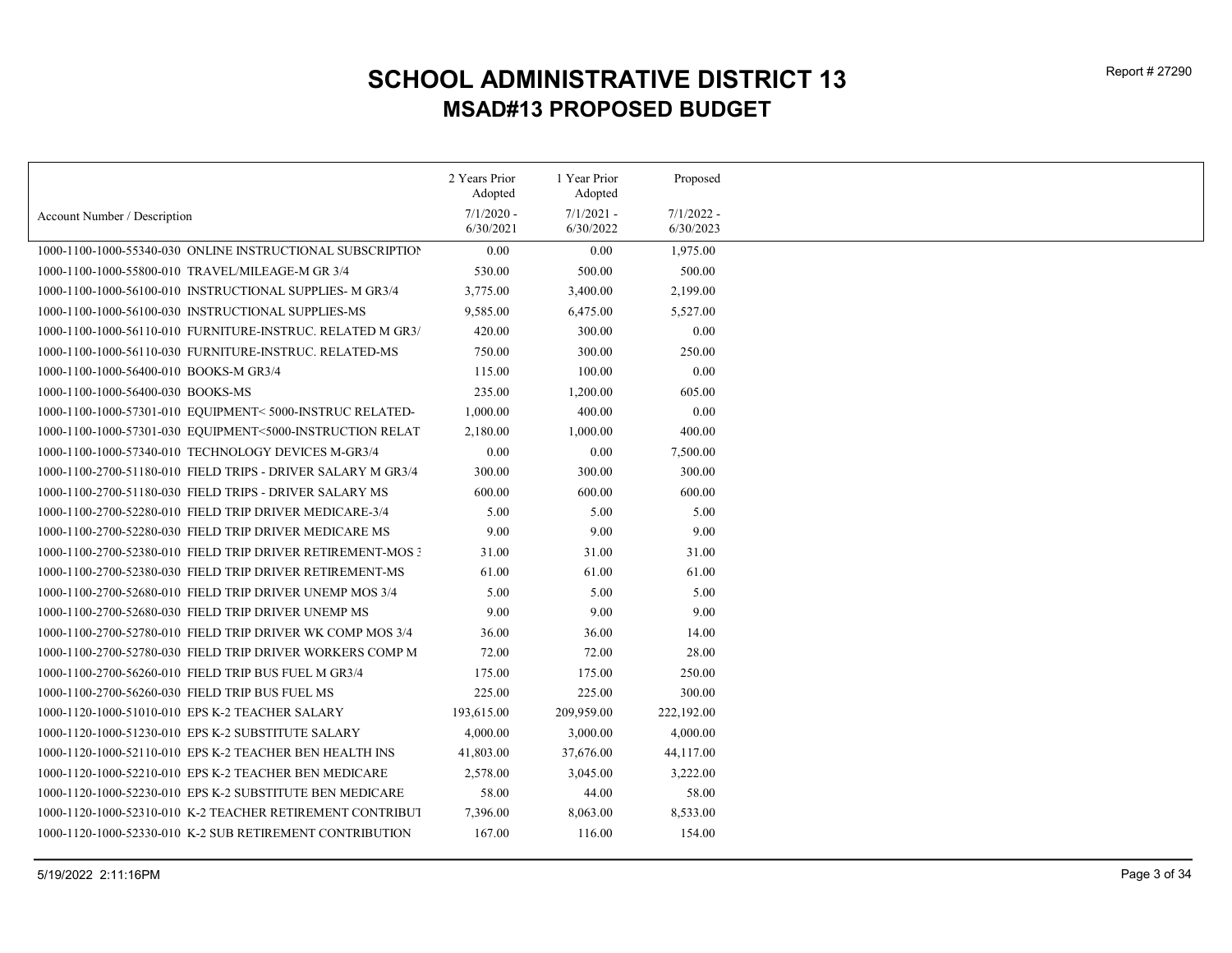|                                                              | 2 Years Prior<br>Adopted | 1 Year Prior<br>Adopted | Proposed     |
|--------------------------------------------------------------|--------------------------|-------------------------|--------------|
|                                                              | $7/1/2020$ -             | $7/1/2021 -$            | $7/1/2022 -$ |
| Account Number / Description                                 | 6/30/2021                | 6/30/2022               | 6/30/2023    |
| 1000-1120-1000-52510-010 EPS K-2 TEACHER TUITION             | 9,600.00                 | 9,600.00                | 9,600.00     |
| 1000-1120-1000-52610-010 EPS K-2 TEACHER BEN UNEMPLOYMEN     | 832.00                   | 580.00                  | 580.00       |
| 1000-1120-1000-52630-010 EPS K-2 SUBSTITUTE BEN UNEMPLOY     | 56.00                    | 42.00                   | 56.00        |
| 1000-1120-1000-52710-010 EPS K-2 TEACHER BEN WORKERS COM     | 1,778.00                 | 1,470.00                | 778.00       |
| 1000-1120-1000-52730-010 EPS K-2 SUBSTITUTE BEN WK COMP      | 40.00                    | 21.00                   | 12.00        |
| 1000-1120-1000-52910-010 K-2 TEACHER IN LIEU OF INSURANCE    | 625.00                   | 625.00                  | 0.00         |
| 1000-1120-1000-54300-010 K-2 COPIER SERVICE                  | 400.00                   | 500.00                  | 600.00       |
| 1000-1120-1000-54320-010 EPS K-2 TECH RELATED REPAIRS/MAIN   | 50.00                    | 50.00                   | 0.00         |
| 1000-1120-1000-55000-010 K-2 OTHER PURCHASED SERVICES        | 2,000.00                 | 2,000.00                | 150.00       |
| 1000-1120-1000-55340-010 ONLINE INSTRUCTIONAL SUBSCRIPTION   | 0.00                     | 0.00                    | 3,925.00     |
| 1000-1120-1000-55800-010 K-2 TRAVEL/MILEAGE                  | 265.00                   | 250.00                  | 250.00       |
| 1000-1120-1000-56100-010 EPS K-2 INSTRUCTIONAL SUPPLIES      | 3,670.00                 | 3,500.00                | 1,691.00     |
| 1000-1120-1000-56110-010 EPS K-2 FURNITURE-INSTRUCTION RELA  | 150.00                   | 150.00                  | 1,045.00     |
| 1000-1120-1000-56400-010 EPS K-2 BOOKS                       | 100.00                   | 100.00                  | 0.00         |
| 1000-1120-1000-57301-010 EPS K-2 EQUIPMENT < 5000            | 50.00                    | 200.00                  | 0.00         |
| 1000-1120-2700-51180-010 EPS K-2 FIELD TRIPS DRIVER SALARY   | 425.00                   | 350.00                  | 350.00       |
| 1000-1120-2700-52280-010 EPS K-2 FIELD TR DRIV BEN MEDICAR   | 7.00                     | 5.00                    | 5.00         |
| 1000-1120-2700-52380-010 EPS K-2 FIELD TR DRIV RETIREMENT CC | 43.00                    | 36.00                   | 36.00        |
| 1000-1120-2700-52680-010 EPS K-2 FIELD TR DR BEN UNEMPLOY    | 6.00                     | 5.00                    | 5.00         |
| 1000-1120-2700-52780-010 EPS K-2 FIELD TR DR BEN WORK COMP   | 51.00                    | 40.00                   | 17.00        |
| 1000-1120-2700-56260-010 EPS K-2 FIELD TRIP BUS FUEL         | 175.00                   | 175.00                  | 250.00       |
| 1000-1121-1000-51010-010 PK TEACHER SALARY                   | 63,346.00                | 37,500.00               | 34,900.00    |
| 1000-1121-1000-51230-010 PK SUBSTITUTE SALARY                | 500.00                   | 1,000.00                | 3,000.00     |
| 1000-1121-1000-52110-010 PK TEACHER BENEFIT-HEALTH INS       | 16,730.00                | 10,205.00               | 14,376.00    |
| 1000-1121-1000-52210-010 PK TEACHER BEN- MEDICARE            | 919.00                   | 544.00                  | 507.00       |
| 1000-1121-1000-52230-010 PK SUBSTITUTE BEN-MEDICARE          | 8.00                     | 15.00                   | 44.00        |
| 1000-1121-1000-52310-010 PK TEACHER RETIREMENT CONTRIB       | 2,636.00                 | 1,440.00                | 1,341.00     |
| 1000-1121-1000-52330-010 PK SUBSTITUTE RETIREMENT CONTRIB    | 21.00                    | 39.00                   | 116.00       |
| 1000-1121-1000-52510-010 PK TEACHER TUITION                  | 2,400.00                 | 2,400.00                | 5,100.00     |
| 1000-1121-1000-52610-010 PK TEACHER BEN-UNEMPLOY             | 168.00                   | 168.00                  | 168.00       |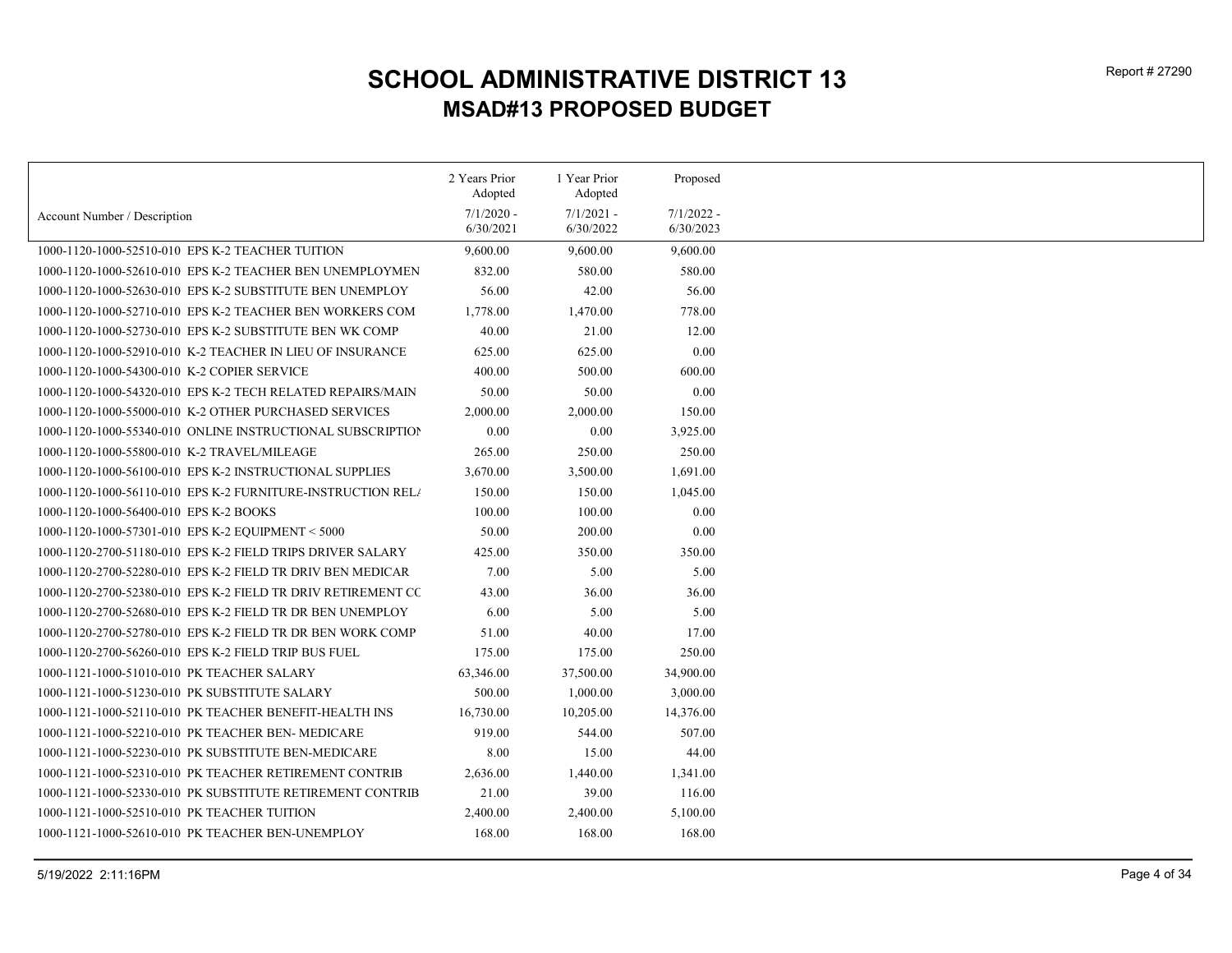|                                                            | 2 Years Prior<br>Adopted  | 1 Year Prior<br>Adopted   | Proposed                  |
|------------------------------------------------------------|---------------------------|---------------------------|---------------------------|
| Account Number / Description                               | $7/1/2020$ -<br>6/30/2021 | $7/1/2021$ -<br>6/30/2022 | $7/1/2022 -$<br>6/30/2023 |
| 1000-1121-1000-52630-010 PK SUBSTITUTE BEN-UNEMP           | 7.00                      | 14.00                     | 42.00                     |
| 1000-1121-1000-52710-010 PK TEACHER BEN-WORK COMP          | 634.00                    | 263.00                    | 123.00                    |
| 1000-1121-1000-52730-010 PK SUBSTITUTE BEN- WORK COMP      | 5.00                      | 7.00                      | 9.00                      |
| 1000-1121-1000-56100-010 PK INSTRUCTIONAL SUPPLIES         | 675.00                    | 675.00                    | 675.00                    |
|                                                            |                           |                           |                           |
| TOTAL ELEMENTARY INSTRUCTION                               | \$939,782.00              | \$936,269.00              | \$1,029,184.00            |
| <b>SECONDARY INSTRUCTION</b>                               |                           |                           |                           |
| 1000-1200-1000-51010-310 TEACHER SALARY                    | 233,400.00                | 221,082.00                | 298,228.00                |
| 1000-1200-1000-51230-310 SUBSTITUTE SALARY                 | 7,500.00                  | 5,000.00                  | 4,000.00                  |
| 1000-1200-1000-51231-310 TUTOR SALARY                      | 1,000.00                  | 750.00                    | 0.00                      |
| 1000-1200-1000-52110-310 TEACHER BENEFITS HEALTH INS-HS    | 68,752.00                 | 54,396.00                 | 59,442.00                 |
| 1000-1200-1000-52210-310 TEACHER BENEFITS MEDICARE - HS    | 3,385.00                  | 3,206.00                  | 4,325.00                  |
| 1000-1200-1000-52230-310 SUBSTITUTE BEN MEDICARE - HS      | 109.00                    | 73.00                     | 58.00                     |
| 1000-1200-1000-52231-310 TUTOR BEN MEDICARE - HS           | 15.00                     | 11.00                     | 0.00                      |
| 1000-1200-1000-52310-310 TEACHER RETIREMENT - HS           | 9,710.00                  | 8,490.00                  | 11,452.00                 |
| 1000-1200-1000-52330-310 RETIREMENT CONTRIBUTION           | 312.00                    | 192.00                    | 154.00                    |
| 1000-1200-1000-52331-310 TUTOR RETIREMENT - HS             | 42.00                     | 29.00                     | 0.00                      |
| 1000-1200-1000-52510-310 TEACHER TUITION                   | 12,000.00                 | 14,400.00                 | 15,555.00                 |
| 1000-1200-1000-52610-310 TEACHER BEN UNEMPLOYMENT - HS     | 1,143.00                  | 815.00                    | 815.00                    |
| 1000-1200-1000-52630-310 SUBSTITUTE BEN UNEMPLOYMENT-HS    | 105.00                    | 70.00                     | 56.00                     |
| 1000-1200-1000-52631-310 TUTOR BEN UNEMPLOYMENT - HS       | 14.00                     | 11.00                     | 0.00                      |
| 1000-1200-1000-52710-310 TEACHER BEN WORKER COMP - HS      | 2,334.00                  | 1,548.00                  | 1,044.00                  |
| 1000-1200-1000-52730-310 SUBSTITUTE BEN WORKER COMP-HS     | 75.00                     | 35.00                     | 13.00                     |
| 1000-1200-1000-52731-310 TUTOR BEN WORKER COMP - HS        | 10.00                     | 6.00                      | 0.00                      |
| 1000-1200-1000-52910-310 IN LIEU OF INSURANCE              | 500.00                    | 500.00                    | 0.00                      |
| 1000-1200-1000-54300-310 COPIER SERVICE                    | 400.00                    | 500.00                    | 600.00                    |
| 1000-1200-1000-54310-310 EQUIPMENT REPAIR/MAINT            | 150.00                    | 300.00                    | 300.00                    |
| 1000-1200-1000-55000-310 OTHER PURCHASED SERVICES          | 4,010.00                  | 5,000.00                  | 150.00                    |
| 1000-1200-1000-55340-310 ONLINE INSTRUCTIONAL SUBSCRIPTION | 0.00                      | 0.00                      | 2,500.00                  |
| 1000-1200-1000-55610-310 TUITION TO OTHER SCHOOLS WITHIN S | 12,000.00                 | 12,000.00                 | 0.00                      |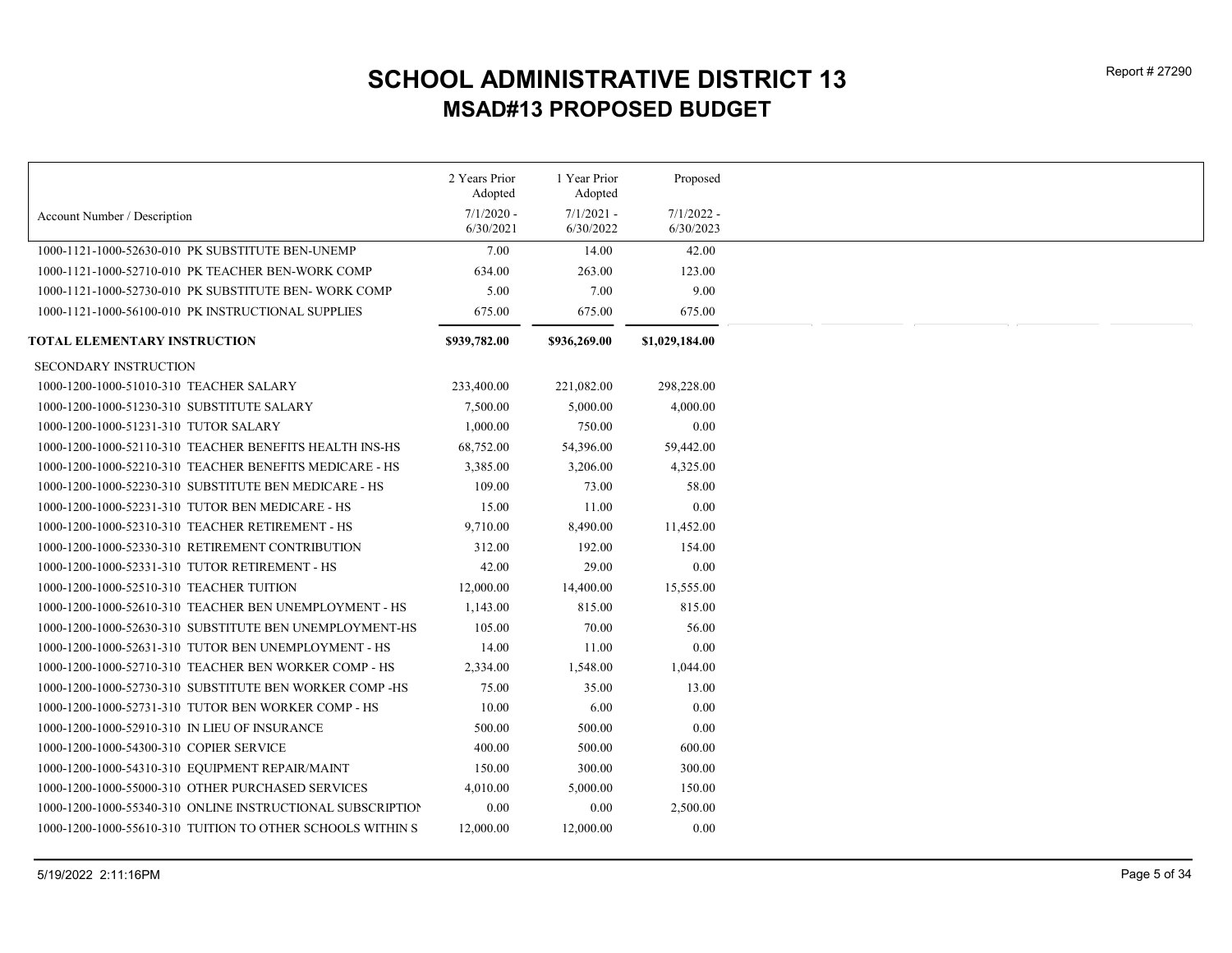|                                                           | 2 Years Prior<br>Adopted | 1 Year Prior<br>Adopted | Proposed     |
|-----------------------------------------------------------|--------------------------|-------------------------|--------------|
| Account Number / Description                              | $7/1/2020$ -             | $7/1/2021$ -            | $7/1/2022$ - |
|                                                           | 6/30/2021                | 6/30/2022               | 6/30/2023    |
| 1000-1200-1000-55800-310 TRAVEL/MILEAGE                   | 265.00                   | 250.00                  | 250.00       |
| 1000-1200-1000-56100-310 INSTRUCTIONAL SUPPLIES-VHS       | 5,350.00                 | 4,850.00                | 5,554.00     |
| 1000-1200-1000-56110-310 FURNITURE-INSTRUCTION RELATED    | 400.00                   | 200.00                  | 250.00       |
| 1000-1200-1000-56130-310 INSTRUC, SUPPLIES-ELECTIVE/OTHER | 400.00                   | 400.00                  | 650.00       |
| 1000-1200-1000-56140-310 INSTRUCTIONAL SUPPLIES-AWARDS    | 1,000.00                 | 900.00                  | 900.00       |
| 1000-1200-1000-56400-310 BOOKS                            | 800.00                   | 500.00                  | 1,800.00     |
| 1000-1200-1000-57301-310 EQUIPMENT < 5000                 | 1,200.00                 | 600.00                  | 3,000.00     |
| 1000-1200-1000-57340-310 TECHNOLOGY DEVICES-VHS           | 0.00                     | 0.00                    | 9,000.00     |
| 1000-1200-1000-58100-310 STUDENT DUES/FEES                | 250.00                   | 500.00                  | 500.00       |
| 1000-1200-2700-51180-310 FIELD TRIPS DRIVER SALARY        | 1,000.00                 | 1,000.00                | 1,000.00     |
| 1000-1200-2700-52280-310 FIELD TRIP DRIVER BEN MEDICARE   | 15.00                    | 15.00                   | 15.00        |
| 1000-1200-2700-52380-310 RETIREMENT CONTRIBUTIONS         | 101.00                   | 101.00                  | 101.00       |
| 1000-1200-2700-52680-310 FIELD TRIP DRIVER BEN UNEMPLOY   | 14.00                    | 14.00                   | 14.00        |
| 1000-1200-2700-52780-310 FIELD TRIP DRIVER BEN WK COMP    | 120.00                   | 110.00                  | 47.00        |
| 1000-1200-2700-56260-310 FIELD TRIP BUS FUEL              | 600.00                   | 600.00                  | 700.00       |
|                                                           |                          |                         |              |
| <b>TOTAL SEC INSTRUCTION</b>                              | \$368,481.00             | \$338,454.00            | \$422,473.00 |
| <b>GIFTED AND TALENTED</b>                                |                          |                         |              |
| 1000-4900-1000-51500-010 STIPEND-M GIFTED & TALENTED      | 3,794.00                 | 3,910.00                | 4,075.00     |
| 1000-4900-1000-51500-030 STIPEND-JH GIFTED & TALENTED     | 3,794.00                 | 3,910.00                | 4,075.00     |
| 1000-4900-1000-51500-310 STIPEND-H.S. GIFTED & TALENTED   | 3,794.00                 | 3,910.00                | 4,075.00     |
| 1000-4900-1000-52100-010 INSURANCE G/T - M                | 0.00                     | 851.00                  | 677.00       |
| 1000-4900-1000-52100-030 INSURANCE G/T - MS               | 0.00                     | 851.00                  | 677.00       |
| 1000-4900-1000-52100-310 INSURANCE G/T - HS               | 0.00                     | 851.00                  | 677.00       |
| 1000-4900-1000-52200-010 STIPEND BEN MEDICARE G/T-M       | 55.00                    | 57.00                   | 60.00        |
| 1000-4900-1000-52200-030 STIPEND BEN MEDICARE G/T-JH      | 55.00                    | 57.00                   | 60.00        |
| 1000-4900-1000-52200-310 STIPEND BEN MEDICARE G/T-V       | 55.00                    | 57.00                   | 60.00        |
| 1000-4900-1000-52300-010 RETIREMENT G/T - M               | 158.00                   | 150.00                  | 170.00       |
| 1000-4900-1000-52300-030 RETIREMENT G/T-JH                | 158.00                   | 150.00                  | 170.00       |
| 1000-4900-1000-52300-310 RETIREMENT G/T - V               | 158.00                   | 150.00                  | 170.00       |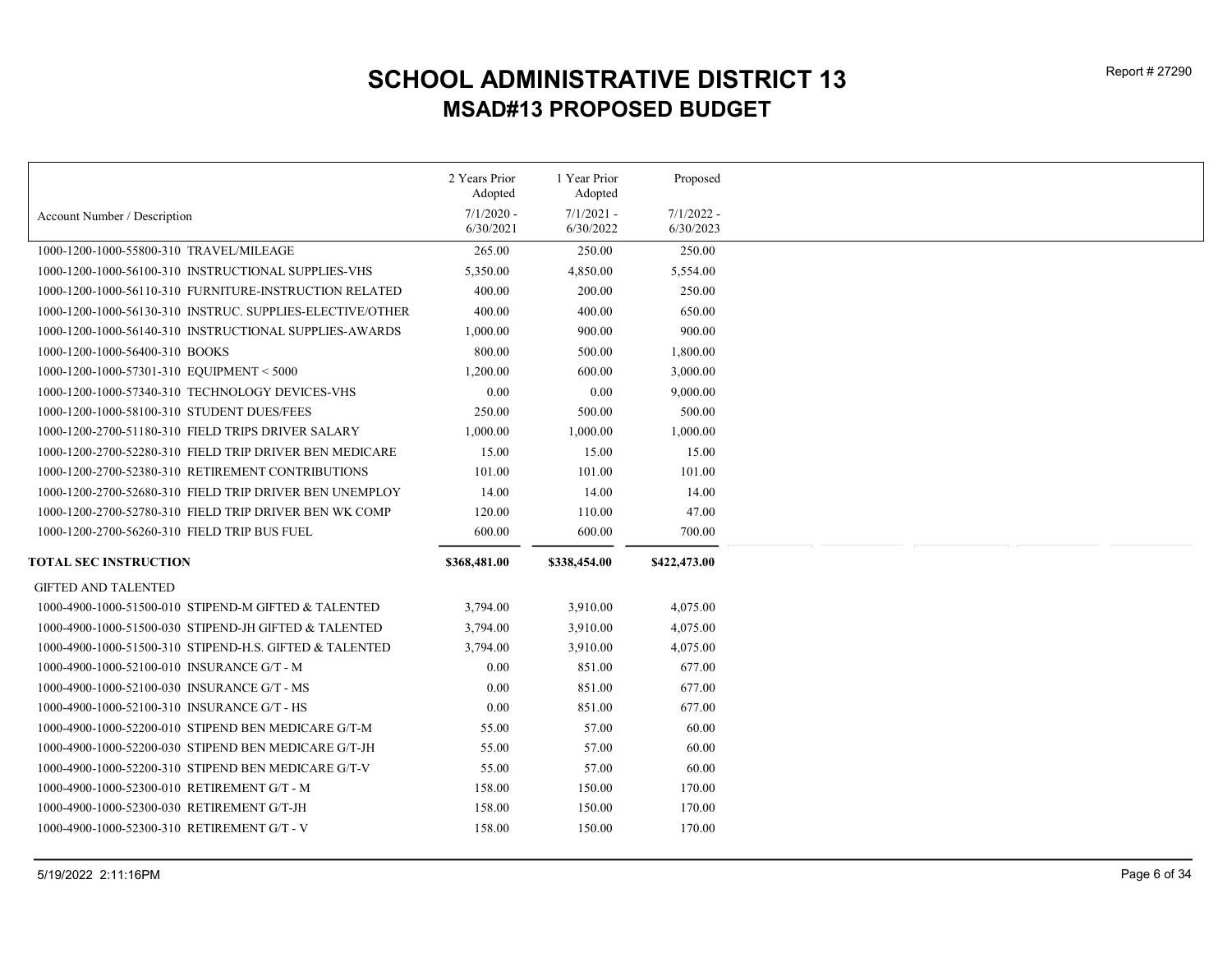|                                                          | 2 Years Prior<br>Adopted  | 1 Year Prior<br>Adopted   | Proposed                  |
|----------------------------------------------------------|---------------------------|---------------------------|---------------------------|
| Account Number / Description                             | $7/1/2020$ -<br>6/30/2021 | $7/1/2021 -$<br>6/30/2022 | $7/1/2022 -$<br>6/30/2023 |
| 1000-4900-1000-52600-010 STIPEND BEN UNEMP G/T-M         | 14.00                     | 12.00                     | 14.00                     |
| 1000-4900-1000-52600-030 STIPEND BEN UNEMP G/T-JH        | 14.00                     | 12.00                     | 14.00                     |
| 1000-4900-1000-52600-310 STIPEND BEN UNEMP G/T-V         | 14.00                     | 12.00                     | 14.00                     |
| 1000-4900-1000-52700-010 STIPEND BEN WORK COMP G/T - M   | 38.00                     | 30.00                     | 29.00                     |
| 1000-4900-1000-52700-030 STIPEND BEN WORK COMP G/T-JH    | 38.00                     | 30.00                     | 29.00                     |
| 1000-4900-1000-52700-310 STIPEND BEN WORK COMP G/T-V     | 38.00                     | 30.00                     | 29.00                     |
| 1000-4900-1000-53300-010 EMPLOYEE TRAINING & DEV - M     | 25.00                     | 25.00                     | 25.00                     |
| 1000-4900-1000-53300-030 EMPLOYEE TRAINING & DEV-JH      | 25.00                     | 25.00                     | 25.00                     |
| 1000-4900-1000-53300-310 EMPLOYEE TRAINING & DEV-V       | 25.00                     | 25.00                     | 25.00                     |
| 1000-4900-1000-55000-310 OTHER PURCHASED SERVICES-G/T    | 1,500.00                  | 1,500.00                  | 2,100.00                  |
| 1000-4900-1000-55810-010 EMPLOYEE TRAVEL-PROF DEV - M    | 25.00                     | 25.00                     | 25.00                     |
| 1000-4900-1000-55810-030 EMPLOYEE TRAVEL-PROF DEV-JH     | 25.00                     | 25.00                     | 25.00                     |
| 1000-4900-1000-55810-310 EMPLOYEE TRAVEL - PROF DEV-V    | 25.00                     | 25.00                     | 25.00                     |
| 1000-4900-1000-56100-010 M INSTRUCTIONAL SUPPLIES G/T    | 50.00                     | 50.00                     | 50.00                     |
| 1000-4900-1000-56100-030 JH INSTRUCTIONAL SUPPLIES G/T   | 250.00                    | 250.00                    | 100.00                    |
| 1000-4900-1000-56100-310 V INSTRUCTIONAL SUPPLIES G/T    | 250.00                    | 250.00                    | 100.00                    |
| 1000-4900-1000-56500-010 TECHNOLOGY RELATED SUPPLIES - M | 100.00                    | 50.00                     | 0.00                      |
| 1000-4900-1000-56500-030 TECHNOLOGY RELATED SUPPLIES-JH  | 100.00                    | 50.00                     | 0.00                      |
| 1000-4900-1000-56500-310 TECHNOLOGY RELATED SUPPLIES-V   | 100.00                    | 50.00                     | 0.00                      |
| 1000-4900-1000-58100-310 G&T DUES AND FEES               | 0.00                      | 120.00                    | 155.00                    |
|                                                          |                           |                           |                           |
| <b>TOTAL GIFTED AND TALENTED</b>                         | \$14,677.00               | \$17,500.00               | \$17,730.00               |
| <b>TOTAL LINE I INSTRUCTION</b>                          | \$1,322,940.00            | \$1,292,223.00            | \$1,469,387.00            |
| LINE II SPEC EDUCATION INSTRUC                           |                           |                           |                           |
| <b>SPECIAL EDUCATION</b>                                 |                           |                           |                           |
| 1000-2200-1000-51010-010 TEACHER SALARY-ELEM M&V         | 41,520.00                 | 37,500.00                 | 82,400.00                 |
| 1000-2200-1000-51010-030 TEACHER SALARY-MS               | 41,520.00                 | 59,040.00                 | 84,800.00                 |
| 1000-2200-1000-51010-310 TEACHER SALARY-HS               | 10,500.00                 | 21,540.00                 | 106,400.00                |
| 1000-2200-1000-51020-010 ED TECH SALARY-M                | 60,088.00                 | 85,895.00                 | 28,835.00                 |
|                                                          |                           |                           |                           |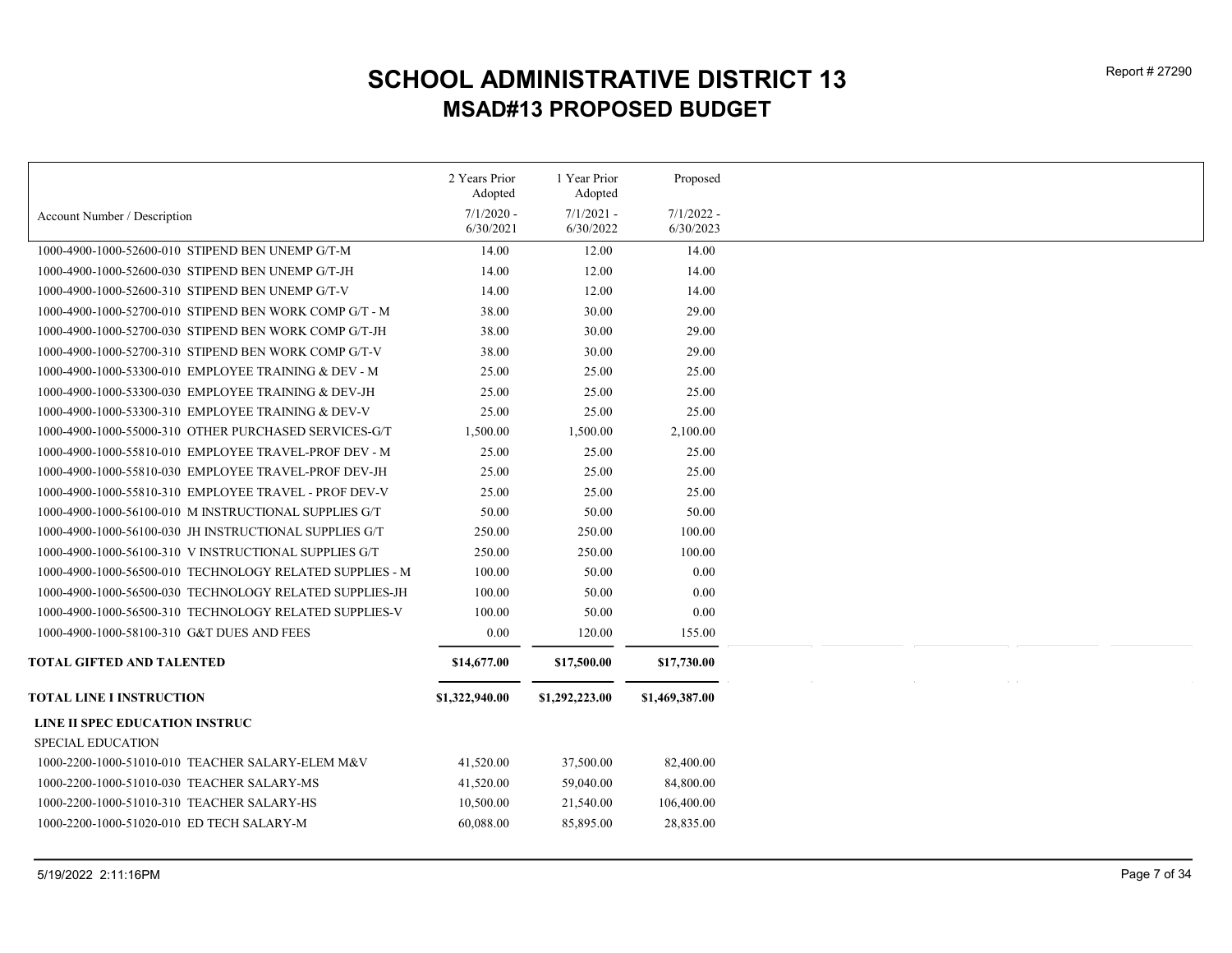|                                                          | 2 Years Prior<br>Adopted | 1 Year Prior<br>Adopted | Proposed     |
|----------------------------------------------------------|--------------------------|-------------------------|--------------|
|                                                          | $7/1/2020$ -             | $7/1/2021 -$            | $7/1/2022 -$ |
| Account Number / Description                             | 6/30/2021                | 6/30/2022               | 6/30/2023    |
| 1000-2200-1000-51020-030 ED TECH SALARY-MS               | 14,714.00                | 0.00                    | 7,339.00     |
| 1000-2200-1000-51020-310 ED TECH SALARY-HS               | 20,745.00                | 0.00                    | 40,779.00    |
| 1000-2200-1000-51230-010 SUBSTITUTE SALARY-SPED ELEM     | 1,200.00                 | 1,000.00                | 1,440.00     |
| 1000-2200-1000-51230-030 SUBSTITUTE SALARY-SPED JH       | 1,000.00                 | 1,000.00                | 1,440.00     |
| 1000-2200-1000-51230-310 SUBSTITUTE SALARY-SPED HS       | 1,000.00                 | 1,000.00                | 1,440.00     |
| 1000-2200-1000-51231-010 TUTOR SALARY-MOSCOW             | 200.00                   | 100.00                  | 0.00         |
| 1000-2200-1000-51231-030 TUTOR SALARY-JH                 | 1,000.00                 | 750.00                  | 0.00         |
| 1000-2200-1000-51231-310 TUTOR SALARY-VHS                | 1,500.00                 | 750.00                  | 0.00         |
| 1000-2200-1000-52110-010 TEACHER BEN HEALTH INS - M      | 20,360.00                | 14,448.00               | 24,540.00    |
| 1000-2200-1000-52110-030 TEACHER BEN HEALTH INS-JH       | 20,360.00                | 11,198.00               | 38,508.00    |
| 1000-2200-1000-52110-310 TEACHER BEN HEALTH INS - HS     | 0.00                     | 11,198.00               | 31,470.00    |
| 1000-2200-1000-52120-010 ELEM.ED.TECH.HEALTH INS.-M      | 0.00                     | 10,205.00               | 0.00         |
| 1000-2200-1000-52120-310 HS ED.TECH.HEALTH INS-VHS       | 0.00                     | 0.00                    | 6,666.00     |
| 1000-2200-1000-52210-010 TEACHER BEN MEDICARE - MOSCOW   | 603.00                   | 544.00                  | 1,195.00     |
| 1000-2200-1000-52210-030 TEACHER BEN MEDICARE-JH         | 603.00                   | 857.00                  | 1,230.00     |
| 1000-2200-1000-52210-310 TEACHER BEN MEDICARE - HS       | 153.00                   | 312.00                  | 1,543.00     |
| 1000-2200-1000-52220-010 ED TECH BEN MEDICARE - MOSCOW   | 872.00                   | 1,246.00                | 419.00       |
| 1000-2200-1000-52220-030 ED TECH BEN MEDICARE-JH         | 214.00                   | 0.00                    | 107.00       |
| 1000-2200-1000-52220-310 ED TECH BEN MEDICARE - HS       | 301.00                   | 0.00                    | 592.00       |
| 1000-2200-1000-52230-010 SUBSTITUTE BEN MEDICARE - M     | 18.00                    | 15.00                   | 21.00        |
| 1000-2200-1000-52230-030 SUBSTITUTE BEN MEDICARE-JH      | 15.00                    | 15.00                   | 21.00        |
| 1000-2200-1000-52230-310 SUBSTITUTE BEN MEDICARE - HS    | 15.00                    | 15.00                   | 21.00        |
| 1000-2200-1000-52231-010 TUTOR BENEFITS MEDICARE-MOSCOW  | 3.00                     | 2.00                    | 0.00         |
| 1000-2200-1000-52231-030 TUTOR BENEFITS MEDICARE-JH      | 15.00                    | 11.00                   | 0.00         |
| 1000-2200-1000-52231-310 TUTOR BENEFITS MEDICARE - HS    | 22.00                    | 11.00                   | 0.00         |
| 1000-2200-1000-52310-010 TEACHER RETIREMENT CONTRIB-M    | 1,728.00                 | 1,440.00                | 3,165.00     |
| 1000-2200-1000-52310-030 TEACHER RETIREMENT CONTRIB-JH   | 1,728.00                 | 2,268.00                | 3,257.00     |
| 1000-2200-1000-52310-310 TEACHER RETIREMENT CONTRIB - HS | 437.00                   | 828.00                  | 4,086.00     |
| 1000-2200-1000-52320-010 ED TECH RETIREMENT CONTRIBUTION | 2,500.00                 | 3,299.00                | 1,108.00     |
| 1000-2200-1000-52320-030 ED TECH RETIREMENT CONTRIBUTION | 613.00                   | 0.00                    | 282.00       |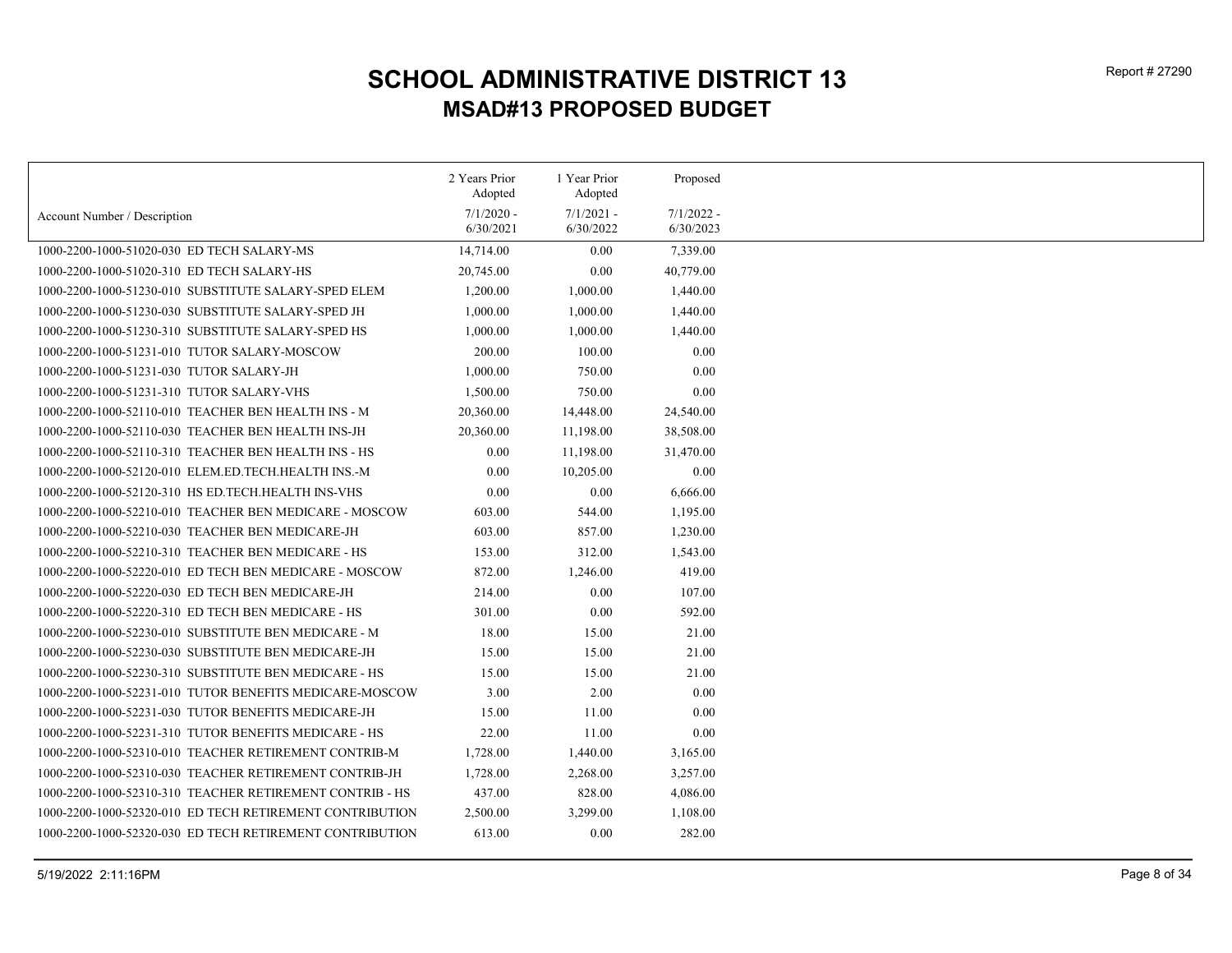|                                                          | 2 Years Prior<br>Adopted | 1 Year Prior<br>Adopted | Proposed     |
|----------------------------------------------------------|--------------------------|-------------------------|--------------|
|                                                          | $7/1/2020$ -             | $7/1/2021 -$            | $7/1/2022 -$ |
| Account Number / Description                             | 6/30/2021                | 6/30/2022               | 6/30/2023    |
| 1000-2200-1000-52320-310 ED TECH RETIREMENT CONTRIBUTION | 863.00                   | 0.00                    | 1,566.00     |
| 1000-2200-1000-52330-010 SUB RETIREMENT CONTRIBUTION     | 50.00                    | 39.00                   | 111.00       |
| 1000-2200-1000-52330-030 SUB RETIREMENT CONTRIBUTION     | 42.00                    | 39.00                   | 111.00       |
| 1000-2200-1000-52330-310 SUB RETIREMENT CONTRIBUTION     | 42.00                    | 39.00                   | 111.00       |
| 1000-2200-1000-52331-010 TUTOR RETIREMENT CONTRIB-M      | 9.00                     | 4.00                    | 0.00         |
| 1000-2200-1000-52331-030 TUTOR RETIREMENT CONTRIB-JH     | 42.00                    | 29.00                   | 0.00         |
| 1000-2200-1000-52331-310 TUTOR RETIREMENT CONTRIB - HS   | 63.00                    | 29.00                   | 0.00         |
| 1000-2200-1000-52510-010 TEACHER TUITION                 | 2,400.00                 | 2,400.00                | 6,800.00     |
| 1000-2200-1000-52510-030 TEACHER TUITION                 | 2,400.00                 | 3,600.00                | 5,100.00     |
| 1000-2200-1000-52510-310 TEACHER TUITION                 | 2,400.00                 | 1,200.00                | 6,800.00     |
| 1000-2200-1000-52520-010 ED TECH TUITION                 | 1,600.00                 | 2,400.00                | 1,700.00     |
| 1000-2200-1000-52520-030 ED TECH TUITION                 | 1,600.00                 | 0.00                    | 0.00         |
| 1000-2200-1000-52520-310 ED TECH TUITION                 | 0.00                     | 0.00                    | 1,700.00     |
| 1000-2200-1000-52610-010 TEACHER BEN UNEMPLOYMENT - M    | 168.00                   | 168.00                  | 336.00       |
| 1000-2200-1000-52610-030 TEACHER BEN UNEMPLOYMENT-JH     | 168.00                   | 252.00                  | 336.00       |
| 1000-2200-1000-52610-310 TEACHER BEN UNEMPLOYMENT - HS   | 147.00                   | 84.00                   | 420.00       |
| 1000-2200-1000-52620-010 ED TECH BEN UNEMPLOYMENT - M    | 504.00                   | 672.00                  | 257.00       |
| 1000-2200-1000-52620-030 ED TECH BEN UNEMPLOYMENT-JH     | 168.00                   | 0.00                    | 84.00        |
| 1000-2200-1000-52620-310 ED TECH BEN UNEMPLOYMENT - HS   | 168.00                   | 0.00                    | 336.00       |
| 1000-2200-1000-52630-010 SUBSTITUTE BEN UNEMPLOYMENT -M  | 17.00                    | 14.00                   | 168.00       |
| 1000-2200-1000-52630-030 SUBSTITUTE BEN UNEMPLOYMENT-JH  | 14.00                    | 14.00                   | 168.00       |
| 1000-2200-1000-52630-310 SUBSTITUTE BEN UNEMPLOYMENT-HS  | 14.00                    | 14.00                   | 168.00       |
| 1000-2200-1000-52631-010 TUTOR BEN UNEMPLOYMENT-M        | 3.00                     | 2.00                    | 0.00         |
| 1000-2200-1000-52631-030 TUTOR BEN UNEMPLOYMENT-JH       | 14.00                    | 11.00                   | 0.00         |
| 1000-2200-1000-52631-310 TUTOR BEN UNEMPLOYMENT - HS     | 21.00                    | 11.00                   | 0.00         |
| 1000-2200-1000-52710-010 TEACHER BEN WORKER COMP - M     | 416.00                   | 263.00                  | 289.00       |
| 1000-2200-1000-52710-030 TEACHER BEN WORKER COMP-JH      | 416.00                   | 414.00                  | 297.00       |
| 1000-2200-1000-52710-310 TEACHER BEN WORKER COMP - HS    | 105.00                   | 151.00                  | 373.00       |
| 1000-2200-1000-52720-010 ED TECH BEN WORKER COMP - M     | 511.00                   | 645.00                  | 101.00       |
| 1000-2200-1000-52720-030 ED TECH BEN WORKER COMP-JH      | 125.00                   | 0.00                    | 26.00        |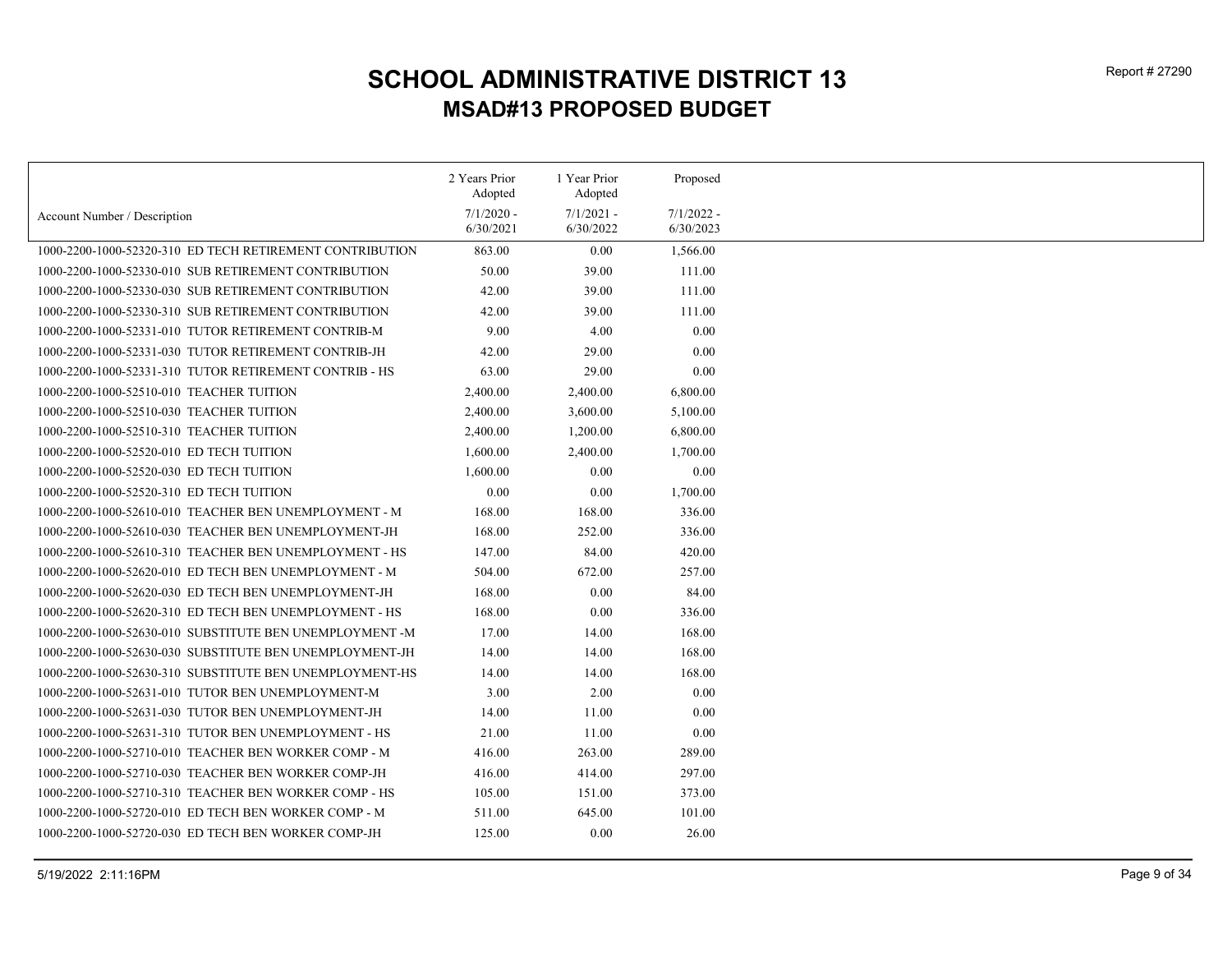|                                                                                                         | 2 Years Prior<br>Adopted  | 1 Year Prior<br>Adopted   | Proposed                  |
|---------------------------------------------------------------------------------------------------------|---------------------------|---------------------------|---------------------------|
| Account Number / Description                                                                            | $7/1/2020$ -<br>6/30/2021 | $7/1/2021$ -<br>6/30/2022 | $7/1/2022$ -<br>6/30/2023 |
| 1000-2200-1000-52720-310 ED TECH BEN WORKER COMP - HS                                                   | 177.00                    | 0.00                      | 143.00                    |
| 1000-2200-1000-52730-010 SUBSTITUTE BEN WORKER COMP - M                                                 | 12.00                     | 7.00                      | 6.00                      |
| 1000-2200-1000-52730-030 SUBSTITUTE BEN WORKER COMP-JH                                                  | 10.00                     | 7.00                      | 6.00                      |
| 1000-2200-1000-52730-310 SUBSTITUTE BEN WORKER COMP-HS                                                  | 10.00                     | 7.00                      | 6.00                      |
| 1000-2200-1000-52731-010 TUTOR BENEFITS WORK COMP-MOSCO                                                 | 2.00                      | 1.00                      | 0.00                      |
| 1000-2200-1000-52731-030 TUTOR BENEFITS WORK COMP-JH                                                    | 10.00                     | 6.00                      | 0.00                      |
|                                                                                                         | 15.00                     | 6.00                      | 0.00                      |
| 1000-2200-1000-52731-310 TUTOR BEN WORKER COMP - HS<br>1000-2200-1000-52910-030 IN LIEU OF INS.-SPED MS | 0.00                      |                           | 0.00                      |
| 1000-2200-1000-53440-010 CONTRACTED SERVICES-LEGAL                                                      |                           | 2,500.00<br>1,500.00      | 500.00                    |
|                                                                                                         | 1,500.00                  |                           |                           |
| 1000-2200-1000-53440-030 CONTRACTED SERVICES-LEGAL                                                      | 1,500.00                  | 1,500.00                  | 500.00                    |
| 1000-2200-1000-53440-310 CONTRACTED SERVICES-LEGAL                                                      | 1,500.00                  | 1,500.00                  | 500.00                    |
| 1000-2200-1000-54300-010 COPIER SERVICE-SPED-M                                                          | 0.00                      | 0.00                      | 600.00                    |
| 1000-2200-1000-54300-030 COPIER SERVICE-SPED-MS                                                         | 0.00                      | 0.00                      | 600.00                    |
| 1000-2200-1000-54300-310 COPIER SERVICE SPED-HS                                                         | 0.00                      | 0.00                      | 600.00                    |
| 1000-2200-1000-56100-010 INSTRUCTIONAL CLASSROOM SUPPLIE                                                | 500.00                    | 400.00                    | 400.00                    |
| 1000-2200-1000-56100-030 INSTRUCTIONAL CLASSROOM SUPPLIE                                                | 500.00                    | 300.00                    | 300.00                    |
| 1000-2200-1000-56100-310 INSTRUCTIONAL CLASSROOM SUPPLIE                                                | 500.00                    | 300.00                    | 300.00                    |
| 1000-2200-1000-56400-010 BOOKS                                                                          | 250.00                    | 100.00                    | 100.00                    |
| 1000-2200-1000-56400-030 BOOKS                                                                          | 250.00                    | 100.00                    | 100.00                    |
| 1000-2200-1000-56400-310 BOOKS                                                                          | 250.00                    | 100.00                    | 100.00                    |
| 1000-2200-1000-56500-310 TECHNOLOGY RELATED SUPPLIES                                                    | 100.00                    | 100.00                    | 0.00                      |
| 1000-2200-1000-56900-010 TESTING SUPPLIES                                                               | 100.00                    | 100.00                    | 100.00                    |
| 1000-2200-1000-56900-030 TESTING SUPPLIES                                                               | 100.00                    | 100.00                    | 100.00                    |
| 1000-2200-1000-56900-310 TESTING SUPPLIES                                                               | 100.00                    | 100.00                    | 100.00                    |
| 1000-2200-1000-57301-010 EQUIPMENT < 5000                                                               | 250.00                    | 200.00                    | 200.00                    |
| 1000-2200-1000-57301-030 EQUIPMENT < 5000                                                               | 100.00                    | 100.00                    | 100.00                    |
| 1000-2200-1000-57301-310 EQUIPMENT < 5000                                                               | 100.00                    | 100.00                    | 100.00                    |
| <b>TOTAL SPECIAL EDUCATION</b>                                                                          | \$267,873.00              | \$288,115.00              | \$505,923.00              |

SPECIAL EDUCATION ADMIN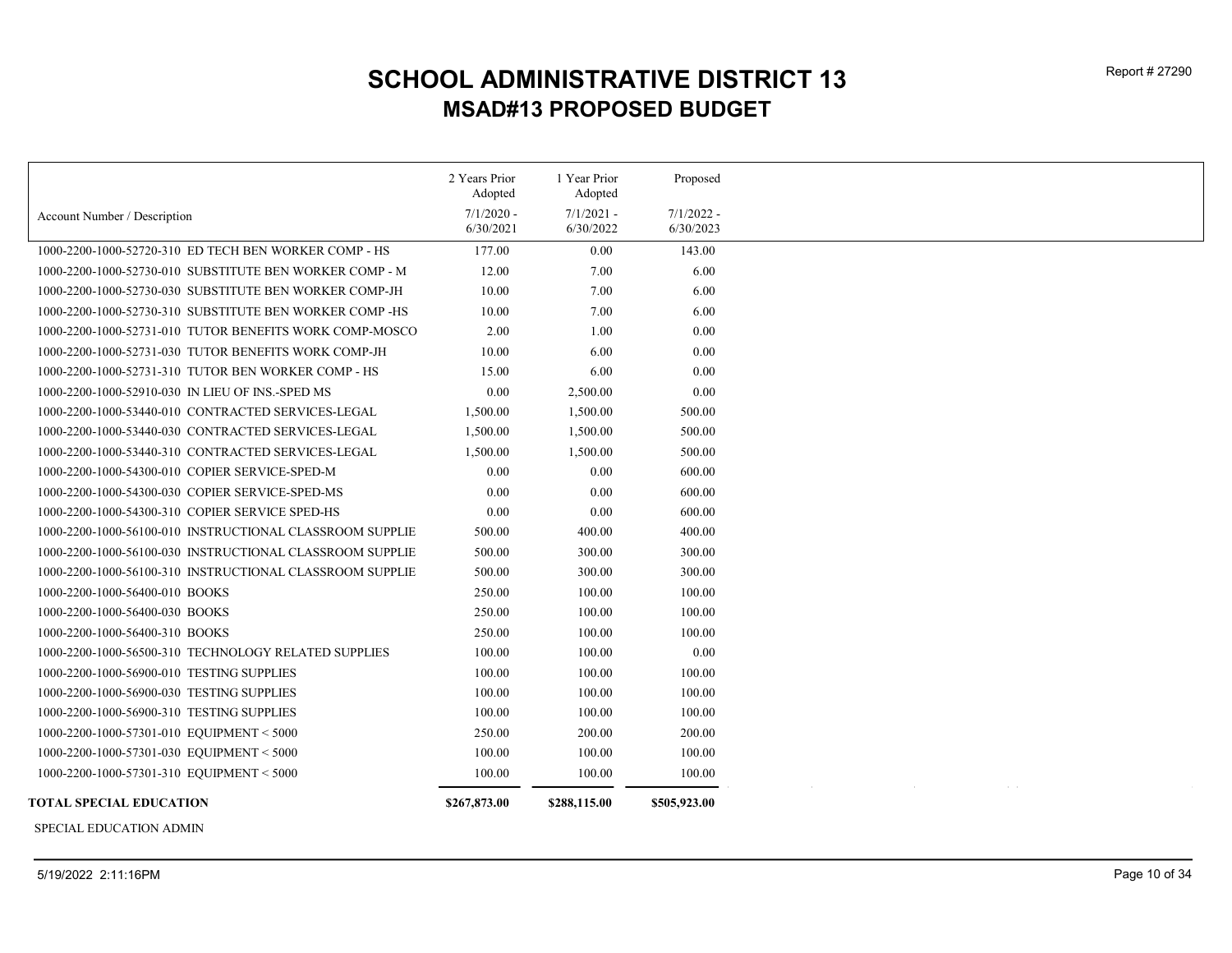|              |                          | Proposed                |
|--------------|--------------------------|-------------------------|
| $7/1/2020$ - | $7/1/2021$ -             | $7/1/2022 -$            |
| 6/30/2021    | 6/30/2022                | 6/30/2023               |
| 78,000.00    | 88,000.00                | 88,000.00               |
| 16,770.00    | 16,930.00                | 17,976.00               |
| 16,418.00    | 18,060.00                | 17,876.00               |
| 0.00         | 5,103.00                 | 5,051.00                |
| 1,131.00     | 1,276.00                 | 1,276.00                |
| 234.00       | 246.00                   | 261.00                  |
| 3,245.00     | 3,380.00                 | 3,380.00                |
| 1,625.00     | 1,744.00                 | 1,834.00                |
| 4,800.00     | 4,800.00                 | 8,500.00                |
| 168.00       | 168.00                   | 168.00                  |
| 84.00        | 84.00                    | 84.00                   |
| 780.00       | 616.00                   | 308.00                  |
| 137.00       | 127.00                   | 63.00                   |
| 850.00       | $0.00\,$                 | 0.00                    |
| 4,000.00     | 4,000.00                 | 3,000.00                |
| 400.00       | 500.00                   | 600.00                  |
| 500.00       | 500.00                   | 500.00                  |
| 300.00       | 300.00                   | 250.00                  |
| 750.00       | 650.00                   | 650.00                  |
| \$130,192.00 | \$146,484.00             | \$149,777.00            |
|              |                          |                         |
| 28,000.00    | 25,000.00                | 20,000.00               |
| 28,000.00    | 25,000.00                | 20,000.00               |
| 28,000.00    | 25,000.00                | 20,000.00               |
| 17,257.00    | 17,841.00                | 18,576.00               |
| 17,257.00    | 17,841.00                | 18,576.00               |
| 17,257.00    | 17,841.00                | 18,576.00               |
| 6,786.00     | 7,465.00                 | 7,428.00                |
| 6,786.00     | 7,465.00                 | 7,428.00                |
|              | 2 Years Prior<br>Adopted | 1 Year Prior<br>Adopted |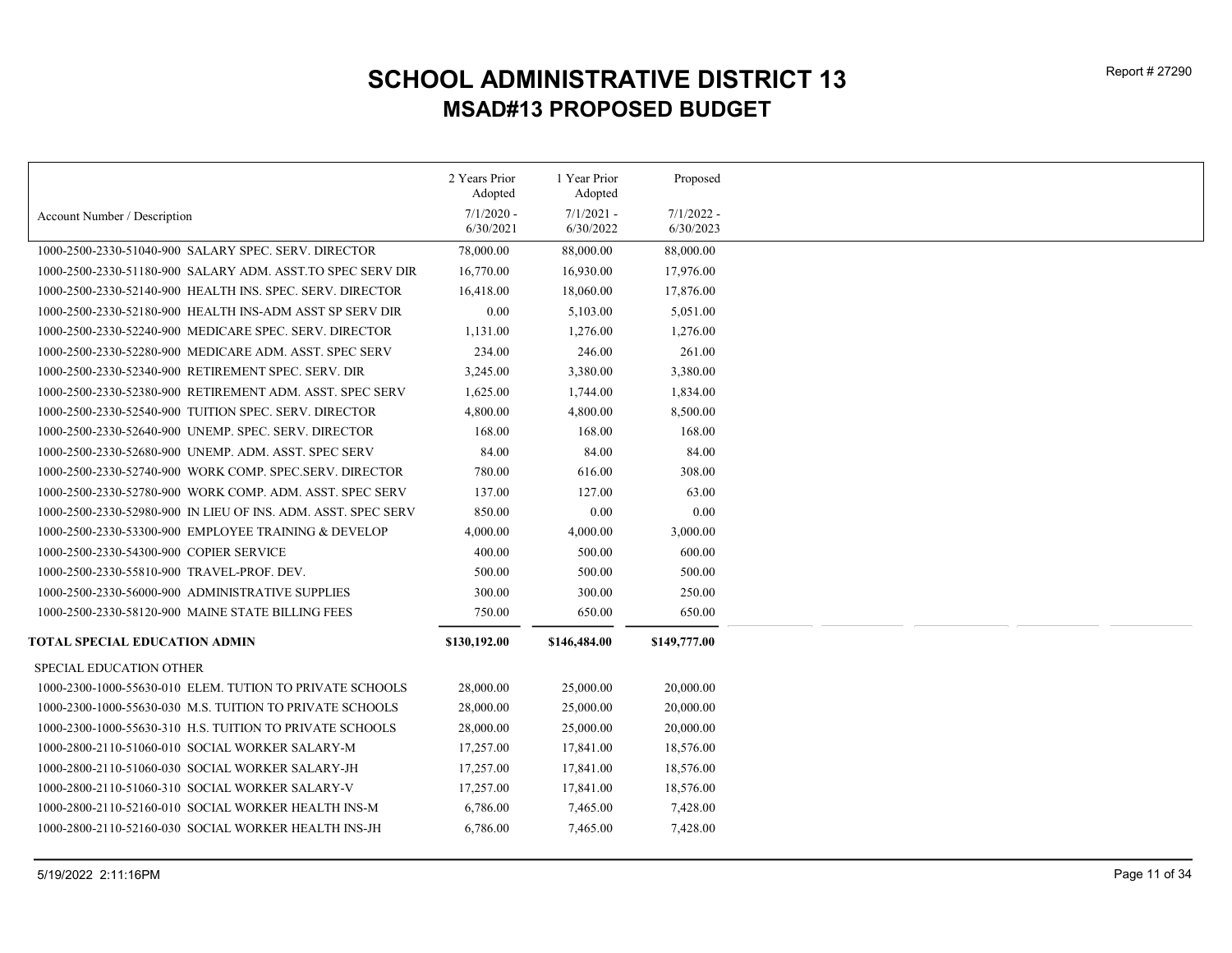|                                                          | 2 Years Prior<br>Adopted | 1 Year Prior<br>Adopted | Proposed     |
|----------------------------------------------------------|--------------------------|-------------------------|--------------|
| Account Number / Description                             | $7/1/2020$ -             | $7/1/2021$ -            | $7/1/2022$ - |
|                                                          | 6/30/2021                | 6/30/2022               | 6/30/2023    |
| 1000-2800-2110-52160-310 SOCIAL WORKER HEALTH INS-V      | 6,786.00                 | 7,465.00                | 7,428.00     |
| 1000-2800-2110-52260-010 SOCIAL WORKER MEDICARE-M        | 251.00                   | 259.00                  | 270.00       |
| 1000-2800-2110-52260-030 SOCIAL WORKER MEDICARE-JH       | 251.00                   | 259.00                  | 270.00       |
| 1000-2800-2110-52260-310 SOCIAL WORKER MEDICARE-V        | 251.00                   | 259.00                  | 270.00       |
| 1000-2800-2110-52360-010 SOCIAL WORKER RETIREMENT-M      | 718.00                   | 686.00                  | 714.00       |
| 1000-2800-2110-52360-030 SOCIAL WORKER RETIREMENT-JH     | 718.00                   | 686.00                  | 714.00       |
| 1000-2800-2110-52360-310 SOCIAL WORKER RETIREMENT-V      | 718.00                   | 686.00                  | 714.00       |
| 1000-2800-2110-52510-010 SOCIAL WORKER TUITION-M         | 800.00                   | 800.00                  | 850.00       |
| 1000-2800-2110-52510-030 SOCIAL WORKER TUTION-MS         | 800.00                   | 800.00                  | 850.00       |
| 1000-2800-2110-52510-310 SOCIAL WORKER TUTION-V          | 800.00                   | 800.00                  | 850.00       |
| 1000-2800-2110-52660-010 SOCIAL WORKER UNEMPLOYMENT-M    | 56.00                    | 56.00                   | 56.00        |
| 1000-2800-2110-52660-030 SOCIAL WORKER UNEMPLOYMENT-JH   | 56.00                    | 56.00                   | 56.00        |
| 1000-2800-2110-52660-310 SOCIAL WORKER UNEMPLOYMENT-V    | 56.00                    | 56.00                   | 56.00        |
| 1000-2800-2110-52760-010 SOCIAL WORKER WORK COMP-M       | 176.00                   | 125.00                  | 65.00        |
| 1000-2800-2110-52760-030 SOCIAL WORKER WORK COMP-JH      | 176.00                   | 125.00                  | 65.00        |
| 1000-2800-2110-52760-310 SOCIAL WORKER WORK COMP-V       | 176.00                   | 125.00                  | 65.00        |
| 1000-2800-2140-53440-010 PSYCHOLOGICAL CONTRACTED SERV   | 6,000.00                 | 6,000.00                | 5,000.00     |
| 1000-2800-2140-53440-030 PSYCHOLOGICAL CONTRACTED SERVIC | 5,000.00                 | 5,000.00                | 4,000.00     |
| 1000-2800-2140-53440-310 PSYCHOLOGICAL CONTRACTED SERV   | 5,000.00                 | 5,000.00                | 4,000.00     |
| 1000-2800-2150-53440-010 SPEECH/LANG CONTRACTED SERVICE  | 11,000.00                | 12,000.00               | 12,000.00    |
| 1000-2800-2150-53440-030 SPEECH/LANG CONTRACTED SERVICES | 11,000.00                | 12,000.00               | 12,000.00    |
| 1000-2800-2150-53440-310 SPEECH/LANG CONTRACTED SERVICES | 3,800.00                 | 2,500.00                | 2,500.00     |
| 1000-2800-2160-53440-010 OT - PURCHASED SERVICES         | 12,000.00                | 14,000.00               | 13,000.00    |
| 1000-2800-2160-53440-030 OT-PURCHASED SERVICES           | 12,000.00                | 14,000.00               | 13,000.00    |
| 1000-2800-2160-53440-310 OT - PURCHASED SERVICES         | 12,000.00                | 14,000.00               | 13,000.00    |
| 1000-2800-2180-53440-310 PT - PURCHASED SERVICES         | 0.00                     | 0.00                    | 3,000.00     |
| 1000-2890-1000-55800-010 TRAVEL/MILEAGE                  | 180.00                   | 180.00                  | 0.00         |
| 1000-2890-1000-55800-310 TRAVEL/MILEAGE                  | 180.00                   | 180.00                  | 0.00         |
| TOTAL SPECIAL EDUCATION OTHER                            | \$240,292.00             |                         |              |
|                                                          |                          | \$241,556.00            | \$225,377.00 |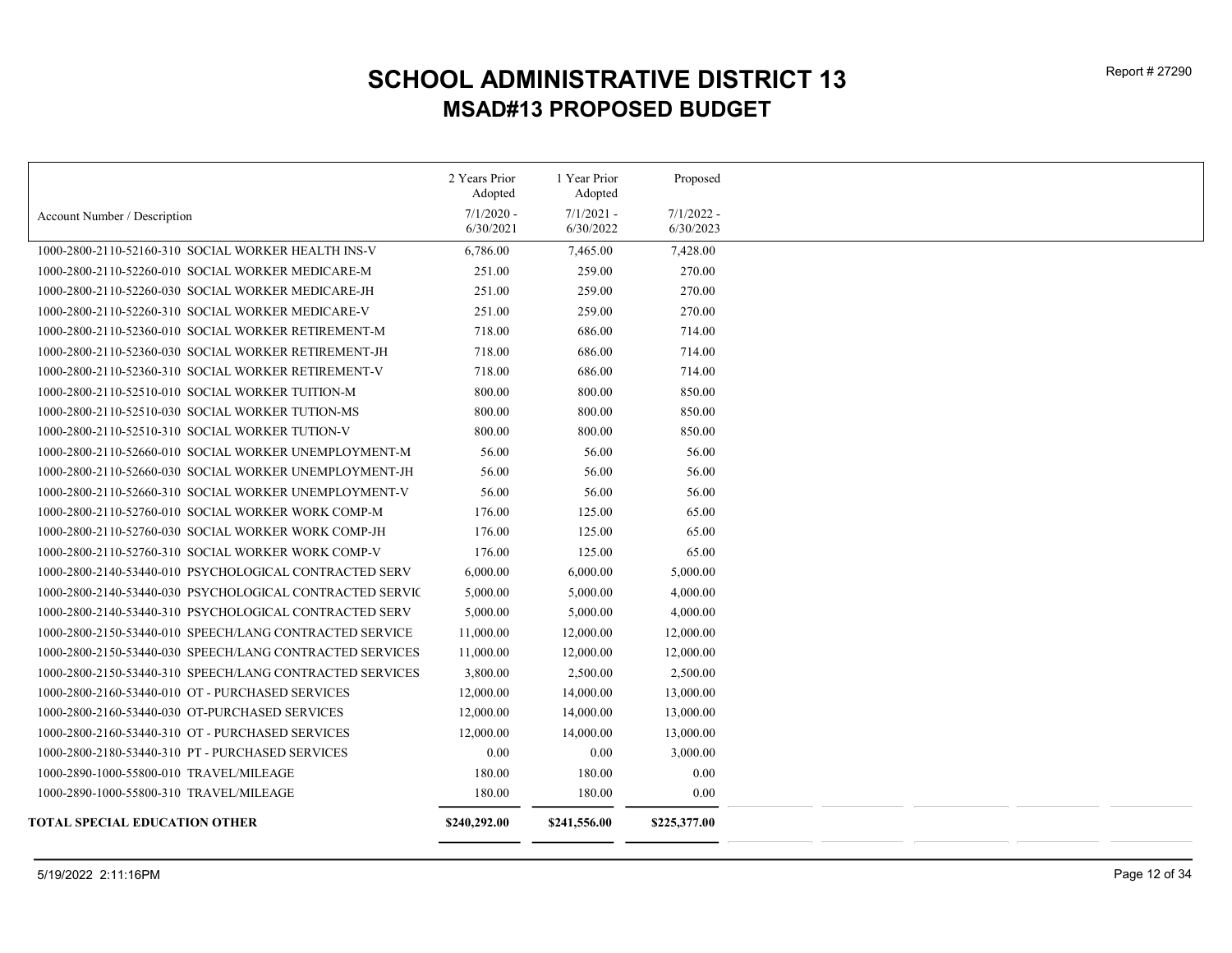|                                                               | 2 Years Prior<br>Adopted | 1 Year Prior<br>Adopted | Proposed     |
|---------------------------------------------------------------|--------------------------|-------------------------|--------------|
| Account Number / Description                                  | $7/1/2020$ -             | $7/1/2021 -$            | $7/1/2022 -$ |
|                                                               | 6/30/2021                | 6/30/2022               | 6/30/2023    |
| TOTAL LINE II SPEC ED INSTRUCT                                | \$638,357.00             | \$676,155.00            | \$881,077.00 |
| LINE III CTE INSTRUCTION                                      |                          |                         |              |
| TOTAL LINE III CTE INSTRUCTION                                | \$0.00                   | \$0.00                  | \$0.00       |
| ELEMENTARY EXTRA-CURRICULAR                                   |                          |                         |              |
| 1000-9200-1000-51010-030 AD DIRECTOR SALARY - JR HIGH         | 2,600.00                 | 2,700.00                | 2,400.00     |
| 1000-9200-1000-51190-030 EVENT MGRS & WORKERS                 | 770.00                   | 770.00                  | 850.00       |
| 1000-9200-1000-51500-030 STIPENDS-JH ATHLETICS                | 6,963.00                 | 7,070.00                | 7,174.00     |
| 1000-9200-1000-52200-030 MEDICARE ON STIPENDS-JH ATHLETIC     | 533.00                   | 541.00                  | 549.00       |
| 1000-9200-1000-52210-030 AD MEDICARE-JH ATHLETICS             | 38.00                    | 40.00                   | 35.00        |
| 1000-9200-1000-52290-030 MEDICARE/FICA EVENT MGRS/WORKEF      | 60.00                    | 60.00                   | 65.00        |
| 1000-9200-1000-52300-030 RETIREMENT ON STIPENDS-JH ATHLETI    | 290.00                   | 272.00                  | 275.00       |
| 1000-9200-1000-52310-030 AD RETIREMENT-JH ATHLETICS           | 109.00                   | 104.00                  | 93.00        |
| 1000-9200-1000-52600-030 UNEMPLOYMENT ON STIPENDS-JH ATH      | 98.00                    | 99.00                   | 101.00       |
| 1000-9200-1000-52610-030 AD UNEMPLOYMENT-JH ATHLETICS         | 37.00                    | 38.00                   | 34.00        |
| 1000-9200-1000-52690-030 UNEMPLOYMENT-EVENT MGRS & WOR        | 11.00                    | 11.00                   | 12.00        |
| 1000-9200-1000-52700-030 WORKER'S COMP. ON STIPENDS-JH ATH    | 70.00                    | 50.00                   | 25.00        |
| 1000-9200-1000-52710-030 AD WORKER'S COMP-JH ATHLETICS        | 26.00                    | 19.00                   | 9.00         |
| 1000-9200-1000-52790-030 WORK COMP-EVENT MGRS & WORKERS       | 10.00                    | 10.00                   | 5.00         |
| 1000-9200-1000-53300-030 ATH EMP TRAINING & DEVELOP -JH       | 500.00                   | 300.00                  | 300.00       |
| 1000-9200-1000-53590-030 REFS, OFFICIALS & OTHER P.S.-MS ATHI | 4,424.00                 | 3,500.00                | 3,500.00     |
| 1000-9200-1000-55800-030 ATHLETIC EMPLOYEE TRAVEL - JH        | 200.00                   | 200.00                  | 200.00       |
| 1000-9200-1000-56000-030 ATHLETIC PROGRAM SUPPLIES            | 1,500.00                 | 1,000.00                | 1,000.00     |
| 1000-9200-1000-57301-030 ATHLETIIC EQIUIPMENT < 5000          | 1,500.00                 | 1,000.00                | 1,000.00     |
| 1000-9200-1000-58100-030 ASSIGNERS/DUES/FEES                  | 900.00                   | 600.00                  | 750.00       |
| 1000-9200-2700-51180-030 ATH TRIPS BUS DRIVER SALARY-JH       | 2,500.00                 | 2,500.00                | 2,500.00     |
| 1000-9200-2700-52280-030 MEDICARE-BUS DRIVER-JH ATHLETICS     | 37.00                    | 37.00                   | 37.00        |
| 1000-9200-2700-52380-030 RETIREMENT-BUS DRIVER-JH ATHLETIC    | 253.00                   | 253.00                  | 253.00       |
| 1000-9200-2700-52680-030 UNEMPLOYMENT-BUS DRIVER--JH ATH      | 35.00                    | 35.00                   | 35.00        |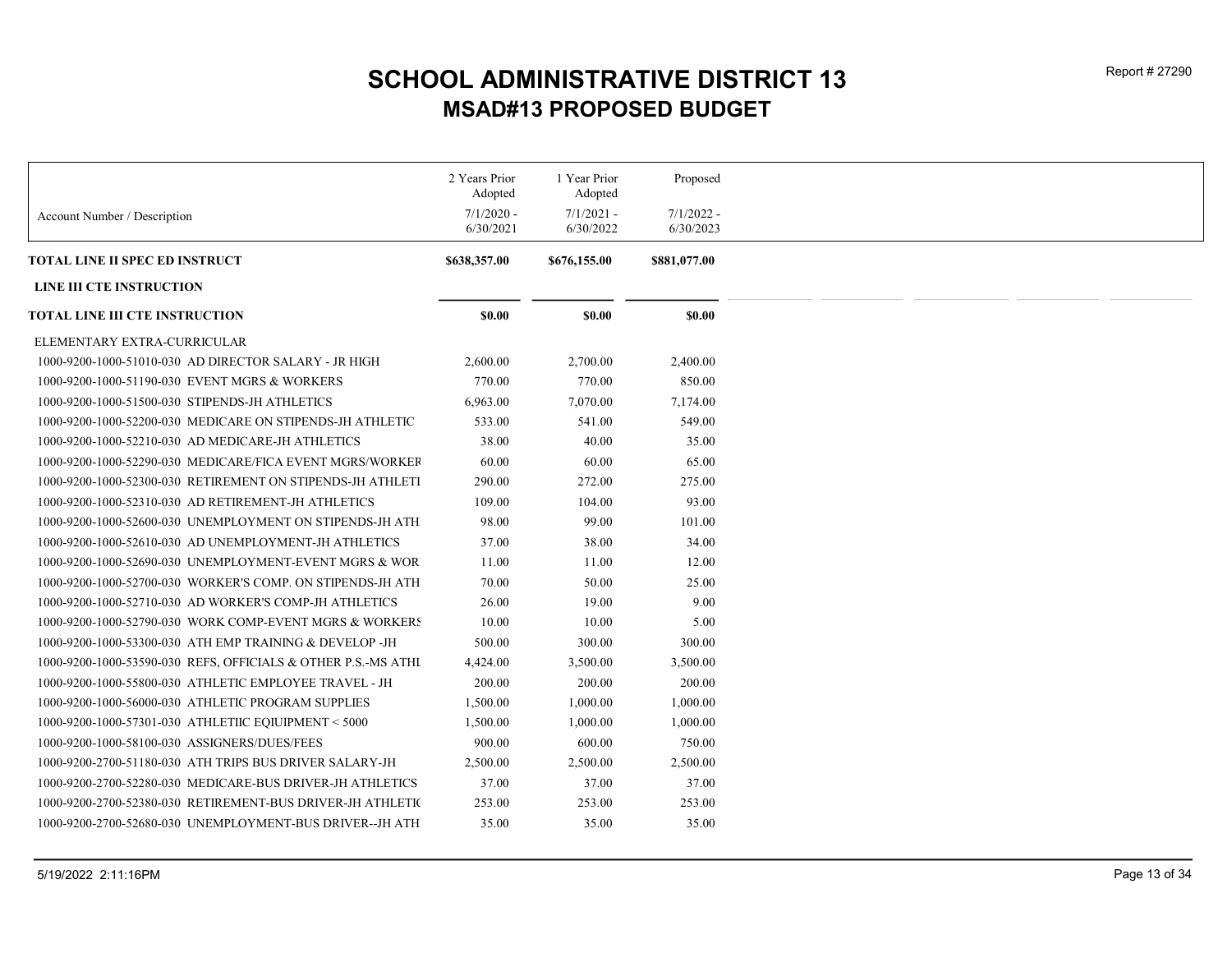|                                                            | 2 Years Prior<br>Adopted  | 1 Year Prior<br>Adopted   | Proposed                  |
|------------------------------------------------------------|---------------------------|---------------------------|---------------------------|
|                                                            |                           |                           |                           |
| Account Number / Description                               | $7/1/2020$ -<br>6/30/2021 | $7/1/2021 -$<br>6/30/2022 | $7/1/2022 -$<br>6/30/2023 |
| 1000-9200-2700-52780-030 WORKERS COMP-BUS DRIVER--JH ATHL  | 300.00                    | 275.00                    | 117.00                    |
| 1000-9200-2700-56260-030 BUS FUEL-JH ATHLETIC TRIPS        | 450.00                    | 400.00                    | 500.00                    |
| TOTAL ELEM EXTRA-CURRICULAR                                | \$24,214.00               | \$21,884.00               | \$21,819.00               |
| <b>SECONDARY CO-CURRICULAR</b>                             |                           |                           |                           |
| 1000-9500-1000-51500-310 CO-CURR STIPENDS-HS               | 11,039.00                 | 10,663.00                 | 6,325.00                  |
| 1000-9500-1000-52200-310 MEDICARE/FICA CO-CURR STIPENDS-H  | 292.00                    | 155.00                    | 92.00                     |
| 1000-9500-1000-52300-310 RETIREMENT-CO-CURR STIPENDS-HS    | 460.00                    | 410.00                    | 243.00                    |
|                                                            | 155.00                    | 150.00                    | 89.00                     |
| 1000-9500-1000-52700-310 WORK COMP.-CO-CURR STIPENDS-HS    | 111.00                    | 75.00                     | 23.00                     |
| 1000-9500-1000-55800-310 CO-CURR EMPLOYEE TRAVEL -HS       | 200.00                    | 200.00                    | 200.00                    |
| 1000-9500-1000-56000-310 CO-CURR PROGRAM SUPPLIES          | 650.00                    | 350.00                    | 350.00                    |
| 1000-9500-1000-58100-310 MISCELLANEOUS\DUES\ AND FEES      | 600.00                    | 600.00                    | 600.00                    |
| 1000-9500-2700-51180-310 BUS DRIVER SALARY-CO-CURRICULAR   | 150.00                    | 150.00                    | 150.00                    |
| 1000-9500-2700-52280-310 MEDICARE-BUS DRIVER-CO-CURR TRIP  | 3.00                      | 3.00                      | 3.00                      |
| 1000-9500-2700-52380-310  RETIREMENT-BUS DRIVER-CO-CURR TR | 15.00                     | 15.00                     | 15.00                     |
| 1000-9500-2700-52680-310_UNEMPLOYMENT-BUS DR.-CO-CURR-H    | 2.00                      | 2.00                      | 2.00                      |
| 1000-9500-2700-52780-310 WORK COMP.-BUS DR.-CO-CURR-HS     | 23.00                     | 17.00                     | 17.00                     |
| 1000-9500-2700-56260-310 BUS FUEL-CO-CURRICULAR TRIPS-HS   | 250.00                    | 250.00                    | 250.00                    |
| TOTAL SECONDARY CO-CURRICULAR                              | \$13,950.00               | \$13,040.00               | \$8,359.00                |
| SECONDARY EXTRA-CURRICULAR                                 |                           |                           |                           |
| 1000-9600-1000-51010-310 ATHLETIC DIRECTOR SALARY HS       | 10,400.00                 | 10,800.00                 | 9,600.00                  |
|                                                            | 3,276.00                  | 3,300.00                  | 3,476.00                  |
| 1000-9600-1000-51190-310 EVENT MGRS & WORKERS SALARY-HS.   | 4,000.00                  | 3,000.00                  | 3,000.00                  |
| 1000-9600-1000-51500-310 STIPENDS-HS ATHLETICS             | 29,501.00                 | 27,850.00                 | 31,543.00                 |
| 1000-9600-1000-52200-310 MEDICARE ON STIPENDS-HS ATHLETIC  | 2,257.00                  | 2,130.00                  | 2,414.00                  |
| 1000-9600-1000-52210-310 AD MEDICARE-HS ATHLETICS          | 151.00                    | 157.00                    | 140.00                    |
| 1000-9600-1000-52250-310 MEDICARE ADM. ASST. TO AD-HS ATHL | 48.00                     | 48.00                     | 51.00                     |
| 1000-9600-1000-52290-310 MEDICARE/FICA EVENT MGRS/WORKEF   | 335.00                    | 44.00                     | 230.00                    |
|                                                            |                           |                           |                           |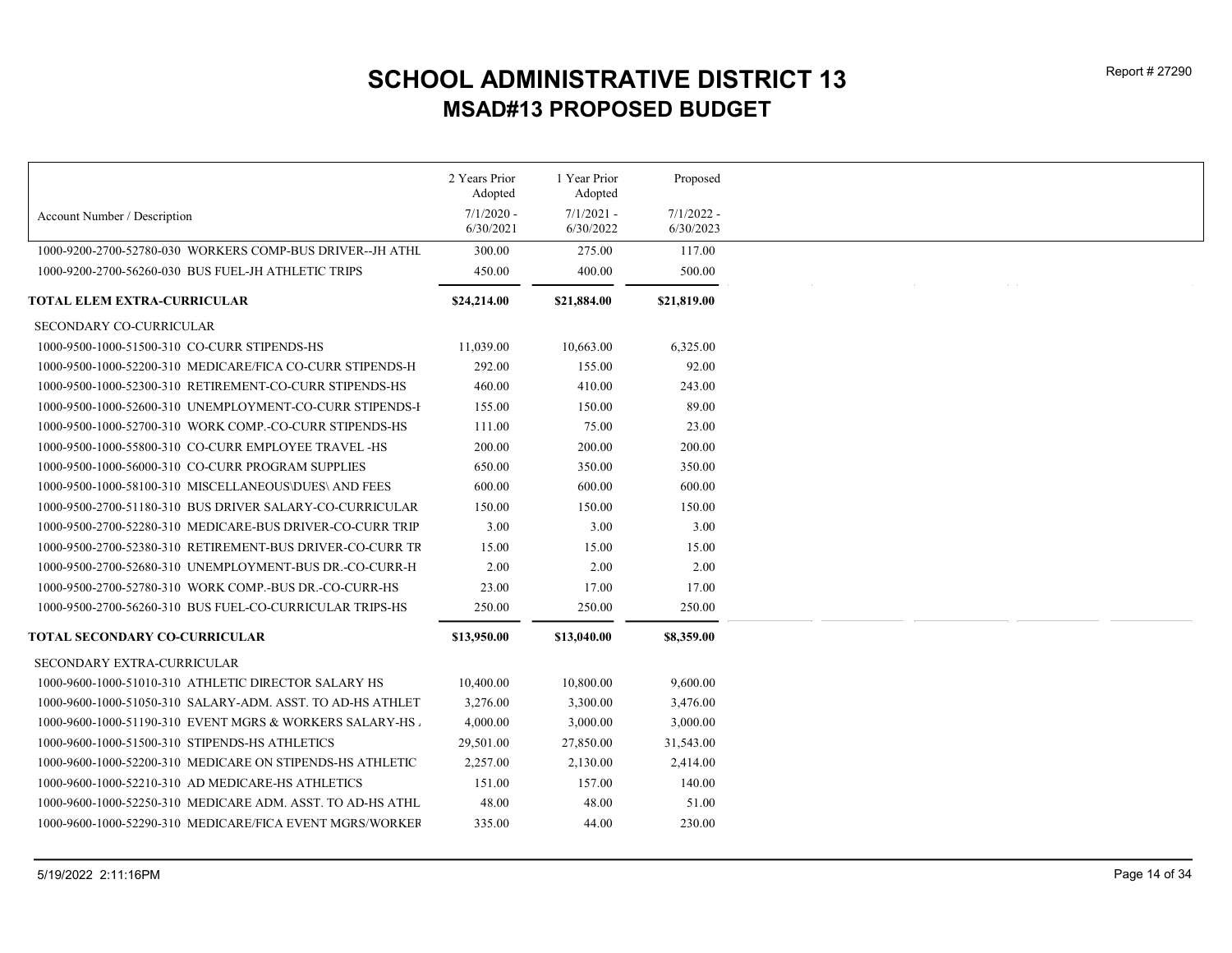|                                                               | 2 Years Prior<br>Adopted  | 1 Year Prior<br>Adopted   | Proposed                  |
|---------------------------------------------------------------|---------------------------|---------------------------|---------------------------|
| Account Number / Description                                  | $7/1/2020$ -<br>6/30/2021 | $7/1/2021$ -<br>6/30/2022 | $7/1/2022 -$<br>6/30/2023 |
| 1000-9600-1000-52300-310 RETIREMENT ON STIPENDS-HS ATHLET     | 1,228.00                  | 1,149.00                  | 1,212.00                  |
| 1000-9600-1000-52310-310 AD RETIREMENT CONTRIB                | 433.00                    | 415.00                    | 369.00                    |
| 1000-9600-1000-52350-310 RETIREMENT ADM. ASST. TO AD-HS AT    | 331.00                    | 340.00                    | 355.00                    |
| 1000-9600-1000-52600-310 UNEMPLOYMENT ON STIPENDS-HS ATH      | 413.00                    | 419.00                    | 442.00                    |
| 1000-9600-1000-52610-310 AD UNEMPLOYMENT-HS ATHLETICS         | 146.00                    | 152.00                    | 135.00                    |
| 1000-9600-1000-52650-310 UNEMPLOYMENT ADM.ASST. TO AD-H       | 10.00                     | 17.00                     | 17.00                     |
| 1000-9600-1000-52690-310 UNEMPLOYMENT-EVENT MGRS/WORKI        | 62.00                     | 42.00                     | 25.00                     |
| 1000-9600-1000-52700-310 WORK COMP ON STIPENDS-HS ATHLETI     | 295.00                    | 210.00                    | 111.00                    |
| 1000-9600-1000-52710-310 A.D. WORK COMP-HS ATHLETICS          | 104.00                    | 76.00                     | 34.00                     |
| 1000-9600-1000-52750-310 WORK COMP-ADM. ASST. TO AD-HS AT     | 27.00                     | 25.00                     | 13.00                     |
| 1000-9600-1000-52790-310 WORK COMP-EVENT MGRS/WORKERS-I       | 44.00                     | 21.00                     | 10.00                     |
| 1000-9600-1000-53300-310 ATH EMPLOYEE TRAINING & DEVEL-H      | 1,150.00                  | 1,150.00                  | 1,200.00                  |
| 1000-9600-1000-53590-310 REFS, OFFICIALS & OTHER P.S.-HS ATHL | 12,550.00                 | 12,500.00                 | 12,500.00                 |
| 1000-9600-1000-55350-310 E SPORTS ONLINE SUBSCRIPTION-CO-CI   | 0.00                      | 0.00                      | 600.00                    |
| 1000-9600-1000-55800-310 ATHLETIC EMPLOYEE TRAVEL - HS        | 650.00                    | 650.00                    | 500.00                    |
| 1000-9600-1000-56000-310 ATHLETIC PROGRAM SUPPLIES - HS       | 4,525.00                  | 3,500.00                  | 3,000.00                  |
| 1000-9600-1000-57301-310 ATHLETIC EQUIPMENT < 5000-HS         | 5,477.00                  | 4,500.00                  | 3,000.00                  |
| 1000-9600-1000-58100-310 ASSIGNERS/DUES/FEES - HS             | 3,000.00                  | 2,500.00                  | 3,000.00                  |
| 1000-9600-2700-51180-310 BUS DRIVER SALARY - HS ATHLETIC TR   | 3,800.00                  | 3,800.00                  | 4,000.00                  |
| 1000-9600-2700-52280-310 MEDICARE-BUS DRIVER-HS ATHLETICS     | 56.00                     | 56.00                     | 58.00                     |
| 1000-9600-2700-52380-310 RETIREMENT-BUS DRIVER-HS ATHLETI     | 380.00                    | 380.00                    | 408.00                    |
| 1000-9600-2700-52680-310 UNEMP.-BUS DRIVER-HS ATHLETICS       | 54.00                     | 54.00                     | 56.00                     |
| 1000-9600-2700-52780-310 WORK COMP BUS DRIVER-HS ATHLETIC     | 570.00                    | 450.00                    | 190.00                    |
| 1000-9600-2700-56260-310 ATH TRIPS BUS FUEL - HS              | 2,000.00                  | 2,000.00                  | 2,500.00                  |
| TOTAL SEC EXTRA-CURRICULAR                                    | \$87,273.00               | \$81,735.00               | \$84,189.00               |
| <b>SUMMER SCHOOL</b>                                          |                           |                           |                           |
| 1000-4300-1000-51010-030 SUMMER SCHOOL TEACHER SALARY         | 2,640.00                  | 1,600.00                  | 0.00                      |
| 1000-4300-1000-51020-030 ED TECH SALARY - JH                  | 2,000.00                  | 1,000.00                  | 0.00                      |
| 1000-4300-1000-52210-030 SUMMER SCHOOL TEACH BEN MEDICA       | 40.00                     | 24.00                     | 0.00                      |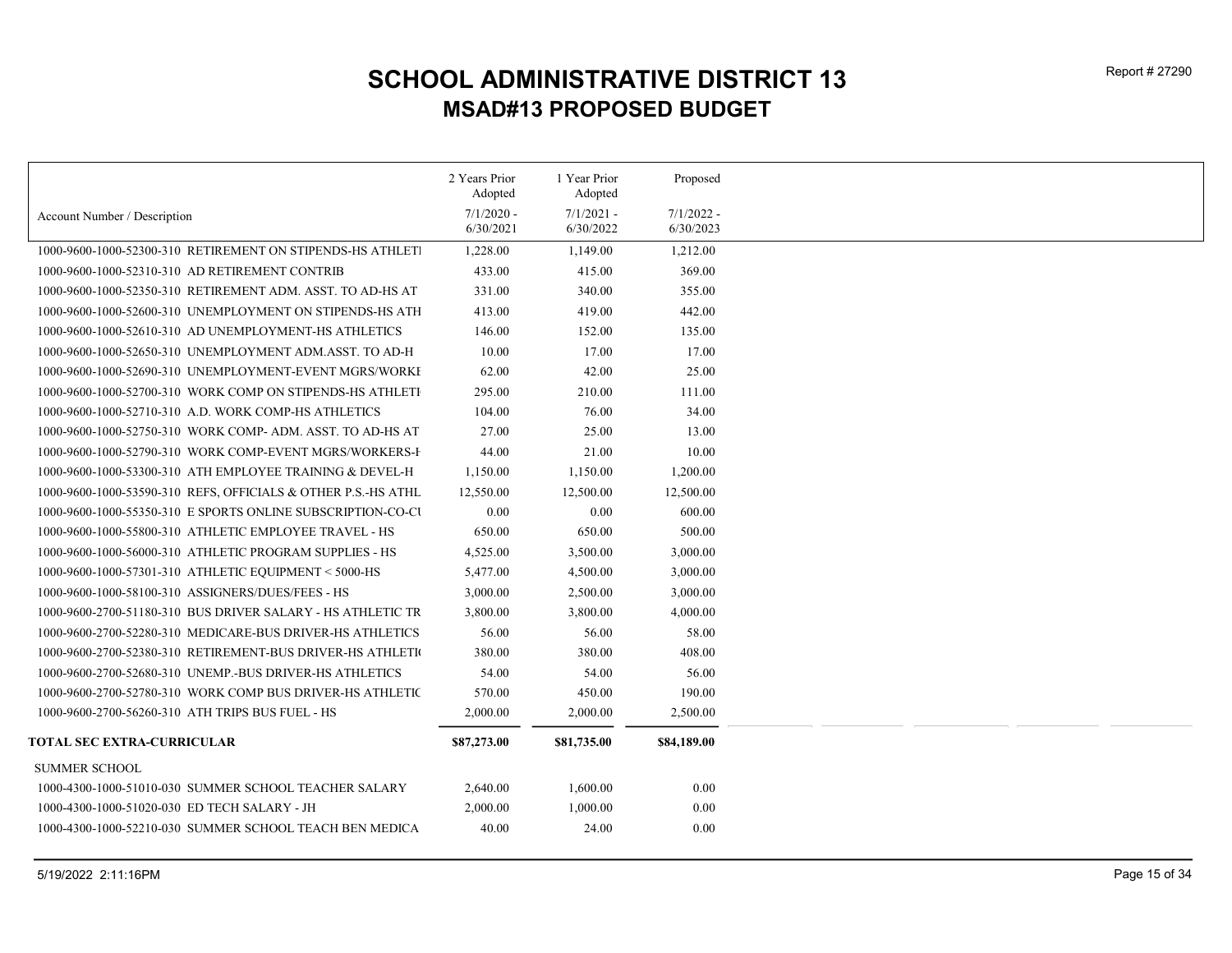|                                                          | 2 Years Prior<br>Adopted  | 1 Year Prior<br>Adopted   | Proposed                  |
|----------------------------------------------------------|---------------------------|---------------------------|---------------------------|
|                                                          |                           |                           |                           |
| Account Number / Description                             | $7/1/2020$ -<br>6/30/2021 | $7/1/2021 -$<br>6/30/2022 | $7/1/2022 -$<br>6/30/2023 |
| 1000-4300-1000-52220-030 ED TECH BEN MEDICARE - JH       | 29.00                     | 15.00                     | 0.00                      |
| 1000-4300-1000-52310-030 SUMMER SCHOOL TEACHER RETIREME  | 110.00                    | 62.00                     | $0.00\,$                  |
| 1000-4300-1000-52320-030 ED TECH RETIREMENT CONTRIBUTION | 202.00                    | 103.00                    | 0.00                      |
| 1000-4300-1000-52610-030 SUMMER SCHOOL TEACH BEN UNEMP   | 36.00                     | 23.00                     | 0.00                      |
| 1000-4300-1000-52620-030 ED TECH BEN UNEMPLOYMENT - JH   | 28.00                     | 14.00                     | 0.00                      |
| 1000-4300-1000-52710-030 SUMMER SCHOOL TEACH BEN WORK C  | 26.00                     | 12.00                     | 0.00                      |
| 1000-4300-1000-52720-030 ED TECH BEN WORKER COMP - JH    | 20.00                     | 7.00                      | 0.00                      |
| 1000-4300-1000-56100-030 INSTRUCTIONAL SUPPLIES          | 150.00                    | 75.00                     | 0.00                      |
|                                                          |                           |                           |                           |
| <b>TOTAL SUMMER SCHOOL</b>                               | \$5,281.00                | \$2,935.00                | \$0.00                    |
| TOTAL LINE IV OTHER INSTRUCT                             | \$130,718.00              | \$119,594.00              | \$114,367.00              |
| LINE V STUDENT & STAFF SUPPORT                           |                           |                           |                           |
| <b>GUIDANCE SERVICES</b>                                 |                           |                           |                           |
| 1000-0000-2120-51010-010 GUID COUNSELOR SALARY-M         | 9,234.00                  | 9,893.00                  | 16,884.00                 |
| 1000-0000-2120-51010-030 GUID COUNSELOR SALARY-MS        | 9,234.00                  | 9,893.00                  | 16,884.00                 |
| 1000-0000-2120-51010-310 GUID COUNSELOR SALARY-V         | 18,467.00                 | 19,786.00                 | 33,768.00                 |
| 1000-0000-2120-51180-310 SECRETARIAL SUPPORT SALARY - HS | 6,451.00                  | 6,500.00                  | 6,951.00                  |
| 1000-0000-2120-52110-010 GUID COUNS BEN HEALTH INS-M     | 2,320.00                  | 2,552.00                  | 2,541.00                  |
| 1000-0000-2120-52110-030 GUID COUNS BEN HEALTH INS-JH    | 2,320.00                  | 2,552.00                  | 2,541.00                  |
| 1000-0000-2120-52110-310 GUID COUNS BEN HEALTH INS-VHS   | 4,640.00                  | 5,103.00                  | 5,082.00                  |
| 1000-0000-2120-52180-310 SECRETARIAL SUPP HEALTH INS     | 2,320.00                  | 2,552.00                  | 2,526.00                  |
| 1000-0000-2120-52210-010 GUID COUNS BEN MEDICARE-M       | 134.00                    | 144.00                    | 245.00                    |
| 1000-0000-2120-52210-030 GUID COUNS BEN MEDICARE - JH    | 134.00                    | 144.00                    | 245.00                    |
| 1000-0000-2120-52210-310 GUID COUNS BEN MEDICARE-VHS     | 268.00                    | 287.00                    | 490.00                    |
| 1000-0000-2120-52280-310 SECRETARIAL SUPP BEN MEDICARE   | 94.00                     | 95.00                     | 101.00                    |
| 1000-0000-2120-52310-010 GUID COUNS RETIREMENT - M       | 385.00                    | 380.00                    | 649.00                    |
| 1000-0000-2120-52310-030 GUID COUNS RETIREMENT-JH        | 385.00                    | 380.00                    | 649.00                    |
| 1000-0000-2120-52310-310  GUID COUNS RETIREMENT - HS     | 769.00                    | 760.00                    | 1,297.00                  |
| 1000-0000-2120-52380-310 RETIREMENT CONTRIBUTION         | 652.00                    | 670.00                    | 709.00                    |
|                                                          |                           |                           |                           |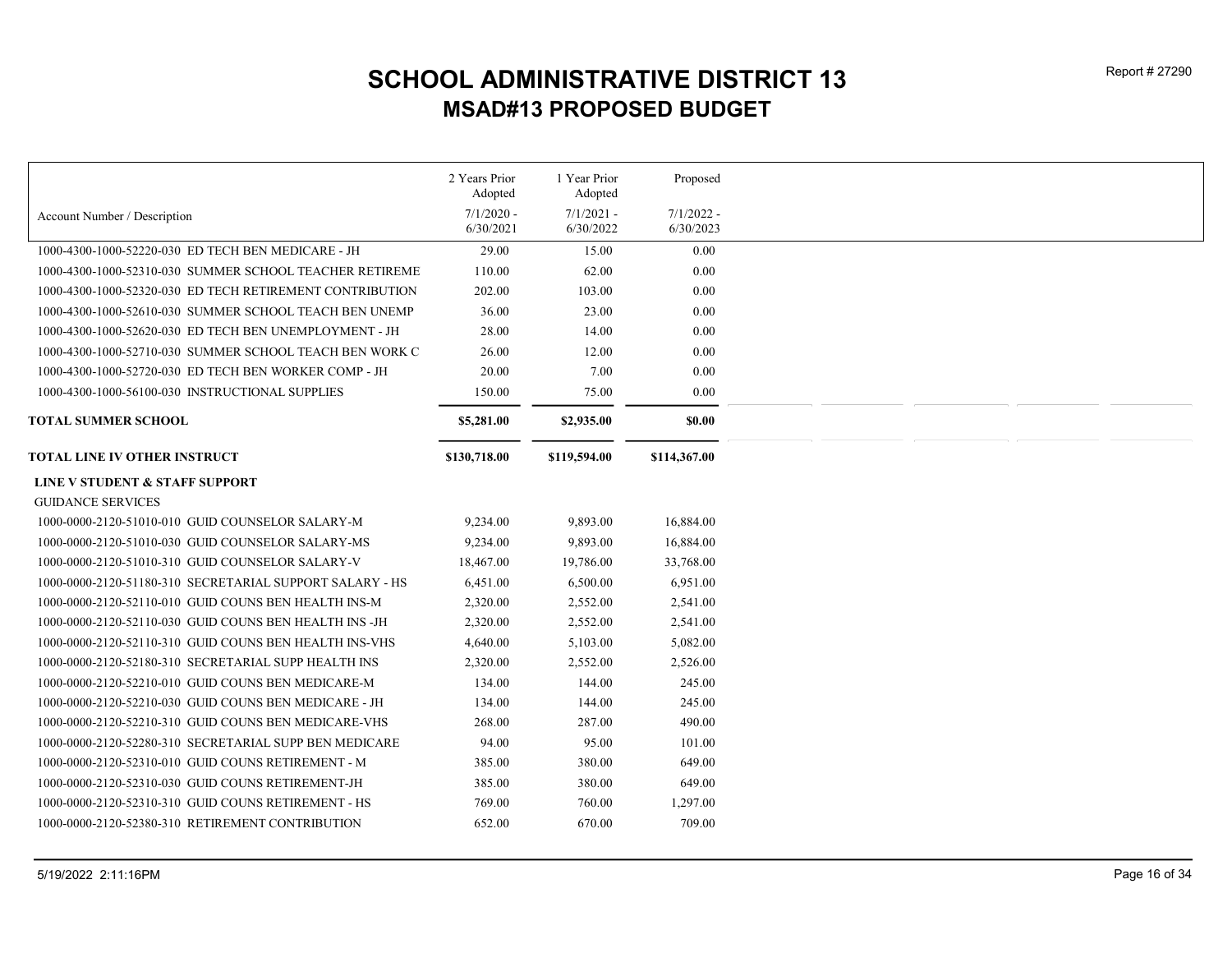|                                                          | 2 Years Prior<br>Adopted | 1 Year Prior<br>Adopted | Proposed     |
|----------------------------------------------------------|--------------------------|-------------------------|--------------|
| Account Number / Description                             | $7/1/2020$ -             | $7/1/2021$ -            | $7/1/2022$ - |
|                                                          | 6/30/2021                | 6/30/2022               | 6/30/2023    |
| 1000-0000-2120-52510-010 GUIDANCE TUITION REIMBURSEMENT  | 1,600.00                 | 1,600.00                | 1,600.00     |
| 1000-0000-2120-52510-030 GUIDANCE TUITION REIMBURSEMENT  | 1,600.00                 | 1,600.00                | 1,600.00     |
| 1000-0000-2120-52510-310 GUIDANCE TUITION REIMBURSEMENT  | 1,600.00                 | 1,600.00                | 1,600.00     |
| 1000-0000-2120-52610-010 GUID COUNS BEN UNEMPLOYMENT-M   | 42.00                    | 42.00                   | 42.00        |
| 1000-0000-2120-52610-030 GUID COUNS BEN UNEMPLOYMENT-JH  | 42.00                    | 42.00                   | 42.00        |
| 1000-0000-2120-52610-310 GUID COUNS BEN UNEMPLOY-VHS     | 84.00                    | 84.00                   | 84.00        |
| 1000-0000-2120-52680-310 SECRETARIAL SUPP BEN UNEMPLOY   | 46.00                    | 91.00                   | 34.00        |
| 1000-0000-2120-52710-010 GUID COUNS WORK COMP-M          | 93.00                    | 70.00                   | 60.00        |
| 1000-0000-2120-52710-030 GUID COUNS BEN WORKERS COMP-JH  | 93.00                    | 70.00                   | 60.00        |
| 1000-0000-2120-52710-310 GUID COUNSELOR BEN WORK COMP-VI | 185.00                   | 139.00                  | 119.00       |
| 1000-0000-2120-52780-310 SECRETARIAL SUPP BEN WORK COMP  | 65.00                    | 46.00                   | 25.00        |
| 1000-0000-2120-53000-010 PURCHASED SERVICES-GUIDANCE     | 100.00                   | 50.00                   | 50.00        |
| 1000-0000-2120-53000-030 PURCHASED SERVICES-GUIDANCE     | 200.00                   | 100.00                  | 100.00       |
| 1000-0000-2120-53000-310 PURCHASED SERVICES-GUIDANCE     | 300.00                   | 150.00                  | 150.00       |
| 1000-0000-2120-53300-010 EMPLOYEE TRAINING & DEV.-MOSCOW | 1,000.00                 | 1,000.00                | 1,000.00     |
| 1000-0000-2120-53300-030 EMPLOYEE TRAINING & DEVELOP     | 1,000.00                 | 1,000.00                | 1,000.00     |
| 1000-0000-2120-53300-310 EMPLOYEE TRAINING & DEVELOP-VHS | 1,000.00                 | 1,000.00                | 1,000.00     |
| 1000-0000-2120-54300-310 COPIER SERVICE                  | 400.00                   | 500.00                  | 600.00       |
| 1000-0000-2120-55310-310 POSTAGE-GUIDANCE                | 200.00                   | 100.00                  | 100.00       |
| 1000-0000-2120-55800-010 EMPLOYEE TRAVEL-M               | 85.00                    | 85.00                   | 85.00        |
| 1000-0000-2120-55800-310 EMPLOYEE TRAVEL - HS            | 85.00                    | 85.00                   | 85.00        |
| 1000-0000-2120-55810-310 EMPLOYEE TRAVEL FOR PROF DEVEL  | 200.00                   | 200.00                  | 200.00       |
| 1000-0000-2120-56000-010 SUPPLIES-GUIDANCE               | 100.00                   | 50.00                   | 50.00        |
| 1000-0000-2120-56000-030 SUPPLIES-GUIDANCE               | 300.00                   | 100.00                  | 100.00       |
| 1000-0000-2120-56000-310 SUPPLIES-GUIDANCE               | 400.00                   | 100.00                  | 100.00       |
| <b>TOTAL GUIDANCE SERVICES</b>                           | \$68,627.00              | \$71,595.00             | \$101,448.00 |
|                                                          |                          |                         |              |
| <b>HEALTH SERVICES</b>                                   |                          |                         |              |
| 1000-0000-2130-51010-010 NURSE SALARY-MOSCOW             | 6,226.00                 | 6,359.00                | 7,056.00     |
| 1000-0000-2130-51010-030 NURSE SALARY                    | 6,226.00                 | 6,359.00                | 7,056.00     |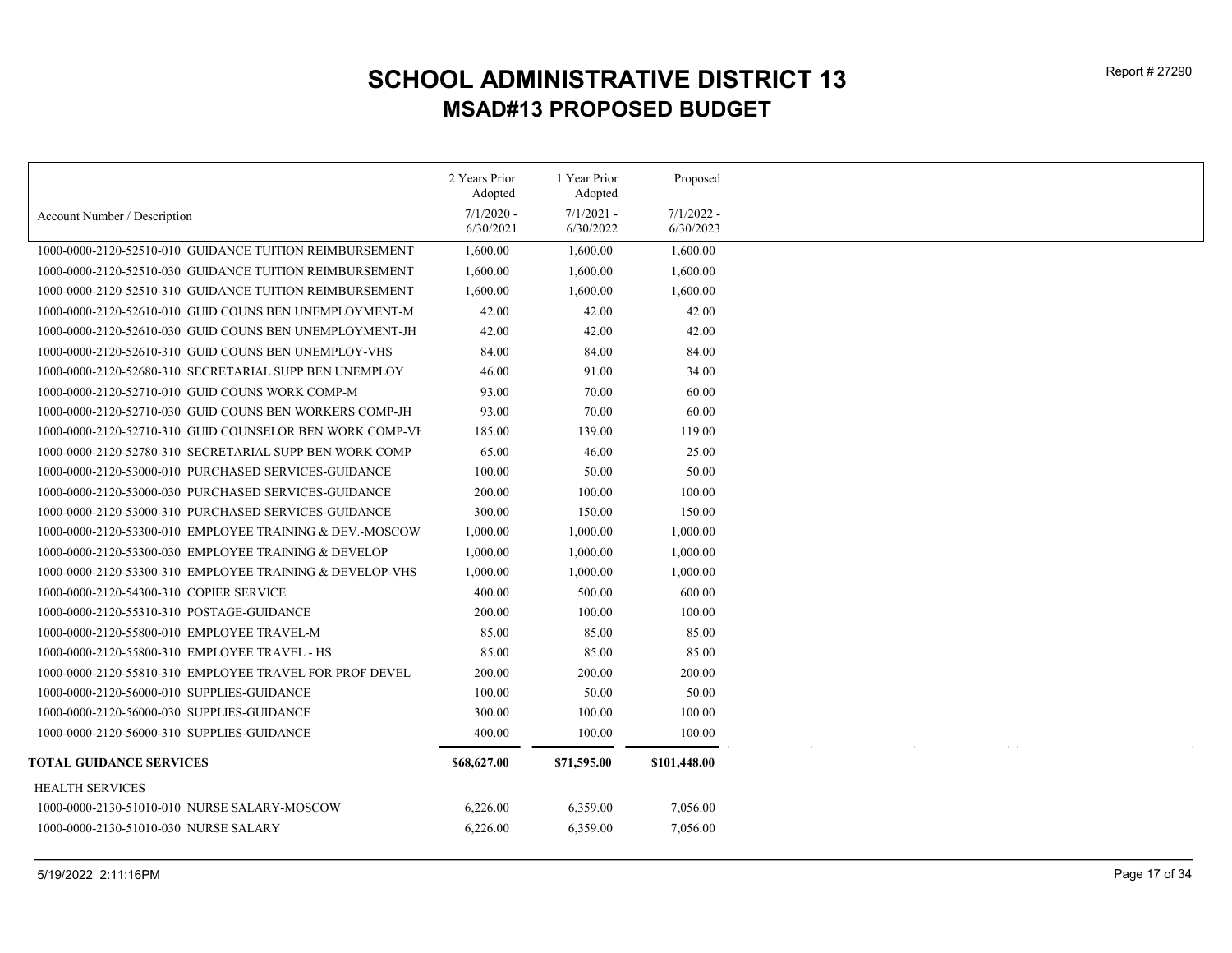|                                                           | 2 Years Prior | 1 Year Prior | Proposed     |
|-----------------------------------------------------------|---------------|--------------|--------------|
|                                                           | Adopted       | Adopted      |              |
| Account Number / Description                              | $7/1/2020$ -  | $7/1/2021$ - | $7/1/2022$ - |
|                                                           | 6/30/2021     | 6/30/2022    | 6/30/2023    |
| 1000-0000-2130-51010-310 NURSE SALARY-VALLEY              | 6,226.00      | 6,359.00     | 7,056.00     |
| 1000-0000-2130-52210-010 NURSE BEN MEDICARE-M             | 91.00         | 93.00        | 103.00       |
| 1000-0000-2130-52210-030 NURSE BENEFITS MEDICARE - JH     | 91.00         | 93.00        | 103.00       |
| 1000-0000-2130-52210-310 NURSE BENEFITS MEDICARE - HS     | 91.00         | 93.00        | 103.00       |
| 1000-0000-2130-52310-010 NURSE BEN RETIREMENT-M           | 259.00        | 245.00       | 271.00       |
| 1000-0000-2130-52310-030 NURSE BEN RETIREMENT-JH          | 259.00        | 245.00       | 271.00       |
| 1000-0000-2130-52310-310 NURSE BEN RETIREMENT-V           | 259.00        | 245.00       | 271.00       |
| 1000-0000-2130-52610-010 NURSE BEN UNEMPLOY-M             | 85.00         | 56.00        | 56.00        |
| 1000-0000-2130-52610-030 NURSE BENEFITS UNEMPLOY - JH     | 85.00         | 56.00        | 56.00        |
| 1000-0000-2130-52610-310 NURSE BENEFITS UNEMPLOY - HS     | 85.00         | 56.00        | 56.00        |
| 1000-0000-2130-52710-010 NURSE BEN WORK COMP-M            | 63.00         | 45.00        | 25.00        |
| 1000-0000-2130-52710-030 NURSE BENEFITS WORKERS COMP-JH   | 63.00         | 45.00        | 25.00        |
| 1000-0000-2130-52710-310 NURSE BENEFITS WORKERS COMP-V    | 63.00         | 45.00        | 25.00        |
| 1000-0000-2130-53000-010 PURCHASED PROFESSIONAL SERVICE   | 1,250.00      | 300.00       | 300.00       |
| 1000-0000-2130-53000-030 PURCHASED PROFESSIONAL SERVICE   | 750.00        | 300.00       | 300.00       |
| 1000-0000-2130-53000-310 PURCHASED PROFESSIONAL SERVICE   | 1,000.00      | 300.00       | 300.00       |
| 1000-0000-2130-53300-010 EMPLOYEE TRAINING & DEVELOP      | 750.00        | 375.00       | 375.00       |
| 1000-0000-2130-53300-030 EMPLOYEE TRAINING & DEVELOP      | 450.00        | 225.00       | 225.00       |
| 1000-0000-2130-53300-310 EMPLOYEE TRAINING & DEVELOP      | 600.00        | 300.00       | 300.00       |
| 1000-0000-2130-55810-010 EMPLOYEE TRAVEL FOR PROF DEV     | 125.00        | 125.00       | 125.00       |
| 1000-0000-2130-55810-030 EMPLOYEE TRAVEL FOR PROF DEV     | 75.00         | 75.00        | 75.00        |
| 1000-0000-2130-55810-310 EMPLOYEE TRAVEL FOR PROF DEV     | 100.00        | 100.00       | 100.00       |
| 1000-0000-2130-56000-010 HEALTH SERVICE SUPPLIES-M        | 750.00        | 500.00       | 500.00       |
| 1000-0000-2130-56000-030 HEALTH SERVICE SUPPLIES-JH       | 450.00        | 500.00       | 500.00       |
| 1000-0000-2130-56000-310 HEALTH SERVICE SUPPLIES-V        | 600.00        | 500.00       | 500.00       |
| 1000-0000-2130-57301-010 EQUIPMENT<5000-HEALTH SERVICES-  | 450.00        | 225.00       | 225.00       |
| 1000-0000-2130-57301-030 EQUIPMENT<5000-HEALTH SERVICES-J | 300.00        | 150.00       | 150.00       |
| 1000-0000-2130-57301-310 EQUIPMENT<5000-HEALTH SERVICES-V | 350.00        | 175.00       | 175.00       |
| TOTAL HEALTH SERVICES                                     | \$28,172.00   | \$24,544.00  | \$26,683.00  |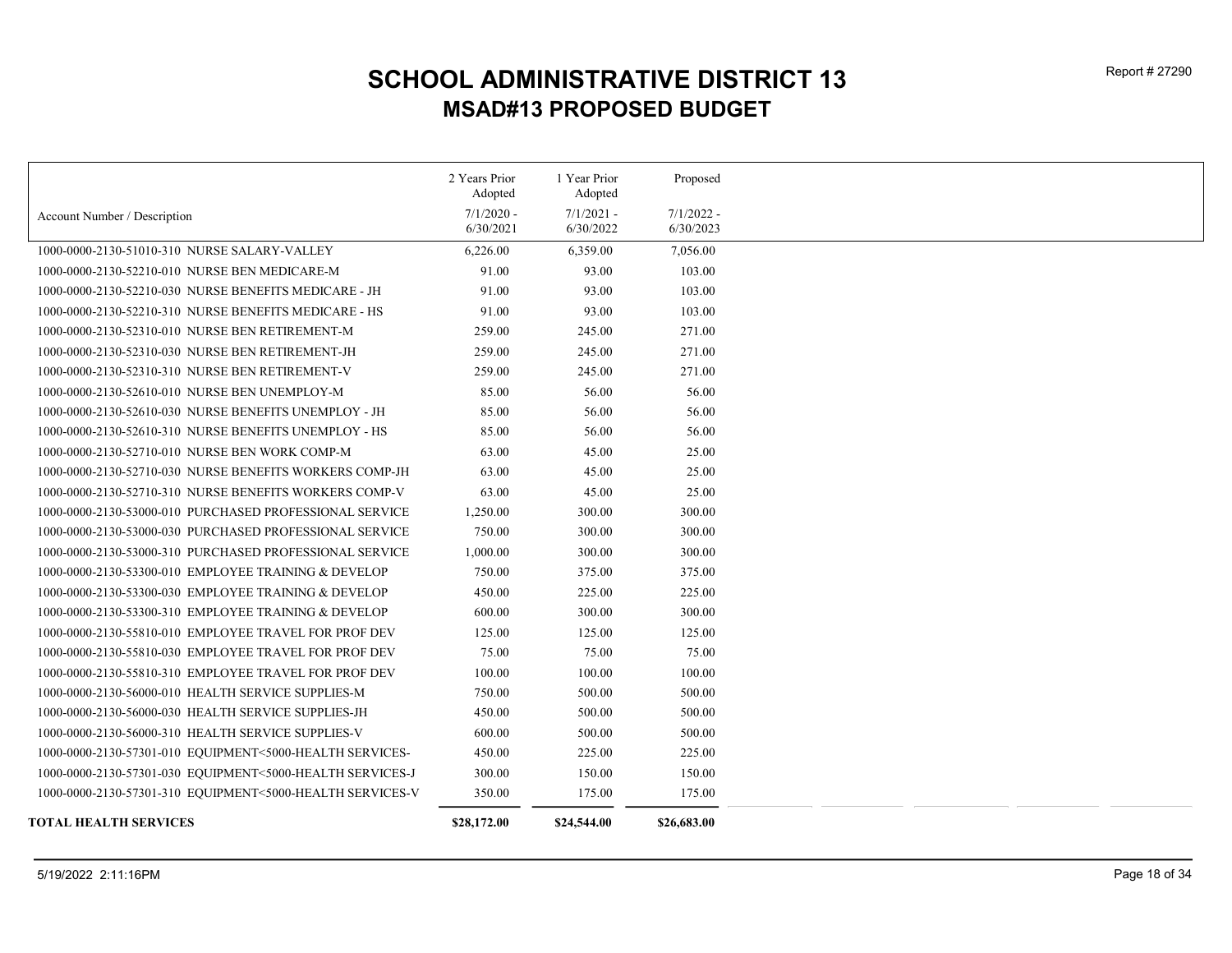|                                                            | 2 Years Prior | 1 Year Prior | Proposed     |
|------------------------------------------------------------|---------------|--------------|--------------|
|                                                            | Adopted       | Adopted      |              |
| Account Number / Description                               | $7/1/2020$ -  | $7/1/2021 -$ | $7/1/2022 -$ |
|                                                            | 6/30/2021     | 6/30/2022    | 6/30/2023    |
| TECHNOLOGY-INSTRUCTION RELATED                             |               |              |              |
| 1000-0000-2230-51040-010 INFO.TECH. SYSTEM SPECIALIST-M    | 13,999.00     | 14,332.00    | 14,476.00    |
| 1000-0000-2230-51040-030 INFO. TECH. SYSTEMS SPECIALIST-JH | 13,999.00     | 14,332.00    | 14,476.00    |
| 1000-0000-2230-51040-310 INFO. TECH. SYSTEMS SPECIALIST-V  | 13,999.00     | 14,332.00    | 14,476.00    |
| 1000-0000-2230-51050-010 TECH. INTEGRATION SPECIALIST-M    | 3,490.00      | 2,500.00     | 2,842.00     |
| 1000-0000-2230-51050-030 TECH. INTEGRATION SPECIALIST      | 3,490.00      | 2,500.00     | 2,842.00     |
| 1000-0000-2230-51050-310 TECH. INTEGRATION SPECIALIST-V    | 3,490.00      | 2,500.00     | 2,842.00     |
| 1000-0000-2230-52150-010 TECH INT SPEC HEALTH INS          | 380.00        | 0.00         | 0.00         |
| 1000-0000-2230-52150-030 TECH INT SPEC HEALTH INS          | 380.00        | 0.00         | 0.00         |
| 1000-0000-2230-52150-310 TECH INT SPEC HEALTH INS          | 380.00        | $0.00\,$     | 0.00         |
| 1000-0000-2230-52240-010 MEDICARE-ITSS-M                   | 203.00        | 208.00       | 210.00       |
| 1000-0000-2230-52240-030 MEDICARE-ITSS-JH                  | 203.00        | 208.00       | 210.00       |
| 1000-0000-2230-52240-310 MEDICARE-ITSS-V                   | 203.00        | 208.00       | 210.00       |
| 1000-0000-2230-52250-010 MEDICARE-TECH INTEGRATION SPEC-   | 51.00         | 37.00        | 42.00        |
| 1000-0000-2230-52250-030 MEDICARE-TECH INTEGRATION SPECIA  | 51.00         | 37.00        | 42.00        |
| 1000-0000-2230-52250-310 MEDICARE-TECH INTEGRATION SPEC-   | 51.00         | 37.00        | 42.00        |
| 1000-0000-2230-52340-010 RETIREMENT CONTRIB-ITSS-M         | 1,414.00      | 1,477.00     | 1,477.00     |
| 1000-0000-2230-52340-030 RETIREMENT CONTRIB-ITSS-JH        | 1,414.00      | 1,477.00     | 1,477.00     |
| 1000-0000-2230-52340-310 RETIREMENT CONTRIB-ITSS-V         | 1,414.00      | 1,477.00     | 1,477.00     |
| 1000-0000-2230-52350-010 RETIREMENT CONTRIB-TIS-M          | 180.00        | 226.00       | 277.00       |
| 1000-0000-2230-52350-030 RETIREMENT CONTRIB-TIS-JH         | 180.00        | 226.00       | 277.00       |
| 1000-0000-2230-52350-310 RETIREMENT CONTRIB-TIS-V          | 180.00        | 226.00       | 277.00       |
| 1000-0000-2230-52640-010 UNEMPLOYMENT-ITSS-M               | 56.00         | 56.00        | 56.00        |
| 1000-0000-2230-52640-030 UNEMPLOYMENT-ITSS-JH              | 56.00         | 56.00        | 56.00        |
| 1000-0000-2230-52640-310 UNEMPLOYMENT-ITSS-V               | 56.00         | 56.00        | 56.00        |
| 1000-0000-2230-52650-010 UNEMPLOYMENT-TIS-M                | 49.00         | 35.00        | 7.00         |
| 1000-0000-2230-52650-030 UNEMPLOYMENT-TIS-JH               | 49.00         | 35.00        | 7.00         |
| 1000-0000-2230-52650-310 UNEMPLOYMENT-TIS-V                | 49.00         | 35.00        | 7.00         |
| 1000-0000-2230-52740-010 WORK COMP-ITSS-M                  | 140.00        | 101.00       | 51.00        |
| 1000-0000-2230-52740-030 WORK COMP-ITSS-JH                 | 140.00        | 101.00       | 51.00        |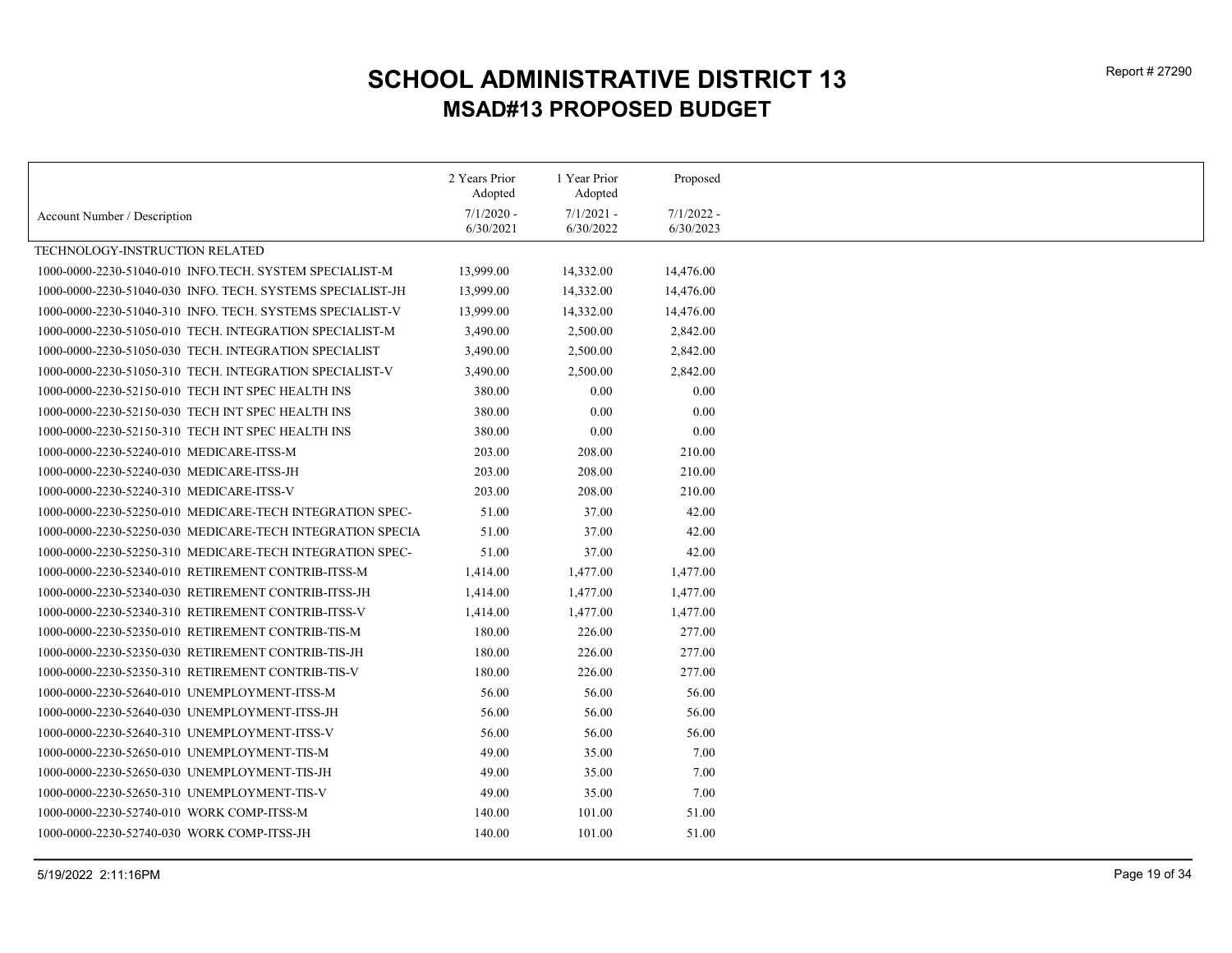|                                                          | 2 Years Prior<br>Adopted | 1 Year Prior<br>Adopted | Proposed     |
|----------------------------------------------------------|--------------------------|-------------------------|--------------|
| Account Number / Description                             | $7/1/2020$ -             | $7/1/2021$ -            | $7/1/2022$ - |
|                                                          | 6/30/2021                | 6/30/2022               | 6/30/2023    |
| 1000-0000-2230-52740-310 WORK COMP-ITSS-V                | 140.00                   | 101.00                  | 51.00        |
| 1000-0000-2230-52750-010 WORK COMP-TIS-M                 | 37.00                    | 19.00                   | 10.00        |
| 1000-0000-2230-52750-030 WORK COMP-TIS-JH                | 37.00                    | 19.00                   | 10.00        |
| 1000-0000-2230-52750-310 WORK COMP-TIS-V                 | 37.00                    | 19.00                   | 10.00        |
| 1000-0000-2230-53000-010 PURCHASED PROFESSIONAL SERVICE  | 1,534.00                 | 550.00                  | 783.00       |
| 1000-0000-2230-53000-030 PURCHASED PROFESSIONAL SERVICE  | 1,534.00                 | 550.00                  | 783.00       |
| 1000-0000-2230-53000-310 PURCHASED PROFESSIONAL SERVICE  | 1,534.00                 | 550.00                  | 783.00       |
| 1000-0000-2230-53300-010 EMPLOYEE TRAINING & DEVELOP     | 267.00                   | 267.00                  | 267.00       |
| 1000-0000-2230-53300-030 EMPLOYEE TRAINING & DEVELOP     | 267.00                   | 267.00                  | 267.00       |
| 1000-0000-2230-53300-310 EMPLOYEE TRAINING & DEVELOP     | 267.00                   | 267.00                  | 267.00       |
| 1000-0000-2230-54320-010 TECH HARDWARE RELATED REPAIRS/M | 2,667.00                 | 2,667.00                | 3,167.00     |
| 1000-0000-2230-54320-030 TECH HARDWARE RELATED REPAIRS/M | 2,667.00                 | 2,667.00                | 3,167.00     |
| 1000-0000-2230-54320-310 TECH RELATED HARDWARE REPAIRS/M | 2,667.00                 | 2,667.00                | 3,167.00     |
| 1000-0000-2230-54330-010 SOFTWARE RELATED REPAIRS/MAINT  | 800.00                   | 1,500.00                | 2,200.00     |
| 1000-0000-2230-54330-030 SOFTWARE RELATED REPAIRS/MAINT  | 800.00                   | 2,450.00                | 1,900.00     |
| 1000-0000-2230-54330-310 SOFTWARE RELATED REPAIRS/MAINT  | 1,100.00                 | 2,450.00                | 1,900.00     |
| 1000-0000-2230-55000-010 OTHER PURCHASED SERVICES        | 147.00                   | $0.00\,$                | 0.00         |
| 1000-0000-2230-55000-030 OTHER PURCHASED SERVICES        | 147.00                   | 262.00                  | 350.00       |
| 1000-0000-2230-55000-310 OTHER PURCHASED SERVICES        | 147.00                   | $0.00\,$                | 0.00         |
| 1000-0000-2230-56500-010 TECHNOLOGY RELATED SUPPLIES     | 67.00                    | 300.00                  | 300.00       |
| 1000-0000-2230-56500-030 TECHNOLOGY RELATED SUPPLIES     | 67.00                    | 300.00                  | 300.00       |
| 1000-0000-2230-56500-310 TECHNOLOGY RELATED SUPPLIES     | 67.00                    | 300.00                  | 300.00       |
| 1000-0000-2230-57341-010 TECH RELATED HARDWARE < 5000    | 2,500.00                 | 2,834.00                | 1,199.00     |
| 1000-0000-2230-57341-030 TECH RELATED HARDWARE < 5000    | 2,500.00                 | 1,434.00                | 834.00       |
| 1000-0000-2230-57341-310 TECH RELATED HARDWARE < 5000    | 2,500.00                 | 1,434.00                | 834.00       |
| TOTAL TECHNOLOGY-INSTRUCTIONAL                           | \$84,243.00              | \$80,689.00             | \$81,112.00  |
| <b>CURRICULUM DEVELOPMENT</b>                            |                          |                         |              |
| 1000-0000-2212-53200-010 PURCHASED PROF SERVICE-M        | 150.00                   | 150.00                  | 0.00         |
| 1000-0000-2212-53200-030 PURCHASED PROF SERVICE-JH       | 150.00                   | 150.00                  | 0.00         |
|                                                          |                          |                         |              |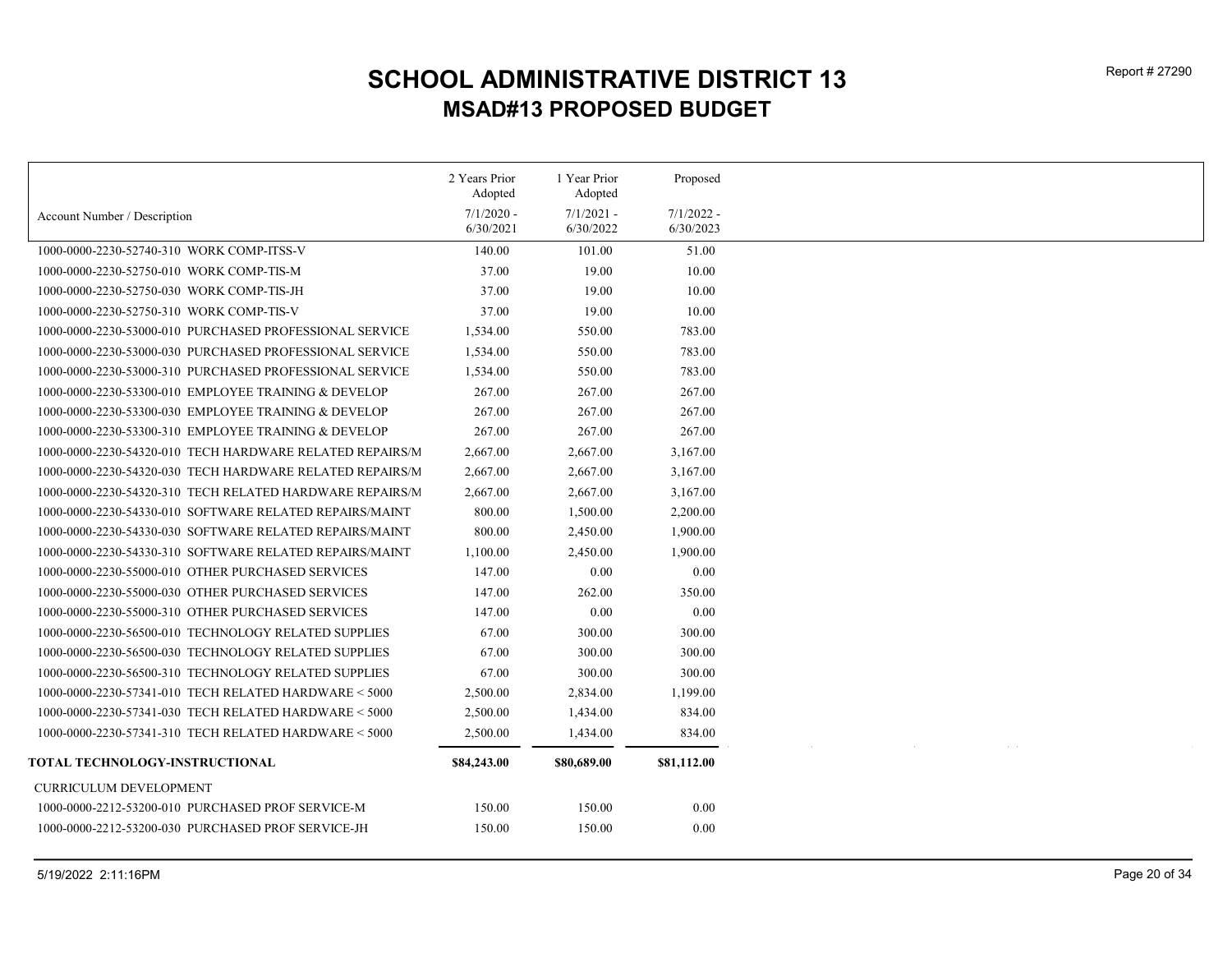|                                                          | 2 Years Prior<br>Adopted | 1 Year Prior<br>Adopted | Proposed     |
|----------------------------------------------------------|--------------------------|-------------------------|--------------|
| Account Number / Description                             | $7/1/2020$ -             | $7/1/2021$ -            | $7/1/2022 -$ |
|                                                          | 6/30/2021                | 6/30/2022               | 6/30/2023    |
| 1000-0000-2212-53200-310 PURCHASED PROF SERVICE-VHS      | 100.00                   | 100.00                  | 0.00         |
| 1000-0000-2212-55810-010 EMPLOYEE TRAVEL FOR PROF DEV-M  | 25.00                    | 25.00                   | 0.00         |
| 1000-0000-2212-55810-030 EMPLOYEE TRAVEL FOR PROF DEV-JH | 25.00                    | 25.00                   | 0.00         |
| 1000-0000-2212-55810-310 EMPLOYEE TRAVEL FOR PROF DEV-VH | 25.00                    | 25.00                   | 0.00         |
| 1000-0000-2212-56000-010 GEN SUPPLIES-CURRICULAR DEV-M   | 25.00                    | 25.00                   | 0.00         |
| 1000-0000-2212-56000-030 GEN SUPPLIES-CURRICULAR DEV-JH  | 25.00                    | 25.00                   | 0.00         |
| 1000-0000-2212-56000-310 GEN SUPPLIES-CURRICULAR DEV-VHS | 25.00                    | 25.00                   | 0.00         |
| TOTAL CURRICULUM DEVELOPMENT                             | \$550.00                 | \$550.00                | \$0.00       |
| PROFESSIONAL DEVELOPMENT                                 |                          |                         |              |
| 1000-0000-2213-51232-010 SUB PROF DEVELOPMENT-M          | 600.00                   | 500.00                  | 500.00       |
| 1000-0000-2213-51232-030 SUB PROF DEVELOPMENT-JH         | 400.00                   | 500.00                  | 500.00       |
| 1000-0000-2213-51232-310 SUB PROF DEVELOPMENT-VHS        | 400.00                   | 500.00                  | 500.00       |
| 1000-0000-2213-51500-010 STIPEND-PD/RECERTIFICATION-M    | 1,000.00                 | 1,000.00                | 1,000.00     |
| 1000-0000-2213-51500-030 STIPEND-PD/RECERTIFICATION-JH   | 1,000.00                 | 1,000.00                | 1,000.00     |
| 1000-0000-2213-51500-310 STIPEND-PD/RECERTIFICATION-VHS  | 750.00                   | 750.00                  | 750.00       |
| 1000-0000-2213-52200-010 MEDICARE PROF. DEV.-M           | 73.00                    | 15.00                   | 15.00        |
| 1000-0000-2213-52200-030 MEDICARE PROF. DEV.-JH          | 73.00                    | 15.00                   | 15.00        |
| 1000-0000-2213-52200-310 MEDICARE PROF. DEV.-VHS         | 73.00                    | 11.00                   | 11.00        |
| 1000-0000-2213-52232-010 SUBSTITUTE BEN MEDICARE - M     | 9.00                     | 8.00                    | 8.00         |
| 1000-0000-2213-52232-030 SUBSTITUTE BEN MEDICARE-JH      | 6.00                     | 8.00                    | 8.00         |
| 1000-0000-2213-52232-310 SUBSTITUTE BEN MEDICARE-VHS     | 6.00                     | 8.00                    | 8.00         |
| 1000-0000-2213-52300-010 RETIREMENT - M                  | 208.00                   | 39.00                   | 39.00        |
| 1000-0000-2213-52300-030 RETIREMENT - JH                 | 208.00                   | 39.00                   | 39.00        |
| 1000-0000-2213-52300-310 RETIREMENT - VHS                | 208.00                   | 29.00                   | 29.00        |
| 1000-0000-2213-52332-010 SUBSTITUTE RETIREMENT - M       | 25.00                    | 20.00                   | 20.00        |
| 1000-0000-2213-52332-030 SUBSTITUTE RETIREMENT - JH      | 17.00                    | 20.00                   | 20.00        |
| 1000-0000-2213-52332-310 SUBSTITUTE RETIREMENT - VHS     | 17.00                    | 20.00                   | 20.00        |
| 1000-0000-2213-52600-010 UNEMPLOYMENT PROF DEV-M         | 70.00                    | 14.00                   | 14.00        |
| 1000-0000-2213-52600-030 UNEMPLOYMENT PROF DEV-JH        | 70.00                    | 14.00                   | 14.00        |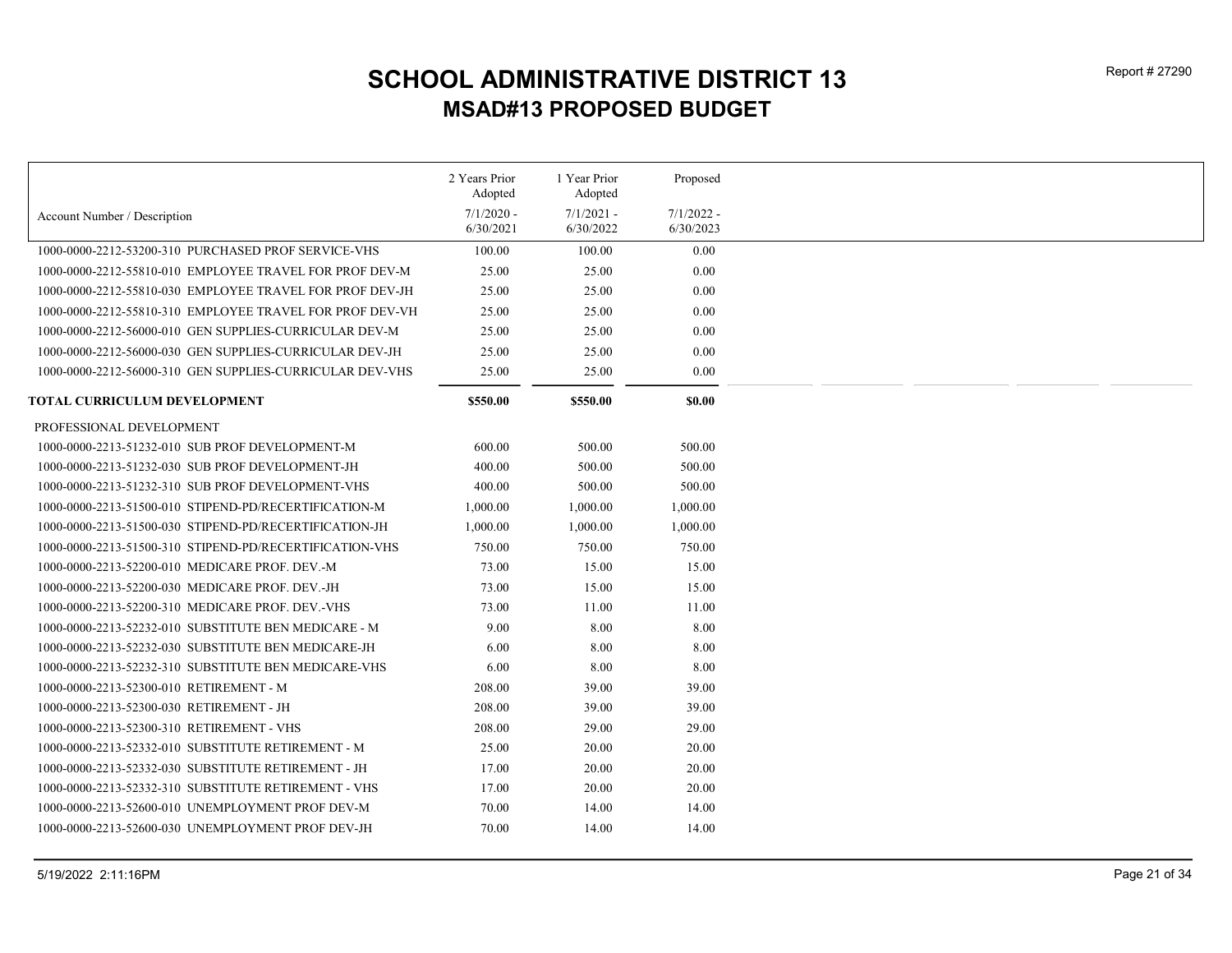|                                                          | 2 Years Prior<br>Adopted  | 1 Year Prior<br>Adopted   | Proposed                  |
|----------------------------------------------------------|---------------------------|---------------------------|---------------------------|
| Account Number / Description                             | $7/1/2020$ -<br>6/30/2021 | $7/1/2021$ -<br>6/30/2022 | $7/1/2022$ -<br>6/30/2023 |
| 1000-0000-2213-52600-310 UNEMPLOYMENT PROF DEV-VHS       | 70.00                     | 11.00                     | 11.00                     |
| 1000-0000-2213-52632-010 SUBSTITUTE BEN UNEMPLOY - M     | 9.00                      | 7.00                      | 7.00                      |
| 1000-0000-2213-52632-030 SUBSTITUTE BEN UNEMPLOY - JH    | 6.00                      | 7.00                      | 7.00                      |
| 1000-0000-2213-52632-310 SUBSTITUTE BEN UNEMPLOY -VHS    | 6.00                      | 7.00                      | 7.00                      |
| 1000-0000-2213-52700-010 WORK COMP PROF DEV-M            | 50.00                     | 7.00                      | 7.00                      |
| 1000-0000-2213-52700-030 WORK COMP PROF DEV - JH         | 50.00                     | 7.00                      | 7.00                      |
| 1000-0000-2213-52700-310 WORK COMP PROF DEV-VHS          | 50.00                     | 6.00                      | 6.00                      |
| 1000-0000-2213-52732-010 SUBSTITUTE BEN WORKER COMP-M    | 6.00                      | 4.00                      | 4.00                      |
| 1000-0000-2213-52732-030 SUBSTITUTE BEN WORKER COMP-JH   | 4.00                      | 4.00                      | 4.00                      |
| 1000-0000-2213-52732-310 SUBSTITUTE BEN WORKER COMP-HS   | 4.00                      | 4.00                      | 4.00                      |
| 1000-0000-2213-53300-010 EMPLOYEE TRAINING & DEVELOP-M   | 450.00                    | 450.00                    | 450.00                    |
| 1000-0000-2213-53300-030 EMPLOYEE TRAINING & DEVELOP-JH  | 450.00                    | 450.00                    | 450.00                    |
| 1000-0000-2213-53300-310 EMPLOYEE TRAINING & DEVELOP-VHS | 450.00                    | 450.00                    | 450.00                    |
| 1000-0000-2213-55810-010 EMPLOYEE TRAVEL - PROF DEV.-M   | 250.00                    | 150.00                    | 150.00                    |
| 1000-0000-2213-55810-030 EMPLOYEE TRAVEL - PROF DEV-JH   | 250.00                    | 150.00                    | 150.00                    |
| 1000-0000-2213-55810-310 EMPLOYEE TRAVEL - PROF DEV.-VHS | 250.00                    | 150.00                    | 150.00                    |
| 1000-0000-2213-56000-010 TRAINING SUPPLIES-M             | 200.00                    | 150.00                    | 150.00                    |
| 1000-0000-2213-56000-030 TRAINING SUPPLIES-JH            | 200.00                    | 150.00                    | 150.00                    |
| 1000-0000-2213-56000-310 TRAINING SUPPLIES-VHS           | 200.00                    | 150.00                    | 150.00                    |
| TOTAL PROFESSIONAL DEVELOPMENT                           | \$8,168.00                | \$6,824.00                | \$6,824.00                |
| LIBRARY/MEDIA                                            |                           |                           |                           |
| 1000-0000-2220-51010-010 LIBRARIAN SALARY                | 20,105.00                 | 20,690.00                 | $0.00\,$                  |
| 1000-0000-2220-51010-030 LIBRARIAN SALARY                | 20,105.00                 | 20,690.00                 | 0.00                      |
| 1000-0000-2220-51010-310 LIBRARIAN SALARY                | 20,105.00                 | 20,690.00                 | 0.00                      |
| 1000-0000-2220-51230-310 LIBRARY SUBSTITUTE SALARY-HS    | 0.00                      | 0.00                      | 792.00                    |
| 1000-0000-2220-52110-010 LIBRARIAN BEN HEALTH INS - M    | 3,094.00                  | 3,402.00                  | 0.00                      |
| 1000-0000-2220-52110-030 LIBRARIAN BEN HEALTH INS - JH   | 3,094.00                  | 3,402.00                  | 0.00                      |
| 1000-0000-2220-52110-310 LIBRARIAN BEN HEALTH INS - HS   | 3,094.00                  | 3,402.00                  | 0.00                      |
| 1000-0000-2220-52210-010 LIBRARIAN BEN MEDICARE - M      | 292.00                    | 300.00                    | 0.00                      |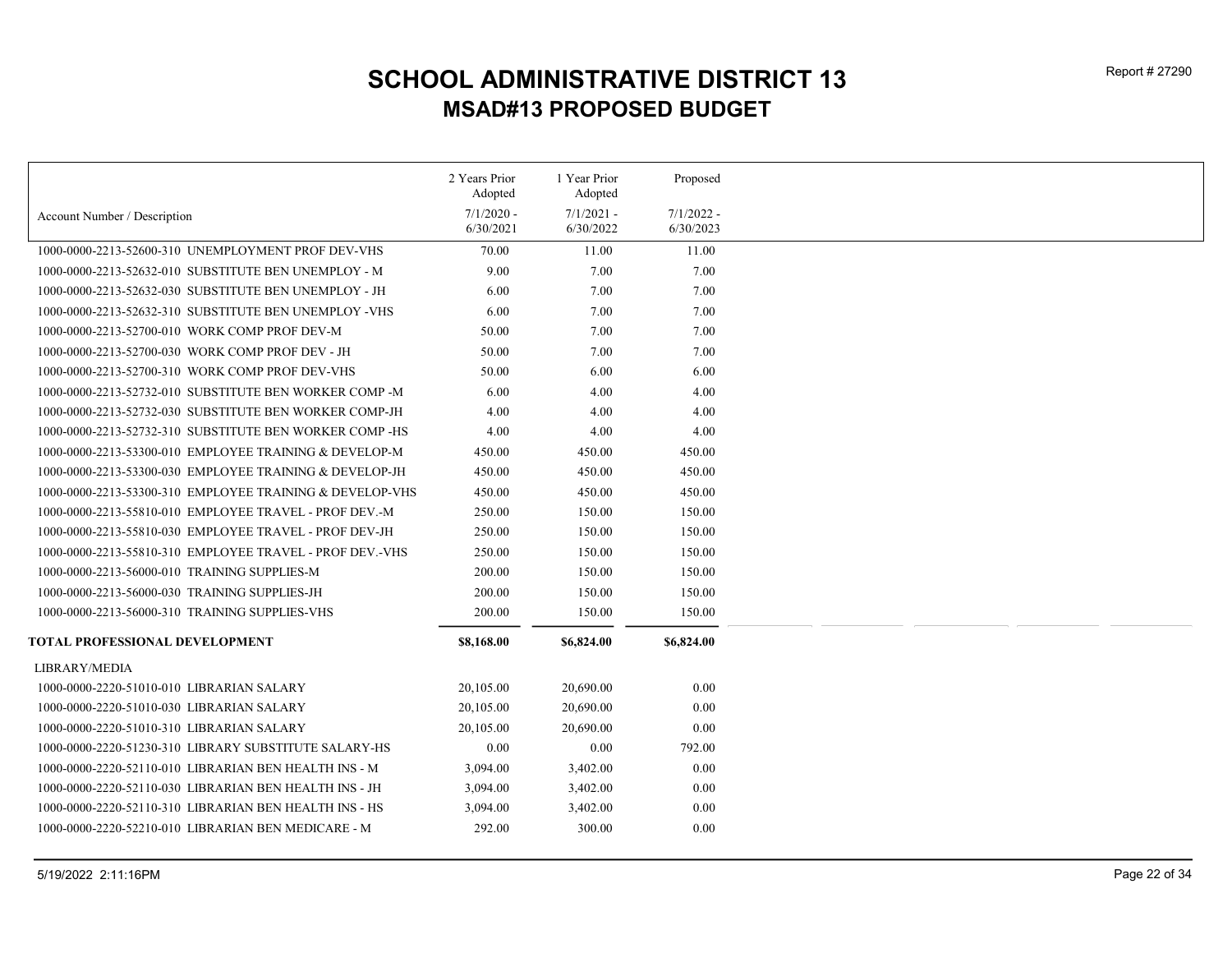|                                                            | 2 Years Prior             | 1 Year Prior              | Proposed                  |
|------------------------------------------------------------|---------------------------|---------------------------|---------------------------|
|                                                            | Adopted                   | Adopted                   |                           |
| Account Number / Description                               | $7/1/2020$ -<br>6/30/2021 | $7/1/2021$ -<br>6/30/2022 | $7/1/2022 -$<br>6/30/2023 |
| 1000-0000-2220-52210-030 LIBRARIAN BEN MEDICARE - JH       | 292.00                    | 300.00                    | 0.00                      |
| 1000-0000-2220-52210-310 LIBRARIAN BEN MEDICARE - HS       | 292.00                    | 300.00                    | 0.00                      |
| 1000-0000-2220-52230-310 LIBRARY SUBSTITUTE MEDICARE-HS    | 0.00                      | 0.00                      | 12.00                     |
| 1000-0000-2220-52310-010 LIBRARIAN RETIREMENT CONTRIB - M  | 837.00                    | 795.00                    | 0.00                      |
| 1000-0000-2220-52310-030 LIBRARIAN RETIREMENT CONTRIB-JH   | 837.00                    | 795.00                    | 0.00                      |
| 1000-0000-2220-52310-310 LIBRARIAN RETIREMENT CONTRIB - HS | 837.00                    | 795.00                    | 0.00                      |
| 1000-0000-2220-52330-310 LIB. SUBSTITUTE RETIREMENT-HS     | 0.00                      | 0.00                      | 31.00                     |
| 1000-0000-2220-52510-010 LIBRARIAN TUITION REIMBURSE       | 800.00                    | 800.00                    | 0.00                      |
| 1000-0000-2220-52510-030 LIBRARIAN TUITION REIMBURSE       | 800.00                    | 800.00                    | 0.00                      |
|                                                            |                           |                           |                           |
| 1000-0000-2220-52510-310 LIBRARIAN TUITION REIMBURSE       | 800.00                    | 800.00                    | 0.00                      |
| 1000-0000-2220-52610-010 LIBRARIAN BEN UNEMPLOY - M        | 56.00                     | 56.00                     | 0.00                      |
| 1000-0000-2220-52610-030 LIBRARIAN BEN UNEMPLOY - JH       | 56.00                     | 56.00                     | 0.00                      |
| 1000-0000-2220-52610-310 LIBRARIAN BEN UNEMPLOY - HS       | 56.00                     | 56.00                     | 0.00                      |
| 1000-0000-2220-52630-310 LIBRARY SUBSTITUTE UNEMP-HS       | 0.00                      | 0.00                      | 10.00                     |
| 1000-0000-2220-52710-010 LIBRARIAN BEN WORKER COMP -M      | 201.00                    | 145.00                    | 0.00                      |
| 1000-0000-2220-52710-030 LIBRARIAN BEN WORKER COMP-JH      | 201.00                    | 145.00                    | 0.00                      |
| 1000-0000-2220-52710-310 LIBRARIAN BEN WORKER COMP-HS      | 201.00                    | 145.00                    | 0.00                      |
| 1000-0000-2220-52730-310 LIBRARY SUBSTITUTE WORK COMP-HS   | $0.00\,$                  | 0.00                      | 3.00                      |
| 1000-0000-2220-53200-010 PURCHASED PROF SERVICES-M         | 1,425.00                  | 1,425.00                  | 1,425.00                  |
| 1000-0000-2220-53200-030 PURCHASED PROF SERVICES-MS        | 175.00                    | 175.00                    | 175.00                    |
| 1000-0000-2220-53200-310 PURCHASED PROF SERVICES-HS        | 175.00                    | 175.00                    | 175.00                    |
| 1000-0000-2220-53300-310 EMPLOYEE TRAINING & DEVELOP-HS    | 100.00                    | 100.00                    | 100.00                    |
| 1000-0000-2220-54300-010 COPIER SERVICE                    | 400.00                    | 500.00                    | 600.00                    |
| 1000-0000-2220-54300-030 COPIER SERVICE                    | 400.00                    | 500.00                    | 600.00                    |
| 1000-0000-2220-54300-310 COPIER SERVICE                    | 400.00                    | 500.00                    | 600.00                    |
| 1000-0000-2220-54310-030 NON-TECH EQUIP REPAIR-AV          | 75.00                     | 75.00                     | 0.00                      |
| 1000-0000-2220-54310-310 NON-TECH EQUIP REPAIR -AV         | 75.00                     | 75.00                     | 0.00                      |
| 1000-0000-2220-55800-010 TRAVEL/MILEAGE                    | 175.00                    | 75.00                     | 75.00                     |
| 1000-0000-2220-55800-310 EMPLOYEE TRAVEL                   | 175.00                    | 75.00                     | 75.00                     |
| 1000-0000-2220-55810-010 EMPLOYEE TRAVEL - PROF DEVELOP    | 33.00                     | 0.00                      | 0.00                      |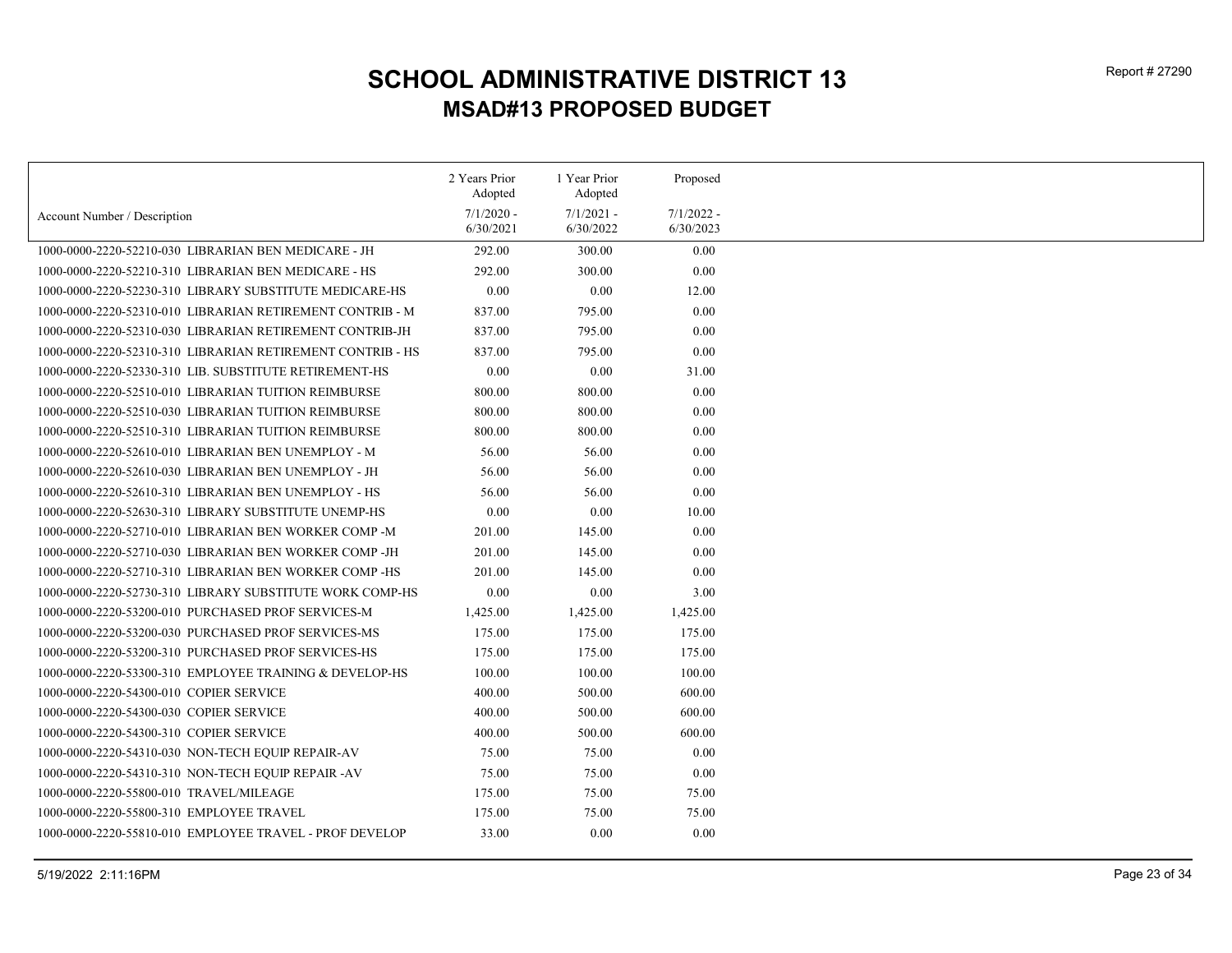|                                                           | 2 Years Prior<br>Adopted | 1 Year Prior<br>Adopted | Proposed     |
|-----------------------------------------------------------|--------------------------|-------------------------|--------------|
| Account Number / Description                              | $7/1/2020$ -             | $7/1/2021$ -            | $7/1/2022 -$ |
|                                                           | 6/30/2021                | 6/30/2022               | 6/30/2023    |
| 1000-0000-2220-55810-030 EMPLOYEE TRAVEL - PROF DEVELOP   | 33.00                    | 0.00                    | 0.00         |
| 1000-0000-2220-55810-310 EMPLOYEE TRAVEL - PROF DEVELOP   | 33.00                    | 100.00                  | 100.00       |
| 1000-0000-2220-56000-010 GENERAL SUPPLIES-NON-INSTRUCTION | 75.00                    | 100.00                  | 50.00        |
| 1000-0000-2220-56000-030 GENERAL SUPPLIES-NON-INSTRUCTION | 100.00                   | 200.00                  | 100.00       |
| 1000-0000-2220-56000-310 GENERAL SUPPLIES-NON-INSTRUCTION | 75.00                    | 350.00                  | 175.00       |
| 1000-0000-2220-56400-010 BOOKS                            | 1,800.00                 | 1,800.00                | 900.00       |
| 1000-0000-2220-56400-030 BOOKS                            | 1,000.00                 | 1,000.00                | 500.00       |
| 1000-0000-2220-56400-310 BOOKS                            | 1,500.00                 | 1,500.00                | 750.00       |
| 1000-0000-2220-56500-010 TECH RELATED SUPPLIES-M          | 75.00                    | 0.00                    | 0.00         |
| 1000-0000-2220-56500-030 TECH RELATED SUPPLIES-MS         | 100.00                   | 0.00                    | 0.00         |
| 1000-0000-2220-56500-310 TECH RELATED SUPPLIES-HS         | 75.00                    | 0.00                    | 0.00         |
| 1000-0000-2220-56600-010 AV MATERIALS                     | 100.00                   | 0.00                    | 0.00         |
| 1000-0000-2220-56600-030 AV MATERIALS - JH                | 100.00                   | 100.00                  | 0.00         |
| 1000-0000-2220-56600-310 AV MATERIALS-VALLEY              | 100.00                   | 100.00                  | 0.00         |
| <b>TOTAL LIBRARY/MEDIA</b>                                | \$84,929.00              | \$87,489.00             | \$7,248.00   |
| STUDENT ASSESSMENT                                        |                          |                         |              |
| 1000-0000-2240-53200-010 PURCHASED PROF SERVICES-M        | 1,435.00                 | 1,455.00                | 1,455.00     |
| 1000-0000-2240-53200-030 PURCHASED PROF SERVICES-JH       | 1,435.00                 | 1,455.00                | 1,455.00     |
| 1000-0000-2240-53200-310 PURCHASED PROF SERVICES-V        | 1,435.00                 | 1,455.00                | 1,455.00     |
| 1000-0000-2240-53300-010 EMPLOYEE TRAINING & DEVELOP-M    | 150.00                   | 0.00                    | 0.00         |
| 1000-0000-2240-53300-030 EMPLOYEE TRAINING & DEVELOP      | 150.00                   | 0.00                    | 0.00         |
| 1000-0000-2240-53300-310 EMPLOYEE TRAINING & DEVELOP-V    | 150.00                   | 0.00                    | 0.00         |
| 1000-0000-2240-55810-010 EMPLOYEE TRAVEL-M                | 50.00                    | 0.00                    | 0.00         |
| 1000-0000-2240-55810-030 EMPLOYEE TRAVEL - JH             | 50.00                    | 0.00                    | 0.00         |
| 1000-0000-2240-55810-310 EMPLOYEE TRAVEL -V               | 50.00                    | $0.00\,$                | 0.00         |
| TOTAL STUDENT ASSESSMENT                                  | \$4,905.00               | \$4,365.00              | \$4,365.00   |
| TOTAL LINE V STUD & STAFF SUPP                            | \$279,594.00             | \$276,056.00            | \$227,680.00 |
|                                                           |                          |                         |              |

LINE VI SYSTEM ADMINISTRATION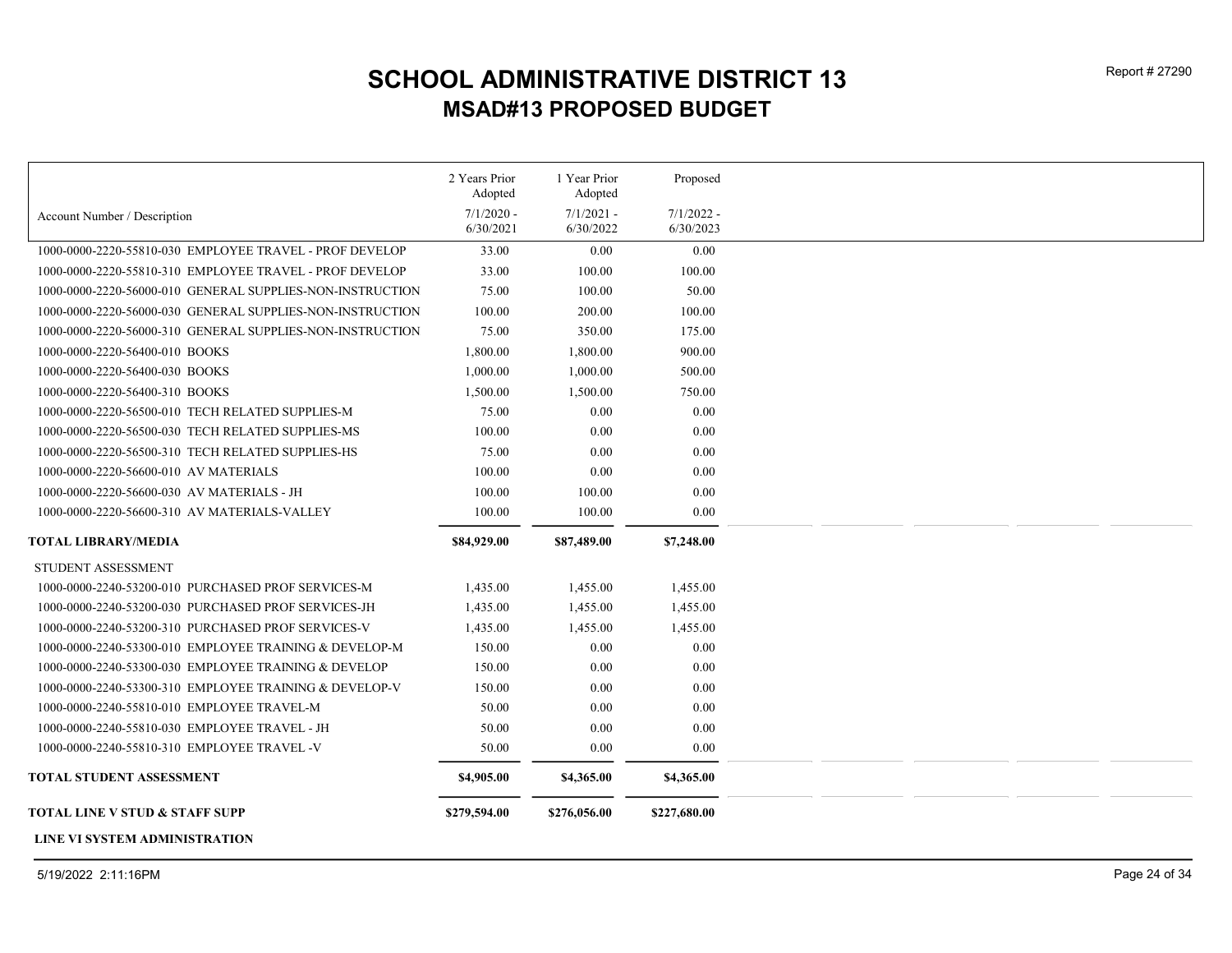|                                                         | 2 Years Prior<br>Adopted  | 1 Year Prior<br>Adopted   | Proposed     |
|---------------------------------------------------------|---------------------------|---------------------------|--------------|
|                                                         |                           |                           | $7/1/2022$ - |
| Account Number / Description                            | $7/1/2020$ -<br>6/30/2021 | $7/1/2021$ -<br>6/30/2022 | 6/30/2023    |
| <b>CENTRAL OFFICE</b>                                   |                           |                           |              |
| 1000-0000-2310-51500-900 BOARD STIPENDS                 | 6,000.00                  | 5,500.00                  | 6,000.00     |
| 1000-0000-2310-52200-900 BOARD MEDICARE/FICA            | 459.00                    | 425.00                    | 460.00       |
| 1000-0000-2310-52700-900 WORKER'S COMP.                 | 60.00                     | 45.00                     | 20.00        |
| 1000-0000-2310-53450-900 LEGAL FEES                     | 14,000.00                 | 10,000.00                 | 10,000.00    |
| 1000-0000-2310-53460-900 AUDITORS                       | 7,000.00                  | 7,200.00                  | 7,500.00     |
| 1000-0000-2310-55200-900 INSURANCE                      | 5,450.00                  | 6,365.00                  | 6,650.00     |
| 1000-0000-2310-55310-900 POSTAGE, POSTAGE METER         | 4,200.00                  | 4,500.00                  | 4,000.00     |
| 1000-0000-2310-55320-900 TELEPHONE                      | 360.00                    | 360.00                    | 360.00       |
| 1000-0000-2310-55400-900 ADVERTISING                    | 800.00                    | 600.00                    | 650.00       |
| 1000-0000-2310-55500-900 PRINTING                       | 400.00                    | 400.00                    | 500.00       |
| 1000-0000-2310-55800-900 BOARD TRAVEL                   | 120.00                    | 120.00                    | 120.00       |
| 1000-0000-2310-56000-900 ALL SUPPLIES                   | 250.00                    | 100.00                    | 0.00         |
| 1000-0000-2314-53490-900 ELECTION AND REFERENDUM EXPENS | 300.00                    | 200.00                    | 200.00       |
| 1000-0000-2320-51040-900 ADMIN SALARIES SUPERINTENDENT  | 73,500.00                 | 76,610.00                 | 78,908.00    |
| 1000-0000-2320-51180-900 ADMIN ASSISTANT SALARY         | 41,864.00                 | 51,370.00                 | 54,324.00    |
| 1000-0000-2320-52180-900 ADMIN ASSISTANT BEN HEALTH INS | 8,167.00                  | 18,400.00                 | 10,135.00    |
| 1000-0000-2320-52240-900 ADMININSTRATIVE BEN MEDICARE   | 1,066.00                  | 1,111.00                  | 1,145.00     |
| 1000-0000-2320-52280-900 ADMIN ASSISTANT BEN MEDICARE   | 607.00                    | 745.00                    | 788.00       |
| 1000-0000-2320-52340-900 SUPT. RETIREMENT               | 3,058.00                  | 2,942.00                  | 3,031.00     |
| 1000-0000-2320-52380-900 ADM. ASST. RETIREMENT          | 4,229.00                  | 5,292.00                  | 5,542.00     |
| 1000-0000-2320-52640-900 ADMINISTRATIVE BEN UNEMPLOY    | 168.00                    | 168.00                    | 168.00       |
| 1000-0000-2320-52680-900 ADMIN ASSISTANT BEN UNEMPLOY   | 198.00                    | 168.00                    | 168.00       |
| 1000-0000-2320-52740-900 ADMINISTRATIVE BEN WORKER COMP | 735.00                    | 537.00                    | 277.00       |
| 1000-0000-2320-52780-900 ADMIN ASSISTANT BEN WORK COMP  | 419.00                    | 360.00                    | 191.00       |
| 1000-0000-2320-52940-900 ADMIN BEN HOUSING/IN LIEU INS  | 1,500.00                  | 1,500.00                  | 1,500.00     |
| 1000-0000-2320-53300-900 EMPLOYEE TRAINING & DEVELOP    | 1,750.00                  | 1,750.00                  | 1,500.00     |
| 1000-0000-2320-54300-900 COPIER SERVICE                 | 400.00                    | 500.00                    | 600.00       |
| 1000-0000-2320-54330-900 SOFTWARE RELATED REPAIRS/MAINT | 12,100.00                 | 12,100.00                 | 12,600.00    |
| 1000-0000-2320-55800-900 EMPLOYEE TRAVEL                | 450.00                    | 450.00                    | 250.00       |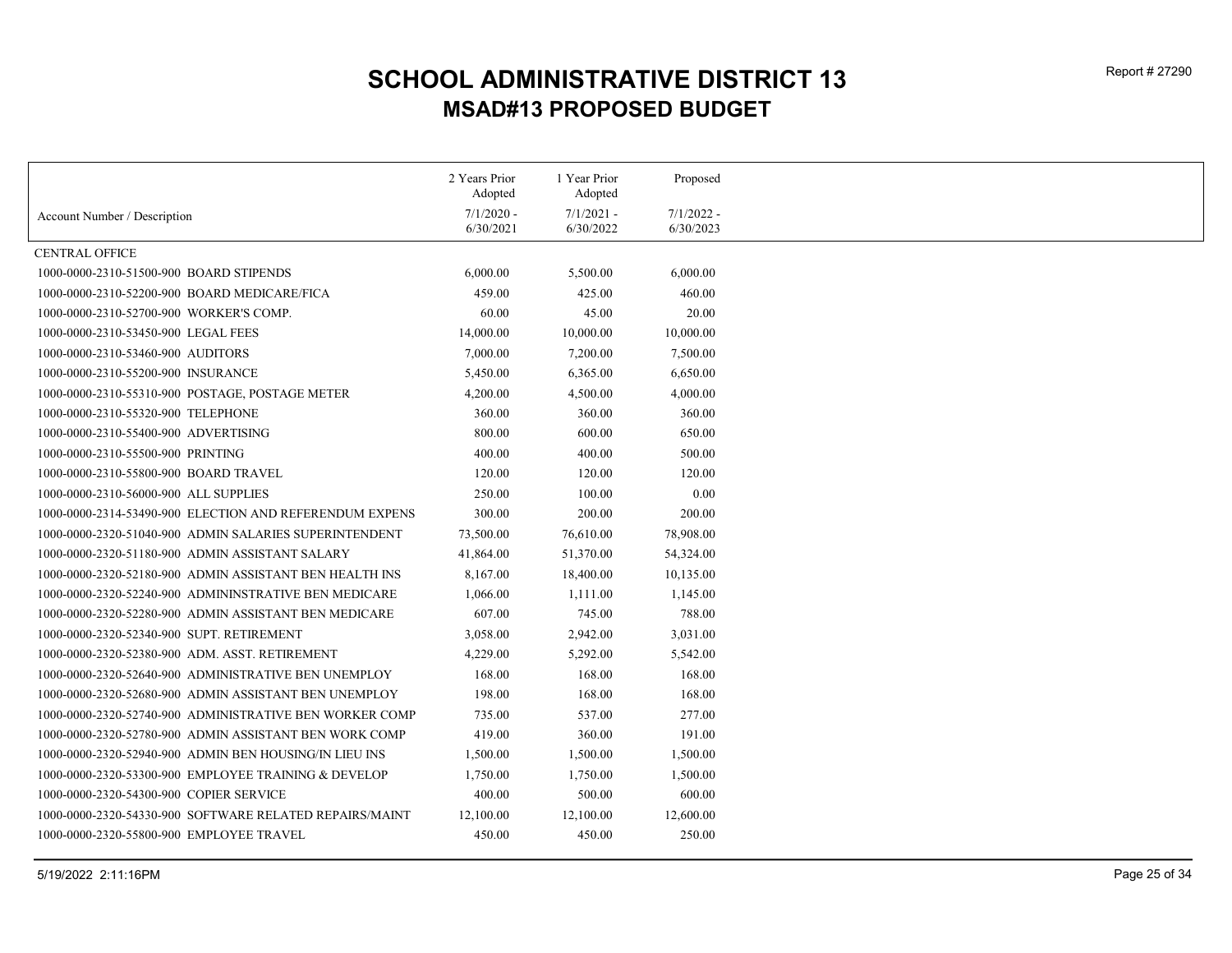|                                                         | 2 Years Prior             | 1 Year Prior              | Proposed                  |
|---------------------------------------------------------|---------------------------|---------------------------|---------------------------|
|                                                         | Adopted                   | Adopted                   |                           |
| Account Number / Description                            | $7/1/2020$ -<br>6/30/2021 | $7/1/2021 -$<br>6/30/2022 | $7/1/2022 -$<br>6/30/2023 |
| 1000-0000-2320-55810-900 EMPLOYEE TRAVEL - PROF DEVELOP | 700.00                    | 700.00                    | 500.00                    |
| 1000-0000-2320-56000-900 OFFICE SUPPLIES                | 2,500.00                  | 1,500.00                  | 1,200.00                  |
| 1000-0000-2320-56400-900 BOOKS                          | 200.00                    | 100.00                    | 100.00                    |
| 1000-0000-2320-56500-900 TECHNOLOGY RELATED SUPPLIES    | 250.00                    | 100.00                    | 100.00                    |
| 1000-0000-2320-57351-900 TECH RELATED SOFTWARE < 5000   | 800.00                    | 800.00                    | 850.00                    |
|                                                         |                           |                           |                           |
| 1000-0000-2320-58100-900 MSSA/MSBA DUES AND FEES        | 2,500.00                  | 2,250.00                  | 2,300.00                  |
| 1000-0000-2500-51180-900 BUSINESS STAFF SALARIES        | 46,484.00                 | 52,600.00                 | 56,070.00                 |
| 1000-0000-2500-52180-900 BUSINESS STAFF BEN-HEALTH INS  | 16,730.00                 | 18,400.00                 | 18,213.00                 |
| 1000-0000-2500-52280-900 BUSINESS STAFF BEN MEDICARE    | 675.00                    | 763.00                    | 814.00                    |
| 1000-0000-2500-52380-900 RETIREMENT - CENTRAL OFFICE    | 4,695.00                  | 5,418.00                  | 5,720.00                  |
| 1000-0000-2500-52680-900 BUSINESS STAFF BEN UNEMPLOY    | 168.00                    | 168.00                    | 168.00                    |
| 1000-0000-2500-52780-900 BUSINESS STAFF BEN WORKER COMP | 465.00                    | 369.00                    | 197.00                    |
| 1000-0000-2500-53300-900 EMPLOYEE TRAINING & DEVELOP    | 100.00                    | 100.00                    | 100.00                    |
| 1000-0000-2500-54300-900 COPIER SERVICE                 | 400.00                    | 500.00                    | 600.00                    |
| 1000-0000-2500-54330-900 SOFTWARE RELATED REPAIRS/MAINT | 100.00                    | 50.00                     | 0.00                      |
| 1000-0000-2500-55810-900 EMPLOYEE TRAVEL - PROF DEVELOP | 100.00                    | 100.00                    | 100.00                    |
| 1000-0000-2500-56000-900 OFFICE SUPPLIES                | 1,100.00                  | 1,000.00                  | 850.00                    |
| 1000-0000-2500-56500-900 TECHNOLOGY RELATED SUPPLIES    | 100.00                    | 0.00                      | 0.00                      |
| 1000-0000-2500-57341-900 TECH RELATED HARDWARE < 5000   | 100.00                    | 100.00                    | 0.00                      |
| 1000-0000-2500-58110-900 BANK SERVICE CHARGES AND FEES  | 100.00                    | $0.00\,$                  | 0.00                      |
| <b>TOTAL CENTRAL OFFICE</b>                             | \$267,877.00              | \$294,836.00              | \$295,469.00              |
| TOTAL FISCAL SERVICES                                   |                           |                           |                           |
| 1000-0000-2320-58000-900 MISC (INCL SHORT TERM OPERATE) | 1,000.00                  | 1,000.00                  | 0.00                      |
| <b>TOTAL FISCAL SERVICES</b>                            | \$1,000.00                | \$1,000.00                | \$0.00                    |
| TOTAL LINE VI SYSTEM ADMIN                              | \$268,877.00              | \$295,836.00              | \$295,469.00              |
| LINE VII SCHOOL ADMINISTRATION                          |                           |                           |                           |

OFFICE ELEMENTARY PRINCIPAL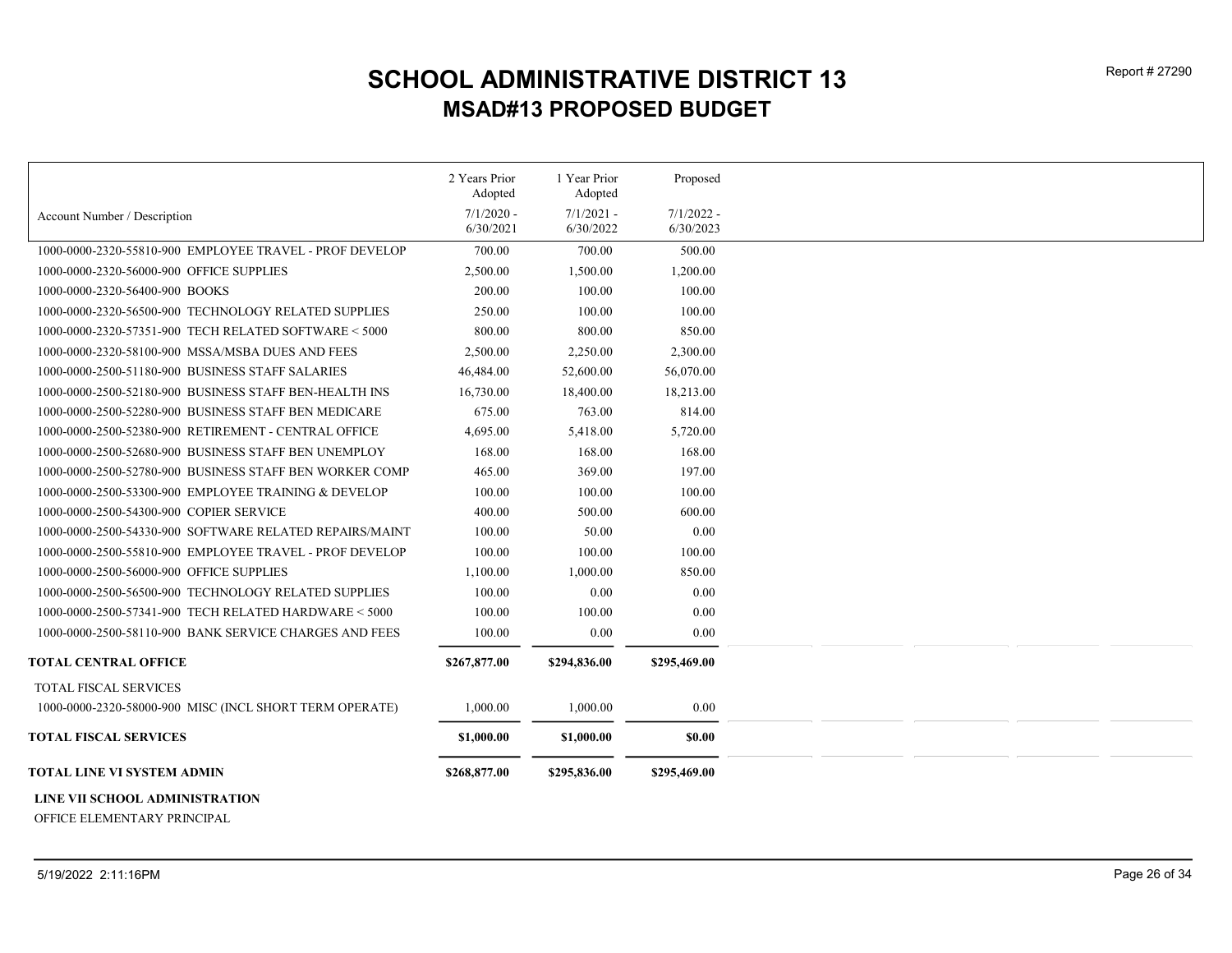|                                                           | 2 Years Prior             | 1 Year Prior              | Proposed                  |
|-----------------------------------------------------------|---------------------------|---------------------------|---------------------------|
|                                                           | Adopted                   | Adopted                   |                           |
| Account Number / Description                              | $7/1/2020$ -<br>6/30/2021 | $7/1/2021$ -<br>6/30/2022 | $7/1/2022 -$<br>6/30/2023 |
| 1000-0000-2400-51040-010 ELEMENTARY PRINCIPAL SALARY      | 22,632.00                 | 24,657.00                 | 25,534.00                 |
| 1000-0000-2400-51040-030 ELEMENTARY PRINCIPAL             | 42,275.00                 | 36,313.00                 | 32,565.00                 |
| 1000-0000-2400-51180-010 SALARY-ADM.ASST.PRINCIPAL-M      | 36,580.00                 | 33,640.00                 | 36,450.00                 |
| 1000-0000-2400-51180-030 SALARY ADM.ASST.PRINCIPAL-MS     | 16,086.00                 | 16,930.00                 | 21,265.00                 |
| 1000-0000-2400-52140-010 ELEM PRINC BEN HEALTH INS.       | 6,108.00                  | 4,335.00                  | 4,313.00                  |
|                                                           |                           |                           |                           |
| 1000-0000-2400-52140-030 ELEM PRIN BEN HEALTH INSURANCE   | 12,725.00                 | 5,418.00                  | 5,363.00                  |
| 1000-0000-2400-52180-030 ADM.ASST. PRINC. BEN HEALTH INS  | 0.00                      | 5,103.00                  | 6,314.00                  |
| 1000-0000-2400-52240-010 ELEM PRINC BEN MEDICARE          | 99.00                     | 358.00                    | 371.00                    |
| 1000-0000-2400-52240-030 ELEM PRIN MEDICARE               | 613.00                    | 528.00                    | 473.00                    |
| 1000-0000-2400-52280-010 ADM.ASST.PRINC. BEN MEDICARE     | 531.00                    | 488.00                    | 529.00                    |
| 1000-0000-2400-52280-030 ADM.ASST.PRINC. BEN MEDICARE     | 234.00                    | 246.00                    | 309.00                    |
| 1000-0000-2400-52340-010 RETIREMENT CONTRIBUTION-PRINCIPA | 283.00                    | 1,026.00                  | 981.00                    |
| 1000-0000-2400-52340-030 RETIREMENT CONTRIBUTION-PRINCIPA | 1,759.00                  | 1,395.00                  | 1,251.00                  |
| 1000-0000-2400-52380-010 ADM ASST.RETIREMENT CONTRIBUTIO  | 3,658.00                  | 3,465.00                  | 3,718.00                  |
| 1000-0000-2400-52380-030 ADM.ASST.RETIREMENT CONTRIBUTIO  | 1,609.00                  | 1,744.00                  | 2,169.00                  |
| 1000-0000-2400-52540-010 ELEM PRINC TUITION REIMBURSE     | 600.00                    | 0.00                      | 0.00                      |
| 1000-0000-2400-52540-030 ELEM PRIN TUITION REIMBURSEMENT  | 600.00                    | 1,600.00                  | 0.00                      |
| 1000-0000-2400-52640-010 ELEM PRINC BEN UNEMPLOYMENT      | 51.00                     | 51.00                     | 51.00                     |
| 1000-0000-2400-52640-030 ELEM PRIN BEN UNEMPLOYMENT MS    | 84.00                     | 86.00                     | 63.00                     |
| 1000-0000-2400-52680-010 ADM.ASST.PRINC.BEN UNEMPLOYMEN   | 168.00                    | 168.00                    | 168.00                    |
| 1000-0000-2400-52680-030 ADM.ASST.PRINC. BEN UNEMPLOYMEN  | 84.00                     | 84.00                     | 101.00                    |
| 1000-0000-2400-52740-010 ELEM PRINC BEN WORKER COMP       | 68.00                     | 173.00                    | 90.00                     |
|                                                           |                           |                           |                           |
| 1000-0000-2400-52740-030 MS PRIN BEN WORKER COMP          | 423.00                    | 255.00                    | 114.00                    |
| 1000-0000-2400-52780-010 ADM.ASST.PRINC. BEN WORKER COMP  | 366.00                    | 253.00                    | 128.00                    |
| 1000-0000-2400-52780-030 ADM.ASST.PRINC. BEN WORKER COMP  | 161.00                    | 127.00                    | 75.00                     |
| 1000-0000-2400-52980-010 IN LIEU INS ADM.ASST.PRINC-M     | 1,700.00                  | 1,700.00                  | 2,500.00                  |
| 1000-0000-2400-52980-030 IN LIEU INS ADM.ASST.PRINC.MS    | 850.00                    | 0.00                      | 0.00                      |
| 1000-0000-2400-53300-010 EMPLOYEE TRAINING & DEVELOP      | 800.00                    | 800.00                    | 800.00                    |
| 1000-0000-2400-53300-030 EMPLOYEE TRAINING & DEVELOP      | 375.00                    | 375.00                    | 375.00                    |
| 1000-0000-2400-54300-010 COPIER SERVICE                   | 400.00                    | 500.00                    | 600.00                    |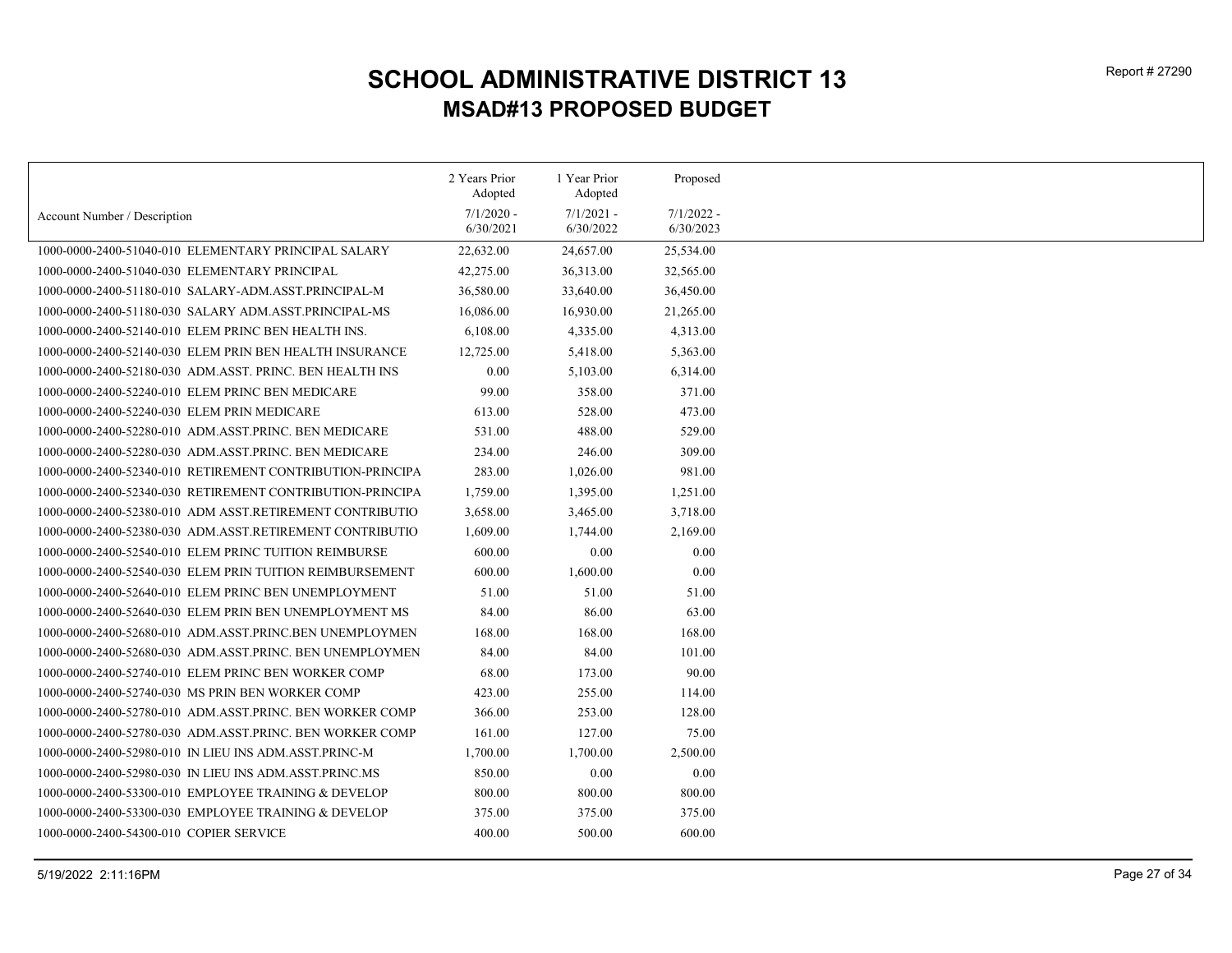|                                                           | 2 Years Prior | 1 Year Prior | Proposed     |
|-----------------------------------------------------------|---------------|--------------|--------------|
|                                                           | Adopted       | Adopted      |              |
| Account Number / Description                              | $7/1/2020$ -  | $7/1/2021$ - | $7/1/2022 -$ |
|                                                           | 6/30/2021     | 6/30/2022    | 6/30/2023    |
| 1000-0000-2400-54300-030 COPIER SERVICE                   | 400.00        | 500.00       | 600.00       |
| 1000-0000-2400-54330-010 SOFTWARE RELATED REPAIR/MAINT    | 4,314.00      | 1,300.00     | 1,300.00     |
| 1000-0000-2400-54330-030 SOFTWARE RELATED REPAIR/MAINT    | 1,914.00      | 450.00       | 500.00       |
| 1000-0000-2400-55310-010 POSTAGE-MOS                      | 300.00        | 300.00       | 300.00       |
| 1000-0000-2400-55310-030 POSTAGE-JH                       | 300.00        | 300.00       | 300.00       |
| 1000-0000-2400-55800-010 EMPLOYEE TRAVEL                  | 300.00        | 300.00       | 200.00       |
| 1000-0000-2400-55800-030 EMPLOYEE TRAVEL                  | 300.00        | 200.00       | 150.00       |
| 1000-0000-2400-55810-010 EMPLOYEE TRAVEL FOR PROF DEVELO  | 400.00        | 400.00       | 300.00       |
| 1000-0000-2400-55810-030 EMPLOYEE TRAVEL-PROF DEVELOP     | 400.00        | 200.00       | 150.00       |
| 1000-0000-2400-56000-010 OFFICE SUPPLIES                  | 350.00        | 350.00       | 500.00       |
| 1000-0000-2400-56000-030 OFFICE SUPPLIES                  | 350.00        | 200.00       | 200.00       |
| 1000-0000-2400-56050-010 FURNITURE-ELEM PRINC OFFICE      | 150.00        | 215.00       | 0.00         |
| 1000-0000-2400-56050-030 FURNITURE-ELEM PRINC OFFICE      | 150.00        | 100.00       | 100.00       |
| 1000-0000-2400-56400-010 BOOKS                            | 200.00        | 100.00       | 0.00         |
| 1000-0000-2400-56400-030 BOOKS                            | 200.00        | 50.00        | 50.00        |
| 1000-0000-2400-56500-010 TECHNOLOGY RELATED SUPPLIES      | 150.00        | 0.00         | 0.00         |
| 1000-0000-2400-56500-030 TECHNOLOGY RELATED SUPPLIES      | 150.00        | $0.00\,$     | 0.00         |
| <b>TOTAL OFFICE ELEM PRINCIPAL</b>                        | \$162,250.00  | \$146,783.00 | \$151,320.00 |
| OFFICE SECONDARY PRINCIPAL                                |               |              |              |
| 1000-0000-2400-51040-310 SECONDARY PRINCIPAL SALARY       | 42,275.00     | 36,313.00    | 32,565.00    |
| 1000-0000-2400-51180-310 SALARY ADM.ASST. PRINCIPAL HS    | 22,576.00     | 22,497.00    | 21,265.00    |
| 1000-0000-2400-52140-310 HS PRIN BENEFITS HEALTH INS      | 12,725.00     | 10,836.00    | 5,363.00     |
| 1000-0000-2400-52180-310 ADM.ASST.PRINC. BEN HEALTH INS   | 6,960.00      | 7,654.00     | 6,314.00     |
| 1000-0000-2400-52240-310 SEC PRIN BENEFITS MEDICARE       | 613.00        | 528.00       | 473.00       |
| 1000-0000-2400-52280-310 ADM.ASST.PRINC. BENEFITS MEDICAR | 326.00        | 327.00       | 309.00       |
| 1000-0000-2400-52340-310 RETIREMENT CONTRIBUTION-PRINCIPA | 1,759.00      | 1,395.00     | 1,251.00     |
| 1000-0000-2400-52380-310 ADM.ASST.RETIREMENT CONTRIBUTIO  | 2,258.00      | 2,318.00     | 2,169.00     |
| 1000-0000-2400-52540-310 HS PRIN TUITION REIMBURSEMENT    | 1,200.00      | 1,600.00     | 0.00         |
| 1000-0000-2400-52640-310 PRIN BENEFITS UNEMPLOYMENT HS    | 84.00         | 86.00        | 63.00        |
|                                                           |               |              |              |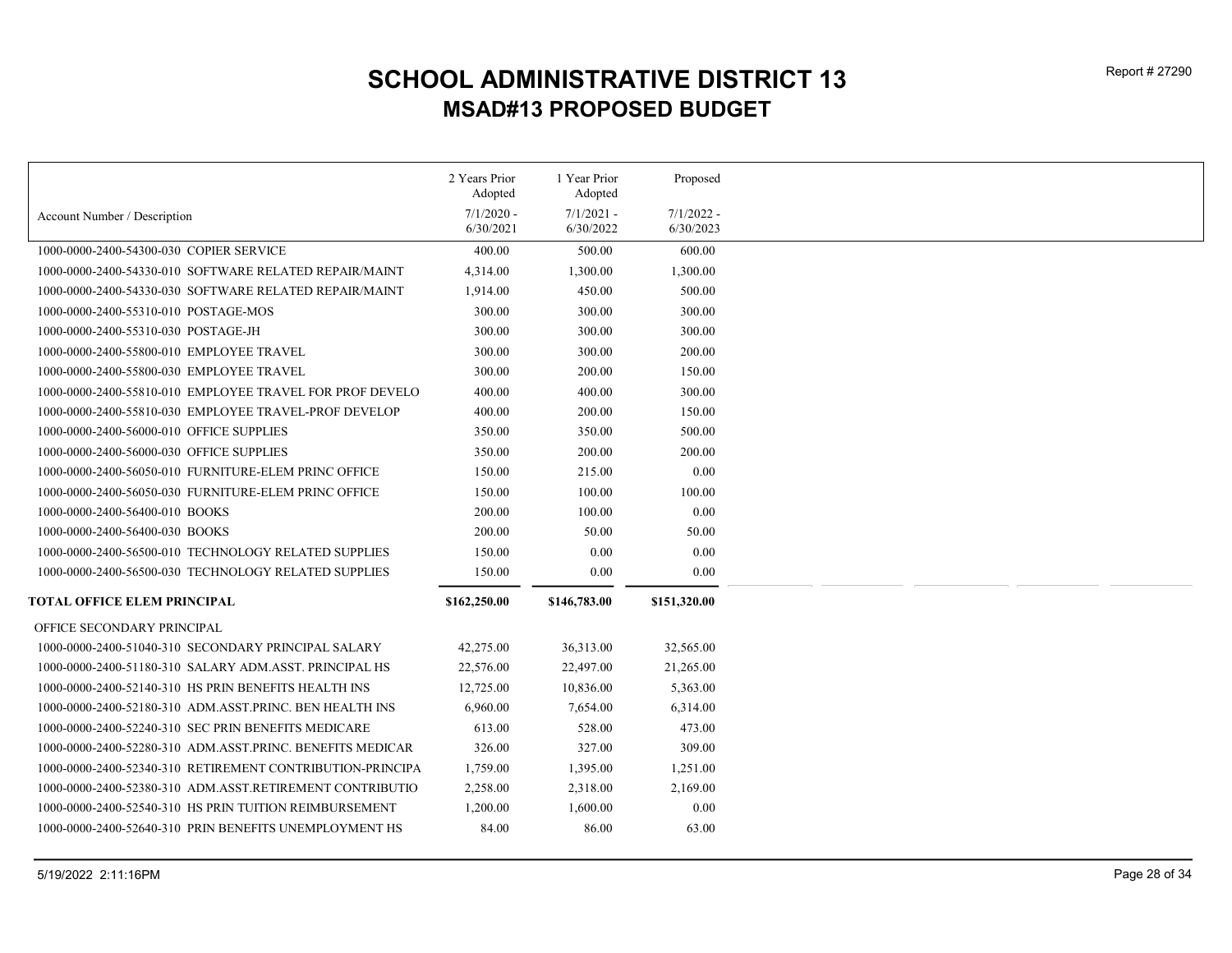|                                                          | 2 Years Prior<br>Adopted | 1 Year Prior<br>Adopted | Proposed     |
|----------------------------------------------------------|--------------------------|-------------------------|--------------|
|                                                          | $7/1/2020$ -             | $7/1/2021 -$            | $7/1/2022 -$ |
| Account Number / Description                             | 6/30/2021                | 6/30/2022               | 6/30/2023    |
| 1000-0000-2400-52680-310 ADM.ASST.PRINC. BEN UNEMPLOYMEN | 118.00                   | 118.00                  | 101.00       |
| 1000-0000-2400-52740-310 HS PRIN BEN WORKER COMP         | 423.00                   | 255.00                  | 114.00       |
| 1000-0000-2400-52780-310 ADM.ASST.PRINC. BEN WORKER COMP | 226.00                   | 169.00                  | 75.00        |
| 1000-0000-2400-53300-310 EMPLOYEE TRAINING & DEVELOP     | 800.00                   | 425.00                  | 425.00       |
| 1000-0000-2400-54300-310 COPIER SERVICE                  | 400.00                   | 500.00                  | 600.00       |
| 1000-0000-2400-54330-310 SOFTWARE RELATED REPAIRS/MAINT  | 1,914.00                 | 450.00                  | 500.00       |
| 1000-0000-2400-55310-310 POSTAGE-VHS                     | 700.00                   | 700.00                  | 700.00       |
| 1000-0000-2400-55800-310 EMPLOYEE TRAVEL                 | 400.00                   | 200.00                  | 150.00       |
| 1000-0000-2400-55810-310 EMPLOYEE TRAVEL - PROF DEVELOP  | 300.00                   | 200.00                  | 150.00       |
| 1000-0000-2400-56000-310 OFFICE SUPPLIES                 | 650.00                   | 300.00                  | 200.00       |
| 1000-0000-2400-56050-310 FURNITURE-HS PRINC OFFICE       | 0.00                     | 0.00                    | 100.00       |
| 1000-0000-2400-56400-310 BOOKS                           | 350.00                   | 150.00                  | 50.00        |
| 1000-0000-2400-56500-310 TECHNOLOGY RELATED SUPPLIES     | 180.00                   | 0.00                    | 0.00         |
| 1000-0000-2400-57301-310 EQUIPMENT < 5000                | 500.00                   | 250.00                  | 0.00         |
| 1000-0000-2400-58100-310 DUES & FEES-VHS                 | 700.00                   | 500.00                  | 500.00       |
| 1000-0000-2490-58900-310 GRADUATION EXPENSES             | 1,200.00                 | 2,000.00                | 2,080.00     |
| <b>TOTAL OFFICE SEC PRINCIPAL</b>                        | \$99,637.00              | \$89,771.00             | \$75,517.00  |
|                                                          |                          |                         |              |
| TOTAL LINE VII SCHOOL ADMIN                              | \$261,887.00             | \$236,554.00            | \$226,837.00 |
| <b>LINE VIII TRANSPORTATION &amp; BUS</b>                |                          |                         |              |
| <b>TRANSPORTATION</b>                                    |                          |                         |              |
| 1000-0000-2700-51180-900 BUS DRIVER SALARY-REGULAR       | 35,400.00                | 32,948.00               | 39,176.00    |
| 1000-0000-2700-52180-900 REG BENEFITS HEALTH INSURANCE   | 5,818.00                 | 6,328.00                | 6,819.00     |
| 1000-0000-2700-52280-900 REG BENEFITS MEDICARE           | 514.00                   | 478.00                  | 569.00       |
| 1000-0000-2700-52380-900 RETIREMENT CONTRIBUTION         | 3,575.00                 | 3,394.00                | 3,996.00     |
| 1000-0000-2700-52680-900 REG BENEFITS UNEMPLOYMENT       | 292.00                   | 287.00                  | 323.00       |
| 1000-0000-2700-52780-900 REG BENEFITS WORKER COMP        | 4,425.00                 | 3,625.00                | 1,959.00     |
| 1000-0000-2700-53300-900 EMPLOYEE TRAINING & DEVELOP     | 100.00                   | 0.00                    | 0.00         |
| 1000-0000-2700-53400-900 CONTRACTED SERVICES             | 200.00                   | 200.00                  | 200.00       |
|                                                          |                          |                         |              |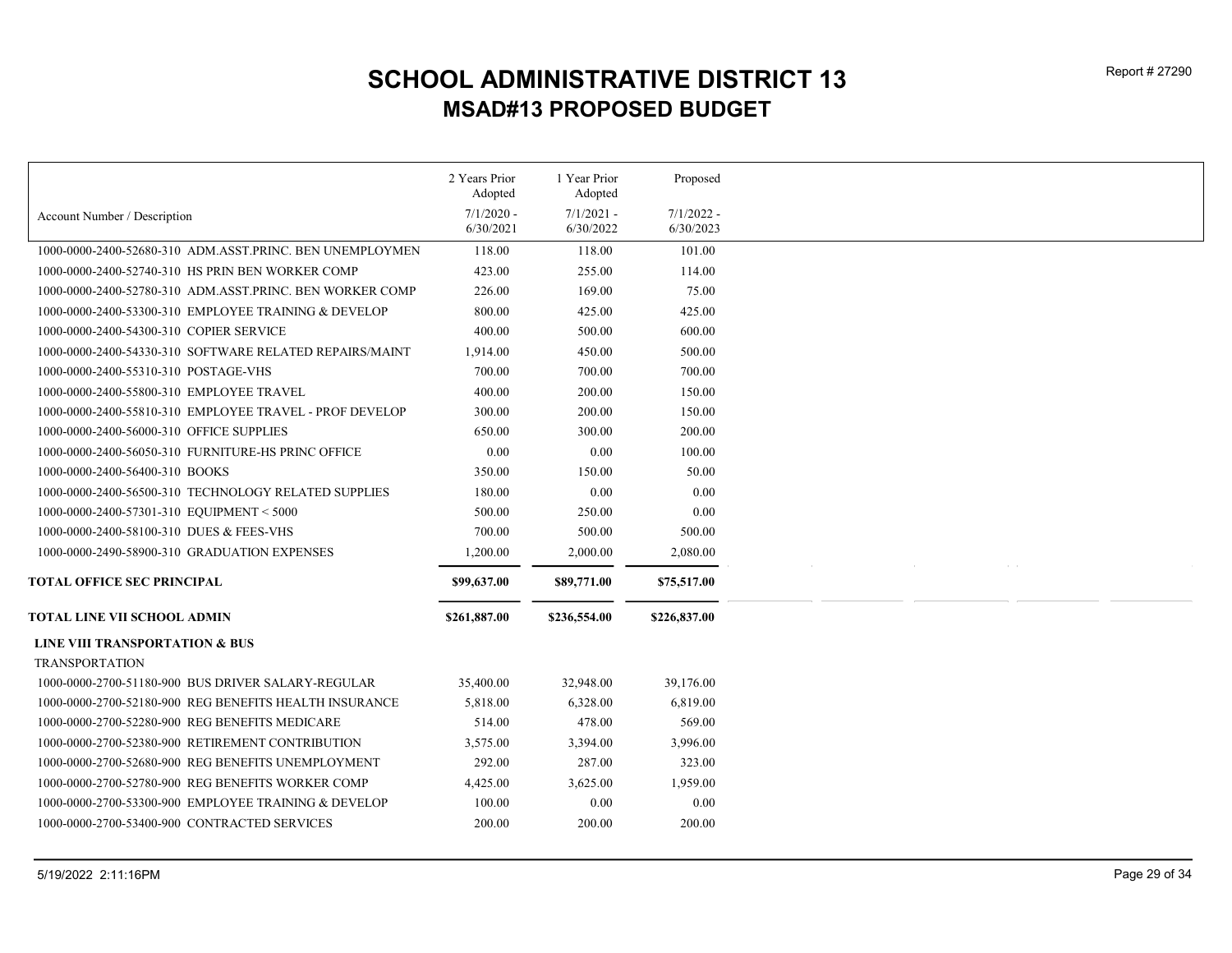|                                                              | 2 Years Prior<br>Adopted  | 1 Year Prior              | Proposed                  |
|--------------------------------------------------------------|---------------------------|---------------------------|---------------------------|
|                                                              |                           | Adopted                   |                           |
| Account Number / Description                                 | $7/1/2020$ -<br>6/30/2021 | $7/1/2021 -$<br>6/30/2022 | $7/1/2022 -$<br>6/30/2023 |
| 1000-0000-2700-54300-900 PURCHASED REPAIR/MAINT SERVICE      | 12,500.00                 | 10,000.00                 | 12,500.00                 |
| 1000-0000-2700-54390-900 PURCHASED PROF/TECH SERVICES        | 800.00                    | 600.00                    | 600.00                    |
| 1000-0000-2700-55100-900 PURCHASED TRANSPORTATION SERV       | 300.00                    | 300.00                    | 0.00                      |
| 1000-0000-2700-55200-900 FLEET INSURANCE                     | 7,950.00                  | 9,045.00                  | 9,450.00                  |
| 1000-0000-2700-55800-900 EMPLOYEE TRAVEL COSTS               | 200.00                    | 100.00                    | 100.00                    |
| 1000-0000-2700-55810-900 EMP TRAVEL COSTS - PROF DEVEL       | 100.00                    | 0.00                      | 100.00                    |
| 1000-0000-2700-56260-900 FLEET FUEL                          | 7,200.00                  | 7,200.00                  | 8,000.00                  |
| 1000-0000-2700-56700-900 TRANSPORTATION SUPPLIES/PARTS       | 20,000.00                 | 15,000.00                 | 17,000.00                 |
| 1000-0000-2700-58310-900 PRINCIPAL COSTS BUS LOAN/LEASE      | 38,210.00                 | 17,623.00                 | 0.00                      |
| 1000-0000-2700-58320-900 INTEREST COST BUS LOAN/LEASE        | 1,156.00                  | 588.00                    | 0.00                      |
| 1000-0000-2700-58900-900 MISCELLANEOUS                       | 350.00                    | 350.00                    | 200.00                    |
| 1000-0000-2750-51020-900 SE - TRANSPORT AIDE SALARY-OOD      | 20,500.00                 | 20,500.00                 | 0.00                      |
| 1000-0000-2750-51180-900 SPED. DRIVER SALARY-OOD             | 0.00                      | 0.00                      | 20,000.00                 |
| 1000-0000-2750-52220-900 SE TRANSPORT AIDE-MEDICARE/FICA-C   | 298.00                    | 298.00                    | 0.00                      |
| 1000-0000-2750-52280-900 SPED DRIVER-MEDICARE-OOD            | 0.00                      | 0.00                      | 290.00                    |
| 1000-0000-2750-52320-900 SE TRANSPORT AIDE RETIREMENT-OO     | 2,071.00                  | 2,112.00                  | 0.00                      |
| 1000-0000-2750-52380-900 SPED. DRIVER RETIREMENT-OOD         | 0.00                      | 0.00                      | 2,040.00                  |
| 1000-0000-2750-52620-900 SE TRANSPORT AIDE-UNEMPLOYMENT-     | 168.00                    | 178.00                    | 0.00                      |
| 1000-0000-2750-52680-900 SPEC ED DRIVER-UNEMPLOYMENT-OO      | $0.00\,$                  | 0.00                      | 168.00                    |
|                                                              |                           |                           | 0.00                      |
| 1000-0000-2750-52720-900 SE TRANSPORT AIDE-WORK COMP-OO      | 2,460.00                  | 2,255.00                  |                           |
| 1000-0000-2750-52780-900 SPED DRIVER-WORK COMP.-OOD          | 0.00                      | 0.00                      | 1,000.00                  |
| 1000-0000-2755-51180-900 SP. NEED DRIVER SALARY-IN DISTRICT  | 0.00                      | 0.00                      | 6,596.00                  |
| 1000-0000-2755-52180-900 HEALTH INS-SP.NEED DR.-IN DISTRICT  | 0.00                      | 0.00                      | 1,263.00                  |
| 1000-0000-2755-52280-900 SP. NEED DRIVER-MEDICARE-IN DISTRIC | 0.00                      | 0.00                      | 96.00                     |
| 1000-0000-2755-52380-900 SP.NEED DRIVER RETIREMENT-IN DISTI  | 0.00                      | $0.00\,$                  | 673.00                    |
| 1000-0000-2755-52680-900 SP.NEED DRIVER UNEMP-IN DISTRICT    | 0.00                      | 0.00                      | 21.00                     |
| 1000-0000-2755-52780-900 SP.NEED DRIVER-WORK COMP-IN DISTR   | 0.00                      | 0.00                      | 330.00                    |
| 1000-0000-2760-51180-900 VOC TRANSP DRIVER SALARIES          | 21,503.00                 | 19,724.00                 | 15,710.00                 |
| 1000-0000-2760-52180-900 VOC TRANSP DRIVER HEALTH INS.       | 6,496.00                  | 7,144.00                  | 7,071.00                  |
| 1000-0000-2760-52280-900 VOC TRANSP DRIVER MEDICARE          | 312.00                    | 286.00                    | 228.00                    |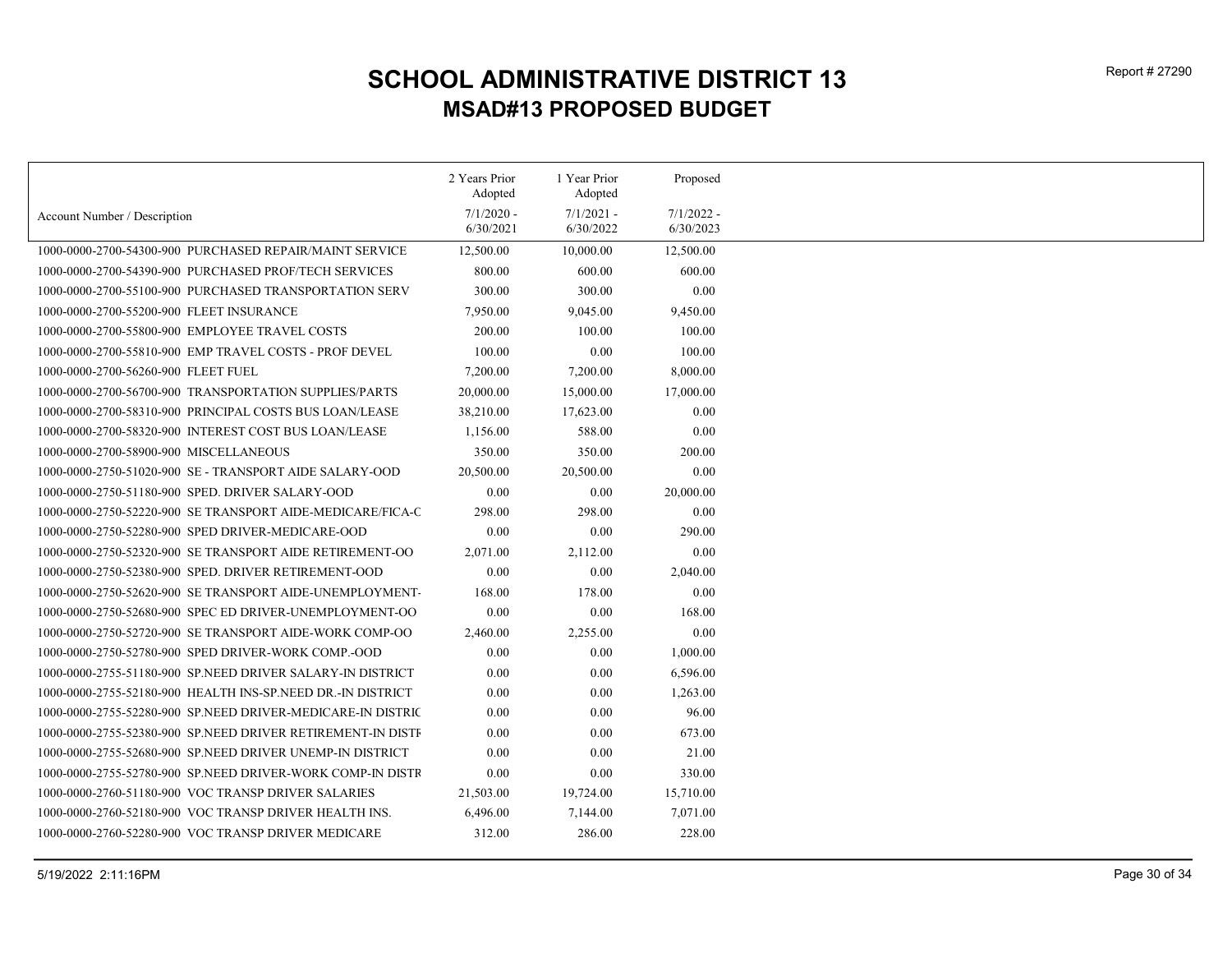|                                                             | 2 Years Prior<br>Adopted | 1 Year Prior<br>Adopted | Proposed     |
|-------------------------------------------------------------|--------------------------|-------------------------|--------------|
| Account Number / Description                                | $7/1/2020$ -             | $7/1/2021 -$            | $7/1/2022 -$ |
|                                                             | 6/30/2021                | 6/30/2022               | 6/30/2023    |
| 1000-0000-2760-52380-900 RETIREMENT CONTRIBUTIONS           | 2,172.00                 | 2,032.00                | 1,603.00     |
| 1000-0000-2760-52680-900 VOC TRANSP DRIVER UNEMPLOYMEN      | 125.00                   | 118.00                  | 118.00       |
| 1000-0000-2760-52780-900 VOC DRIVER WORK COMP               | 2,581.00                 | 2,170.00                | 786.00       |
| 1000-0000-2760-56260-900 VOC TRANSP FLEET FUEL              | 6,500.00                 | 6,000.00                | 6,500.00     |
| <b>TOTAL TRANSPORTATION</b>                                 | \$204,276.00             | \$170,883.00            | \$165,485.00 |
| TOTAL LINE VIII TRANSPORT/BUS                               | \$204,276.00             | \$170,883.00            | \$165,485.00 |
| LINE IX FACILITIES MAINTENANCE                              |                          |                         |              |
| OPERATIONS/MAINTENANCE                                      |                          |                         |              |
| 1000-0000-2600-54100-010 UTILITY SERVICES (WATER, SEWER)-MO | 4,900.00                 | 5,750.00                | 6,500.00     |
| 1000-0000-2600-54100-030 UTILITY SERVICES (WATER, SEWER) JH | 10,750.00                | 12,250.00               | 14,000.00    |
| 1000-0000-2600-54100-310 UTILITY SERVICES (WATER, SEWER) HS | 10,750.00                | 12,250.00               | 14,000.00    |
| 1000-0000-2600-55210-010 INSURANCE                          | 5,300.00                 | 6,030.00                | 6,300.00     |
| 1000-0000-2600-55210-030 INSURANCE                          | 5,300.00                 | 6,030.00                | 6,300.00     |
| 1000-0000-2600-55210-310 INSURANCE                          | 5,300.00                 | 6,030.00                | 6,300.00     |
| 1000-0000-2600-56220-010 ENERGY ELECTRICITY-MOS             | 11,700.00                | 11,500.00               | 13,500.00    |
| 1000-0000-2600-56220-030 ENERGY ELECTRICITY-JH              | 11,200.00                | 11,000.00               | 11,000.00    |
| 1000-0000-2600-56220-310 ENERGY ELECTRICITY-HS              | 11,200.00                | 11,000.00               | 11,000.00    |
| 1000-0000-2600-56240-010 ENERGY OIL-MOSC                    | 11,000.00                | 11,725.00               | 14,400.00    |
| 1000-0000-2600-56240-030 ENERGY OIL-JH                      | 17,500.00                | 16,150.00               | 19,000.00    |
| 1000-0000-2600-56240-310 ENERGY OIL-HS                      | 17,500.00                | 16,150.00               | 19,000.00    |
| 1000-0000-2610-51180-010 CUSTODIAN REGULAR SALARIES-M       | 43,740.00                | 45,176.00               | 48,464.00    |
| 1000-0000-2610-51180-030 CUSTODIAN REGULAR SALARIES-JH      | 30,704.00                | 31,476.00               | 33,220.00    |
| 1000-0000-2610-51180-310 CUSTODIAN REGULAR SALARIES-HS      | 30,704.00                | 31,476.00               | 33,220.00    |
| 1000-0000-2610-52180-010 CUSTODIAN BEN HEALTH INSURANCE     | 9,280.00                 | 10,205.00               | 10,101.00    |
| 1000-0000-2610-52180-030 CUSTODIAN BEN HEALTH INSURANCE     | 7,890.00                 | 8,573.00                | 3,776.00     |
| 1000-0000-2610-52180-310 CUSTODIAN BEN HEALTH INSURANCE     | 7,890.00                 | 8,573.00                | 3,776.00     |
| 1000-0000-2610-52280-010 CUSTODIAN BEN MEDICARE             | 635.00                   | 656.00                  | 703.00       |
| 1000-0000-2610-52280-030 CUSTODIAN BEN MEDICARE             | 446.00                   | 457.00                  | 482.00       |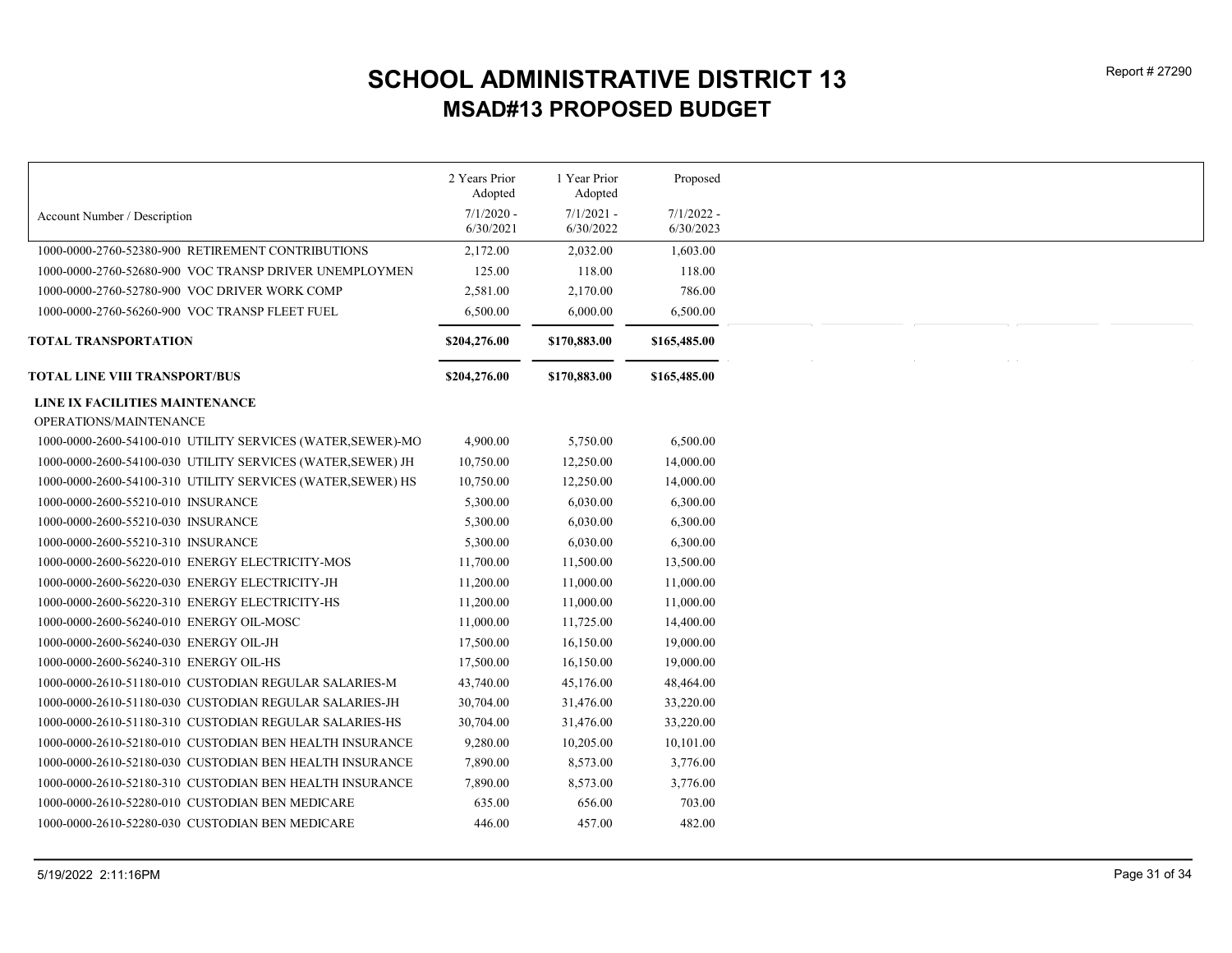|                                                            | 2 Years Prior<br>Adopted | 1 Year Prior            | Proposed     |
|------------------------------------------------------------|--------------------------|-------------------------|--------------|
|                                                            | $7/1/2020$ -             | Adopted<br>$7/1/2021 -$ | $7/1/2022 -$ |
| Account Number / Description                               | 6/30/2021                | 6/30/2022               | 6/30/2023    |
| 1000-0000-2610-52280-310 CUSTODIAN BEN MEDICARE            | 446.00                   | 457.00                  | 482.00       |
| 1000-0000-2610-52380-010 CUST RETIREMENT CONTRIBUTIONS-M   | 4,418.00                 | 4,654.00                | 4,944.00     |
| 1000-0000-2610-52380-030 CUST RETIREMENT CONTRIBUTIONS-M   | 3,102.00                 | 3,242.00                | 3,389.00     |
|                                                            | 3,102.00                 | 3,242.00                | 3,389.00     |
| 1000-0000-2610-52680-010 CUSTODIAN BEN UNEMPLOYMENT        | 168.00                   | 168.00                  | 168.00       |
| 1000-0000-2610-52680-030 CUSTODIAN BEN UNEMPLOYMENT        | 168.00                   | 135.00                  | 139.00       |
| 1000-0000-2610-52680-310 CUSTODIAN BEN UNEMPLOYMENT        | 168.00                   | 135.00                  | 139.00       |
| 1000-0000-2610-52780-010 CUSTODIAN BEN WORKER COMP         | 3,108.00                 | 3,163.00                | 1,454.00     |
| 1000-0000-2610-52780-030 CUSTODIAN BEN WORKER COMP         | 2,182.00                 | 2,204.00                | 997.00       |
| 1000-0000-2610-52780-310 CUSTODIAN BEN WORKER COMP         | 2,182.00                 | 2,204.00                | 997.00       |
| 1000-0000-2610-52980-030 IN LIEU OF INS.-CUSTODIAL-MS      | 0.00                     | 0.00                    | 1,250.00     |
| 1000-0000-2610-52980-310 IN LIEU OF INS-CUSTODIAL-HS       | 0.00                     | 0.00                    | 1,250.00     |
| 1000-0000-2610-53300-010 EMPLOYEE TRAINING & DEVELOP       | 150.00                   | 150.00                  | 150.00       |
| 1000-0000-2610-53300-030 EMPLOYEE TRAINING & DEVELOP       | 150.00                   | 150.00                  | 150.00       |
| 1000-0000-2610-53300-310 EMPLOYEE TRAINING & DEVELOP       | 150.00                   | 150.00                  | 150.00       |
| 1000-0000-2610-55810-010 EMPLOYEE TRAVEL - PROF DEVELOP    | 20.00                    | 0.00                    | 20.00        |
| 1000-0000-2610-55810-030 EMPLOYEE TRAVEL-PROF DEV          | 20.00                    | 0.00                    | 20.00        |
| 1000-0000-2610-55810-310 EMPLOYEE TRAVEL-PROF DEV.         | 20.00                    | 0.00                    | 20.00        |
| 1000-0000-2610-56000-010 CUSTODIAL SUPPLIES-M              | 1,800.00                 | 1,500.00                | 1,500.00     |
| 1000-0000-2610-56000-030 CUSTODIAL SUPPLIES-MS             | 1,800.00                 | 1,500.00                | 1,500.00     |
| 1000-0000-2610-56000-310 CUSTODIAL SUPPLIES-VHS            | 1,800.00                 | 1,500.00                | 1,500.00     |
| 1000-0000-2620-53420-310 ENGINEERING COSTS                 | 200.00                   | 200.00                  | 200.00       |
| 1000-0000-2620-54310-010  PURCHASED REPAIR/MAINT SERV-MOS( | 13,000.00                | 10,000.00               | 10,000.00    |
| 1000-0000-2620-54310-030 PURCHASED REPAIR/MAINT SERV-JH    | 13,000.00                | 10,000.00               | 10,000.00    |
| 1000-0000-2620-54310-310 PURCHASED REPAIR/MAINT SERV-HS    | 13,000.00                | 10,000.00               | 10,000.00    |
| 1000-0000-2620-54310-900 PURCHASED REPAIR/MAINT SERV       | 13,000.00                | 0.00                    | 0.00         |
| 1000-0000-2620-55320-900 TELEPHONE                         | 5,000.00                 | 3,500.00                | 3,500.00     |
| 1000-0000-2620-55800-900 EMPLOYEE TRAVEL                   | 500.00                   | 350.00                  | 350.00       |
| 1000-0000-2620-56000-010 MAINTENANCE SUPPLIES-M            | 1,400.00                 | 1,500.00                | 1,500.00     |
| 1000-0000-2620-56000-030 MAINTENANCE SUPPLIES-JH           | 1,400.00                 | 1,500.00                | 1,500.00     |